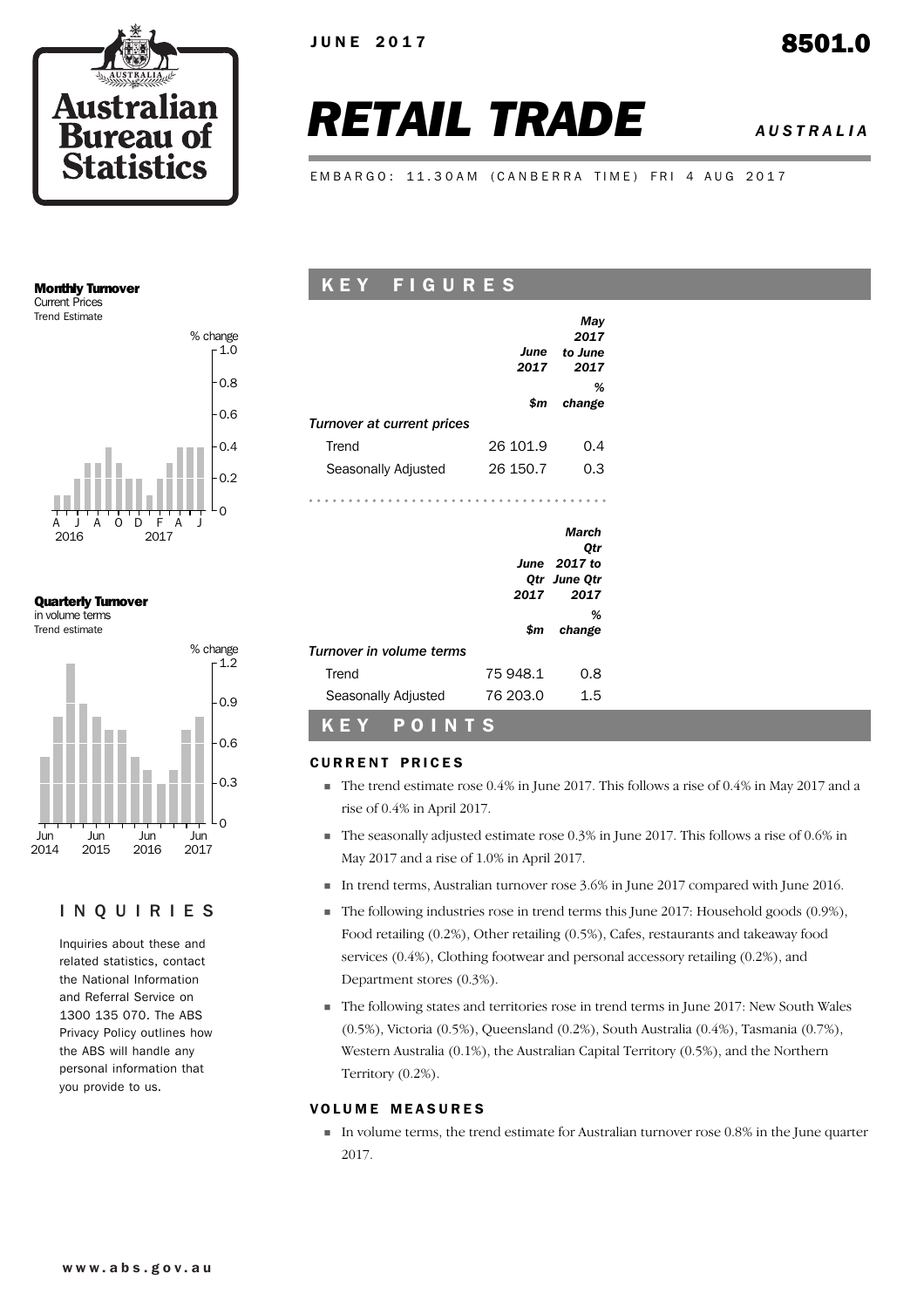# NOTES

| FORTHCOMING ISSUES    | <b>ISSUE</b>                                                         | <b>RELEASE DATE</b>                                                                     |
|-----------------------|----------------------------------------------------------------------|-----------------------------------------------------------------------------------------|
|                       | <b>July 2017</b>                                                     | 7 September 2017                                                                        |
|                       | August 2017                                                          | 5 October 2017                                                                          |
|                       | September 2017                                                       | 3 November 2017                                                                         |
|                       | October 2017                                                         | 5 December 2017                                                                         |
|                       | November 2017                                                        | 11 January 2018                                                                         |
|                       | December 2017                                                        | 6 February 2018                                                                         |
|                       |                                                                      |                                                                                         |
| CHANGES IN THIS ISSUE |                                                                      | This issue includes updated quarterly measures of total retail turnover per capita. The |
|                       |                                                                      | full time series is available from the Downloads tab of this publication on the ABS     |
|                       | website.                                                             |                                                                                         |
|                       |                                                                      |                                                                                         |
|                       |                                                                      | Updated online retail turnover estimates for the June 2017 reference month are provided |
|                       |                                                                      | and explained within the appendix section of this publication.                          |
| <b>REVISIONS</b>      |                                                                      | There are no revisions to the original estimates. Revisions to seasonally adjusted      |
|                       |                                                                      | estimates are due to the concurrent methodology for deriving seasonal factors. For      |
|                       |                                                                      | information on seasonal adjustment and trend estimation please refer to the explanatory |
|                       | notes of this publication.                                           |                                                                                         |
|                       |                                                                      |                                                                                         |
| TIME SERIES DATA      |                                                                      | Data available from the Downloads tab of this issue on the ABS website include longer   |
|                       | time series of tables in this publication:                           |                                                                                         |
|                       |                                                                      | • Monthly retail turnover by state and 15 industry subgroups in trend, seasonally       |
|                       | adjusted and original terms                                          |                                                                                         |
|                       |                                                                      | • Monthly retail turnover completely enumerated and sample sectors, by six industry     |
|                       | groups and also by state in original terms                           |                                                                                         |
|                       |                                                                      | Monthly retail turnover completely enumerated sector, total level in trend,             |
|                       | seasonally adjusted and original terms                               |                                                                                         |
|                       |                                                                      | • Quarterly retail chain volume measures by six industry groups and also by state in    |
|                       |                                                                      | trend, seasonally adjusted and original terms                                           |
|                       |                                                                      | • Quarterly retail turnover per capita in trend, seasonally adjusted and original terms |
|                       |                                                                      | ■ Quarterly sales to households by selected service industries in original terms.       |
|                       |                                                                      |                                                                                         |
| ABBREVIATIONS         | Australian Business Number<br>ABN<br>Australian Bureau of Statistics |                                                                                         |
|                       | ABS<br>ANZSIC                                                        | Australian and New Zealand Standard Industrial Classification                           |
|                       | ARIMA                                                                |                                                                                         |
|                       | Australian Taxation Office<br><b>ATO</b>                             | autoregressive integrated moving average                                                |
|                       | not elsewhere classified<br>n.e.c.                                   |                                                                                         |
|                       | pay-as-you-go withholding<br>PAYGW                                   |                                                                                         |
|                       | relative standard error<br>RSE                                       |                                                                                         |
|                       |                                                                      |                                                                                         |
|                       |                                                                      |                                                                                         |

David W. Kalisch Australian Statistician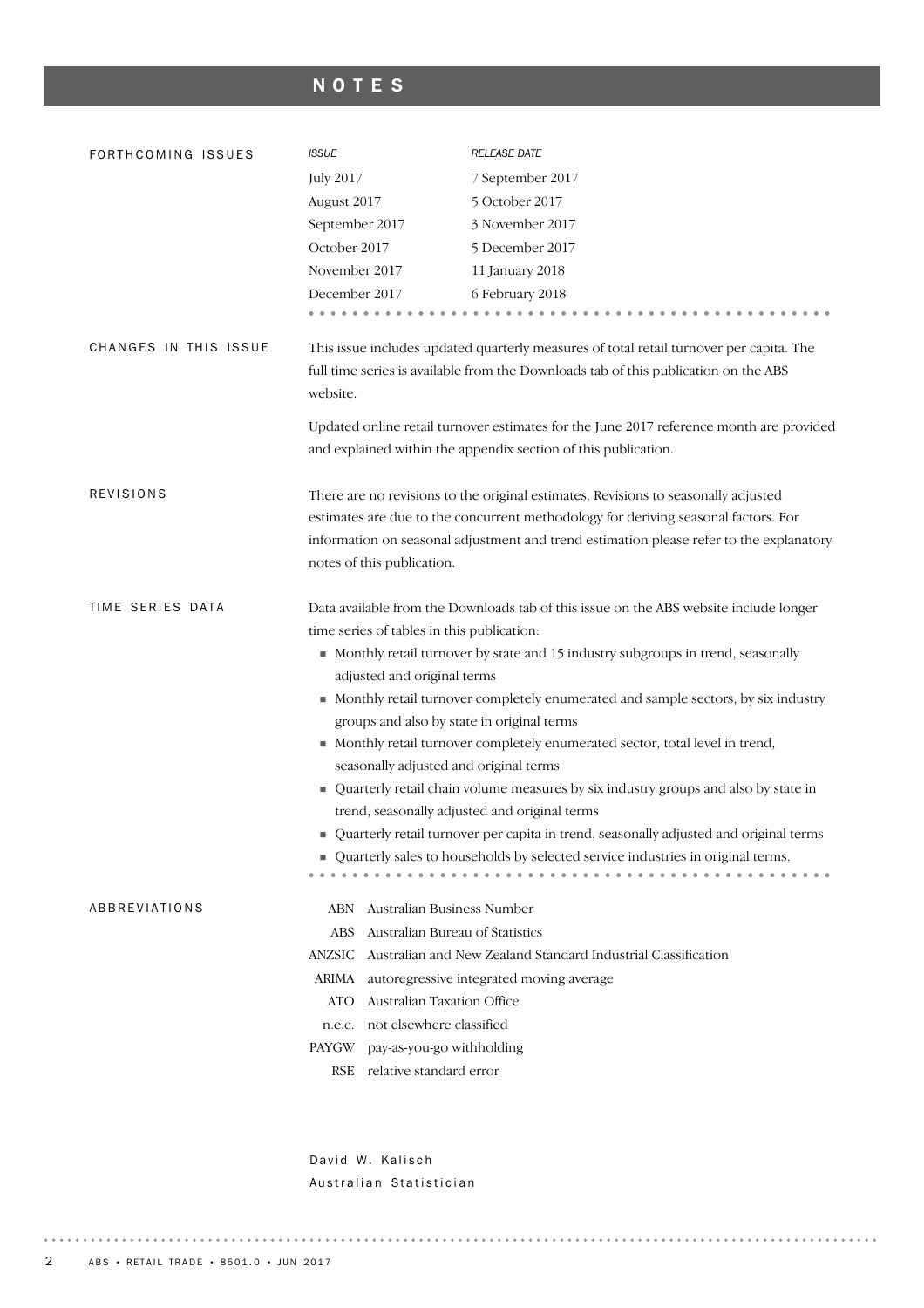# CONTENTS

#### *page*

| COMMENTARY             |                                                                         |
|------------------------|-------------------------------------------------------------------------|
|                        |                                                                         |
|                        |                                                                         |
|                        |                                                                         |
| <b>TABLES</b>          |                                                                         |
|                        |                                                                         |
|                        | MONTHLY ESTIMATES                                                       |
|                        | 1                                                                       |
|                        | RETAIL TURNOVER, By Industry Group - Percentage change from<br>2        |
|                        |                                                                         |
|                        | 3                                                                       |
|                        | RETAIL TURNOVER, By State - Percentage change from previous<br>4        |
|                        |                                                                         |
|                        | RETAIL TURNOVER, By Industry Group, Volume and Price: Seasonally<br>5   |
|                        | Adjusted - Percentage Change from previous quarter  12                  |
|                        |                                                                         |
| QUARTERLY ESTIMATES    |                                                                         |
|                        | RETAIL TURNOVER, By State, Volume and Price: Seasonally Adjusted -<br>6 |
|                        |                                                                         |
|                        | RETAIL TURNOVER, Chain Volume Measures - By Industry Group 14<br>7      |
|                        | RETAIL TURNOVER, Chain Volume Measures - By Industry Group -<br>8       |
|                        |                                                                         |
|                        | RETAIL TURNOVER, Chain Volume Measures - By State 16<br>9               |
|                        | RETAIL TURNOVER, Chain Volume Measures - By State - Percentage<br>10    |
|                        |                                                                         |
|                        |                                                                         |
| ADDITIONAL INFORMATION |                                                                         |
|                        |                                                                         |
|                        | Appendix 1 - Experimental Estimates of Online Retail Turnover 27        |
|                        |                                                                         |

Technical Note - Revisions to Trend Estimates ........................ 37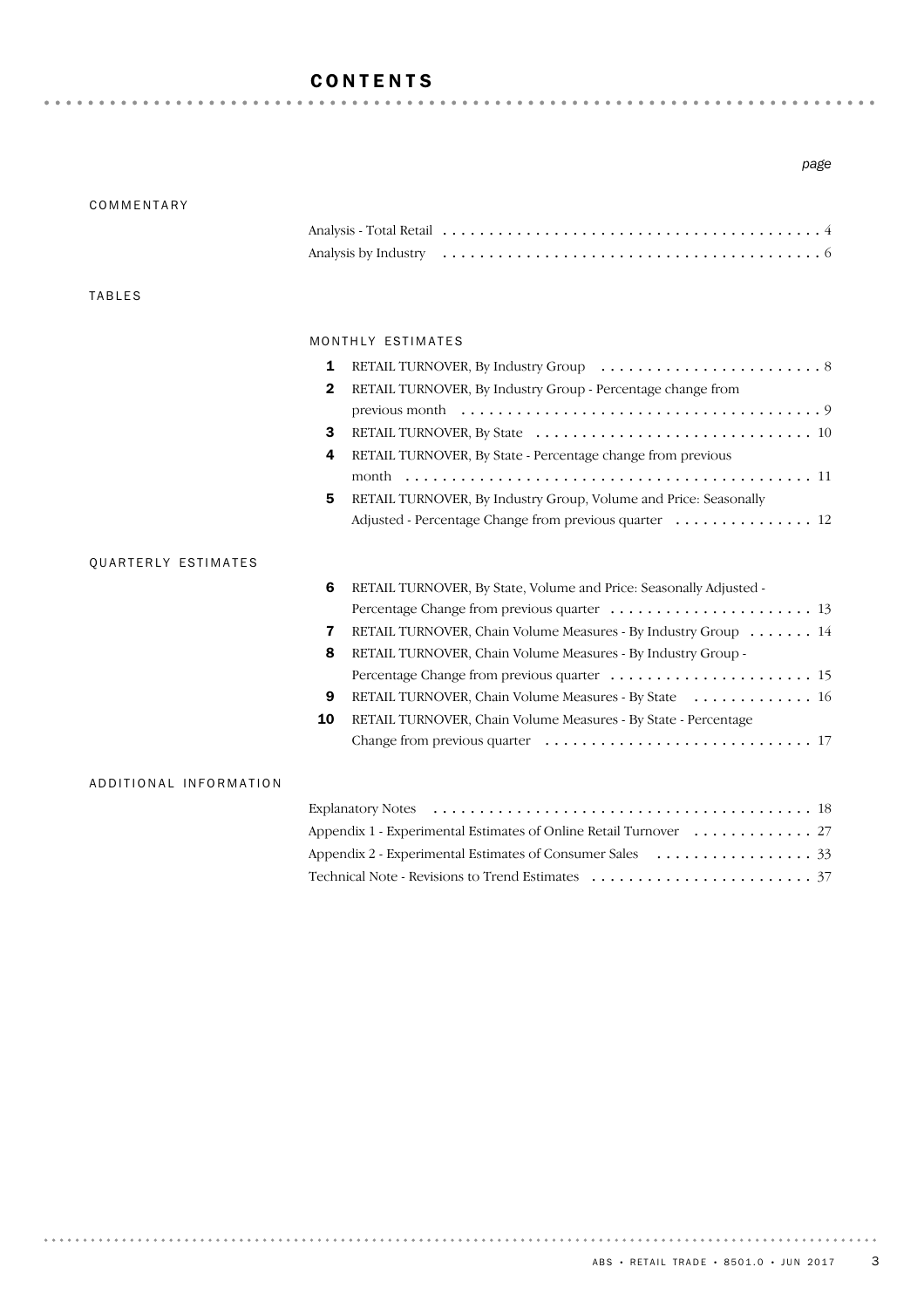# ANALYSIS - TOTAL RETAIL

TOTAL RETAIL - MONTHLY

The chart below shows the trend series and seasonally adjusted series to June 2017.

In current prices, the trend estimate for Australian turnover rose 0.4% in June 2017 following a rise of 0.4% in May 2017 and a rise of 0.4% in April 2017.

The seasonally adjusted estimate for Australian turnover rose 0.3% in June 2017 following a rise of 0.6% in May 2017 and a rise of 1.0% in April 2017.

The original estimate for Australian turnover rose 0.1% in June 2017. The original estimate for chains and other larger retailers rose 0.8% in June 2017. The original estimate for smaller retailers fell 1.3% in June 2017.

#### RETAIL TURNOVER, Australia

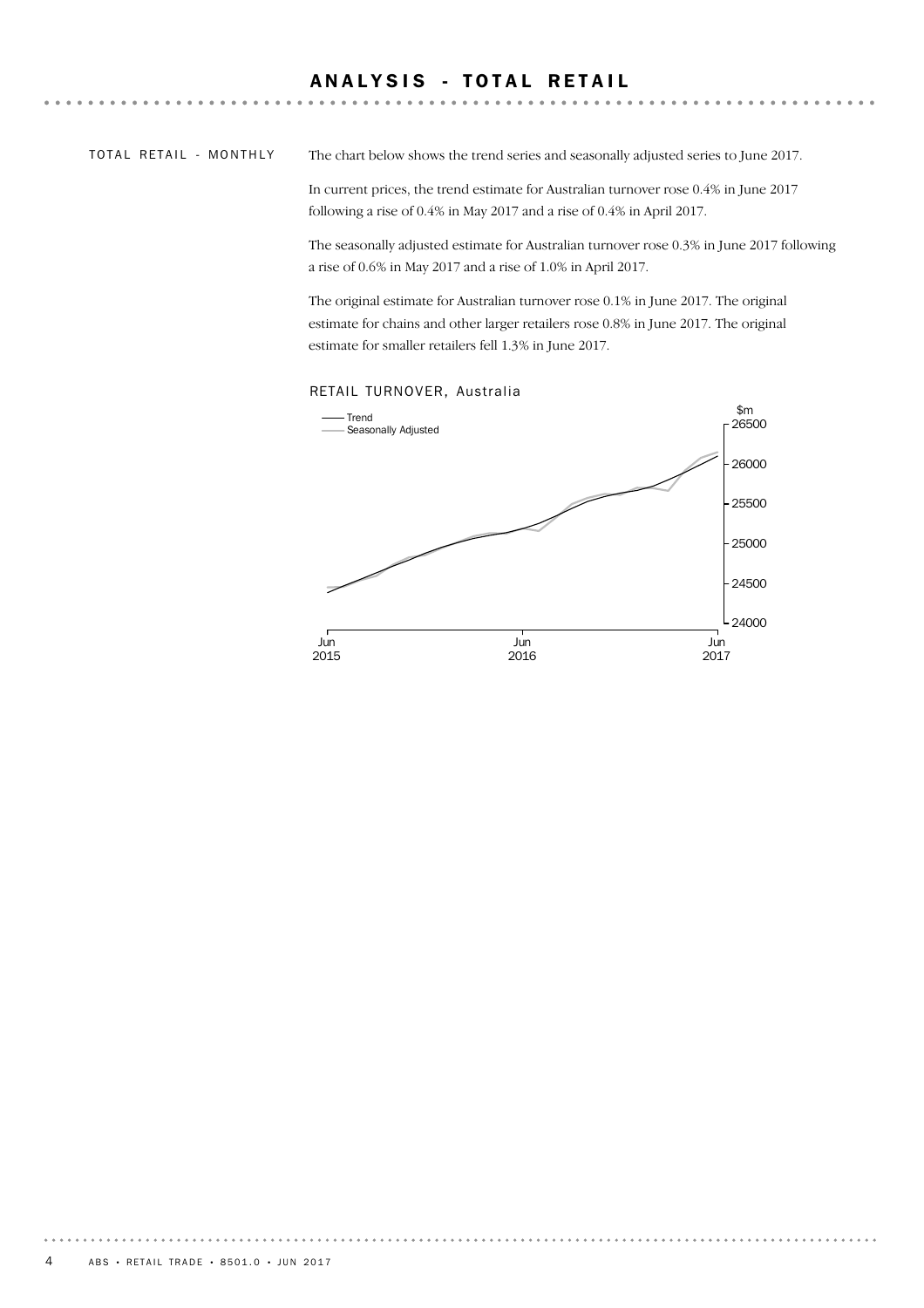| TOTAL RETAIL -<br>QUARTERLY | In volume terms, the seasonally adjusted estimate for the June quarter 2017 rose 1.5%<br>following a rise of 0.2% in the March quarter 2017 and a rise of 0.8% in the December<br>quarter 2016.                                                                                                                       |
|-----------------------------|-----------------------------------------------------------------------------------------------------------------------------------------------------------------------------------------------------------------------------------------------------------------------------------------------------------------------|
|                             | In the June quarter 2017, the seasonally adjusted estimate rose in volume terms for<br>Household goods (2.5%), Food retailing (1.0%), Other retailing (1.9%), Clothing,<br>footwear and personal accessory retailing (2.8%), Department stores (3.1%), and Cafes,<br>restaurants and takeaway food services (0.8%).   |
|                             | The Implicit Price Deflator for Australian turnover fell 0.1% in seasonally adjusted terms<br>in the June quarter 2017.                                                                                                                                                                                               |
| TOTAL RETAIL - BY STATE     | The following states and territories rose in trend terms in June 2017: New South Wales<br>$(0.5%)$ , Victoria $(0.5%)$ , Queensland $(0.2%)$ , South Australia $(0.4%)$ , Tasmania $(0.7%)$ ,<br>Western Australia $(0.1\%)$ , the Australian Capital Territory $(0.5\%)$ , and the Northern<br>Territory $(0.2\%)$ . |
|                             | The following states and territories rose in seasonally adjusted terms in June 2017: New<br>South Wales $(0.5\%)$ , Queensland $(0.7\%)$ , South Australia $(0.3\%)$ , Tasmania $(0.6\%)$ , the<br>Northern Territory (1.2%), and Western Australia (0.1%). Victoria (-0.3%), and the                                 |



Australian Capital Territory (-0.1%) fell in seasonally adjusted terms in June 2017.

RETAIL TURNOVER, States and Territories

In the June quarter 2017, the seasonally adjusted estimate rose in volume terms in the following states: Victoria (2.0%), New South Wales (1.5%), Queensland (1.0%), South Australia (1.7%), Western Australia (0.7%), Tasmania (2.3%), the Australian Capital Territory (1.8%), and the Northern Territory (1.1%).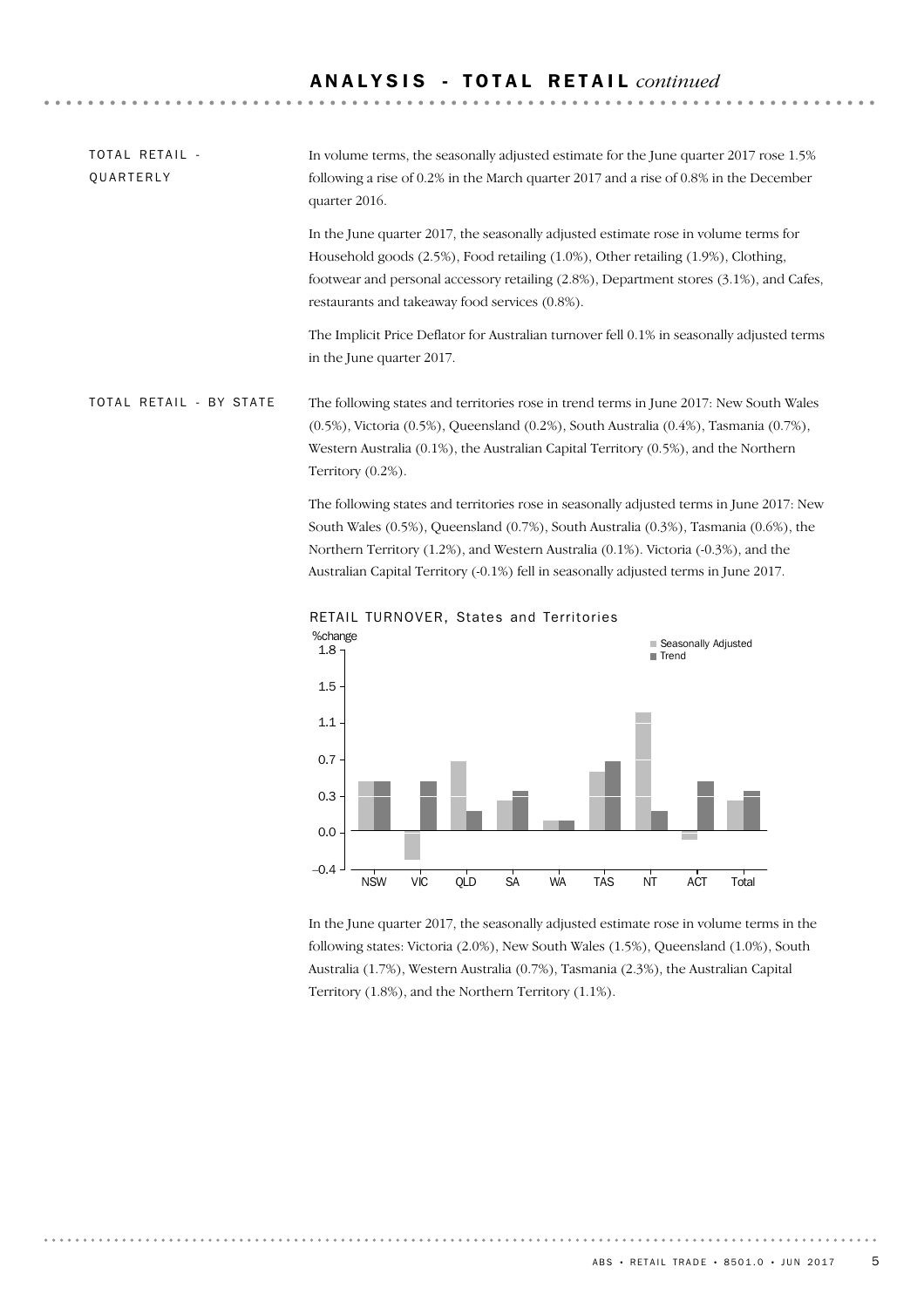#### ANALYSIS BY INDUSTRY

#### FOOD RETAILING

In current prices, the trend estimate for Food retailing rose 0.2% in June 2017. The seasonally adjusted estimate was relatively unchanged (0.0%). By industry subgroup, the trend estimate rose for Supermarket and grocery stores (0.1%), Liquor retailing (0.2%), and Other specialised food retailing (0.1%). The seasonally adjusted estimate fell for Supermarket and grocery stores (-0.1%), and Other specialised food retailing (-0.5%) and rose for Liquor retailing (0.7%).



#### HOUSEHOLD GOODS RETAILING

In current prices, the trend estimate for Household goods retailing rose 0.9% in June 2017. The seasonally adjusted estimate rose 0.9%. By industry subgroup, the trend estimate rose for Hardware, building and garden supplies retailing (1.0%), Furniture, floor coverings, houseware and textile goods retailing (1.1%), and Electrical and electronic goods retailing (0.3%). The seasonally adjusted estimate rose for Furniture, floor coverings, houseware and textile goods retailing (2.0%) and Hardware, building and garden supplies retailing (1.1%), and fell for Electrical and electronic goods retailing  $(-0.1\%)$ .



# CLOTHING, FOOTWEAR AND PERSONAL ACCESSORY RETAILING

In current prices, the trend estimate for Clothing, footwear and personal accessory retailing rose 0.2% in June 2017. The seasonally adjusted estimate rose 0.8%. By industry subgroup, the trend estimate rose for Clothing retailing (0.2%) and Footwear and other personal accessory retailing (0.3%). The seasonally adjusted estimate rose for Clothing retailing (1.2%), and was relatively unchanged for Footwear and other personal accessory retailing (0.0%).

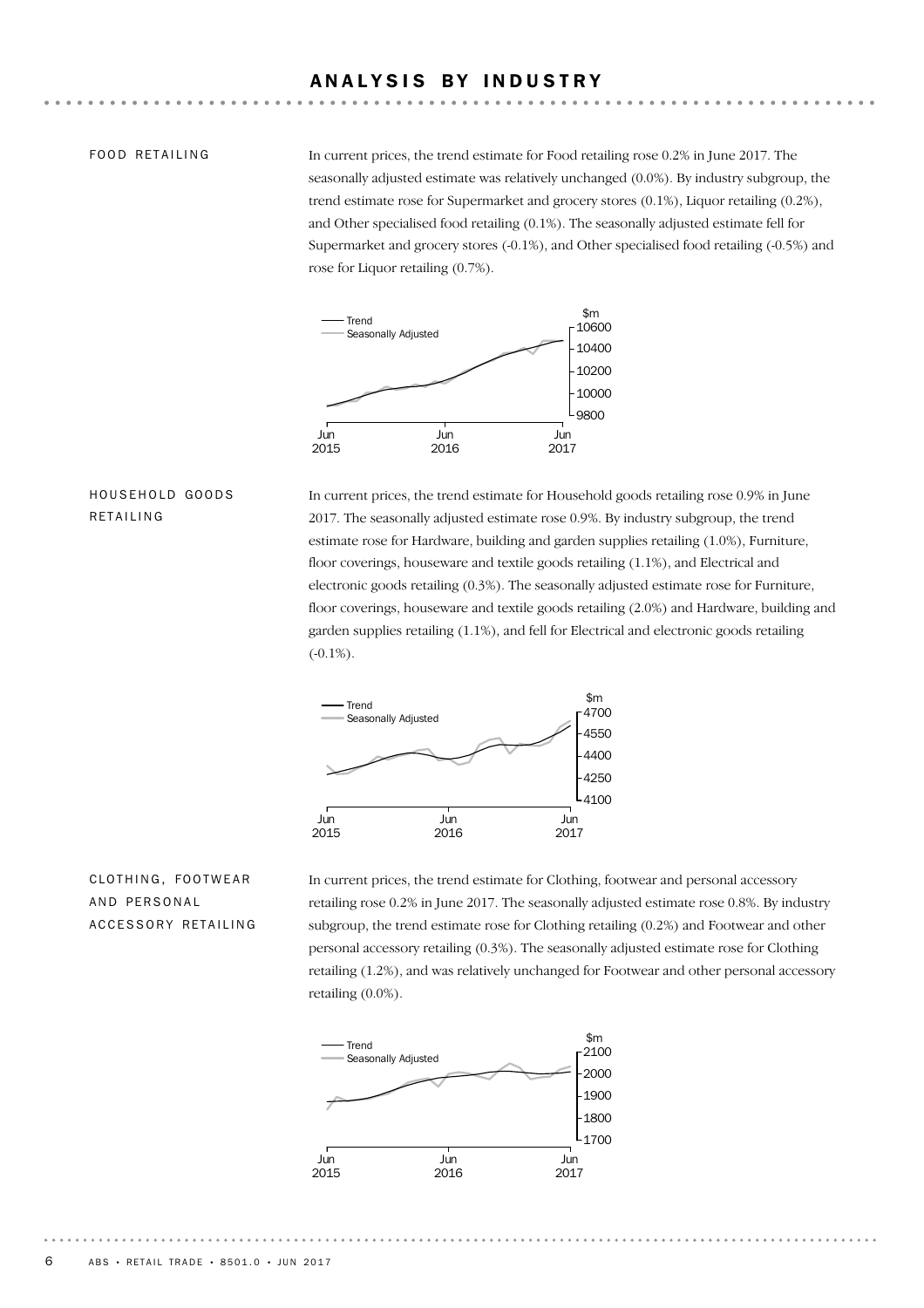#### DEPARTMENT STORES

In current prices, the trend estimate for Department stores rose 0.3% in June 2017. The seasonally adjusted estimate fell 0.3%.



#### OTHER RETAILING

In current prices, the trend estimate for Other retailing rose 0.5% in June 2017. The seasonally adjusted estimate rose 0.2%. By industry subgroup, the trend estimate rose for Pharmaceutical, cosmetic and toiletry goods retailing (0.5%), Other retailing n.e.c. (0.3%), and Other recreational goods retailing (0.8%) and fell for Newspaper and book retailing (-0.3%). The seasonally adjusted estimate rose for Other recreational goods retailing (2.1%) and Other retailing n.e.c (0.6%), and fell for Pharmaceutical, cosmetic and toiletry goods retailing (-0.6%), and Newspaper and book retailing (-1.0%).



#### CAFES, RESTAURANTS AND TAKEAWAY FOOD SERVICES

In current prices, the trend estimate for Cafes, restaurants and takeaway food services rose 0.4% in June 2017. The seasonally adjusted estimate rose 0.5%. By industry subgroup, the trend estimate rose for Cafes, restaurants and catering services (0.6%) and was relatively unchanged for Takeaway food services (0.0%). The seasonally adjusted estimate rose for Cafes, restaurants and catering services (1.4%) and fell for Takeaway food services (-0.7%).

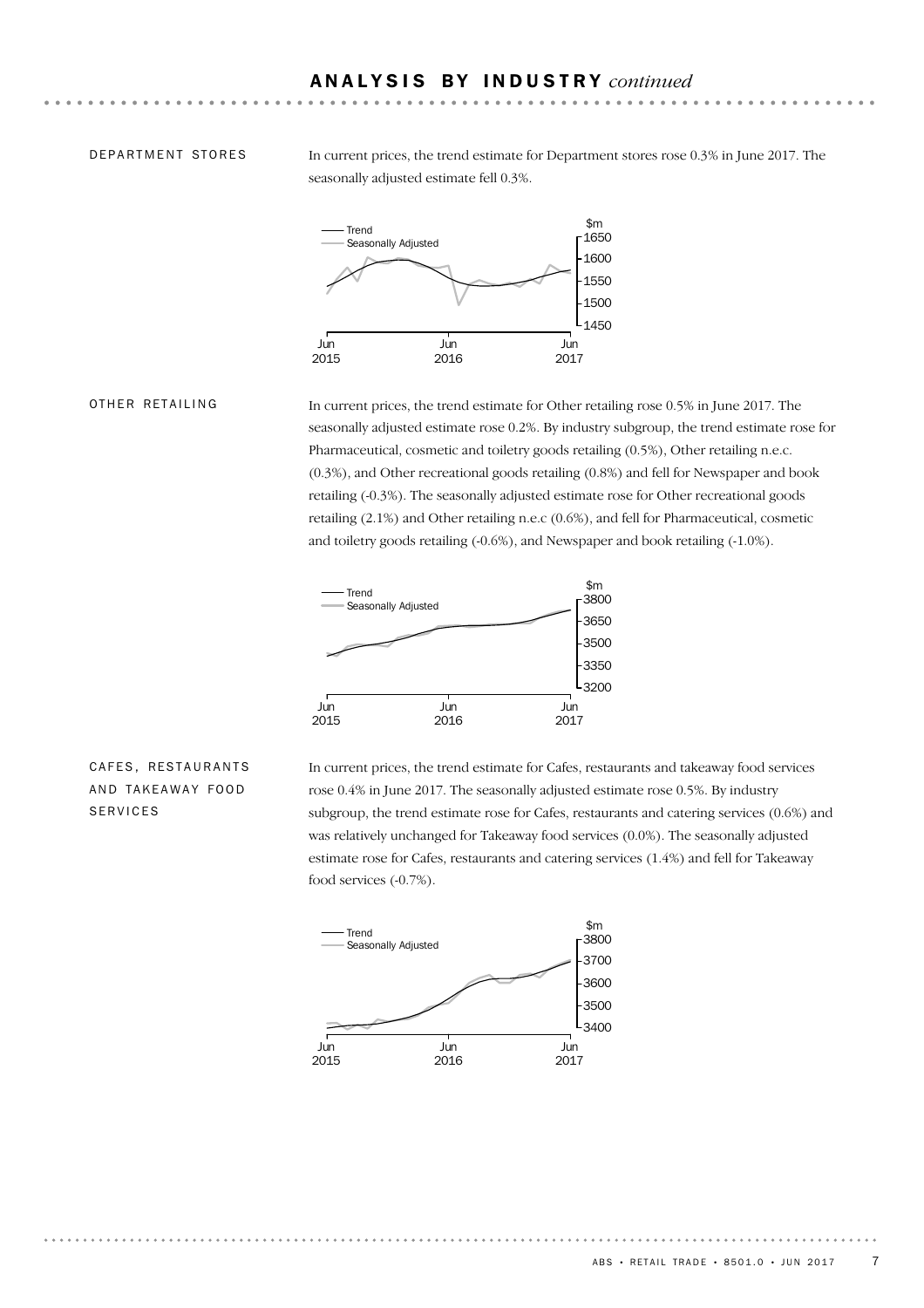

# **1** RETAIL TURNOVER, By Industry Group

|           |           | Household   | Clothing, footwear  |                     |             | Cafes, restaurants |          |
|-----------|-----------|-------------|---------------------|---------------------|-------------|--------------------|----------|
|           | Food      | goods       | & personal          | Department          | Other       | & takeaway         |          |
|           | retailing | retailing   | accessory retailing | stores              | retailing   | food services      | Total    |
|           |           |             |                     |                     |             |                    |          |
| Month     | \$m\$     | \$m\$       | \$m\$               | \$m\$               | \$m\$       | \$m\$              | \$m\$    |
|           |           |             |                     |                     |             |                    |          |
|           |           |             |                     | ORIGINAL            |             |                    |          |
|           |           |             |                     |                     |             |                    |          |
| 2016      |           |             |                     |                     |             |                    |          |
| April     | 9727.9    | 4 0 64.9    | 1924.6              | 1 4 5 1.0           | 3 3 5 5.8   | 3 4 5 1.7          | 23 975.9 |
| May       | 9815.2    | 4 0 9 2.5   | 1926.7              | 1 4 4 9.7           | 3 4 28.5    | 3 4 3 1.0          | 24 143.5 |
| June      | 9516.5    | 4 3 5 7 . 3 | 1967.1              | 1596.1              | 3 4 1 4.4   | 3 3 1 3 . 9        | 24 165.3 |
| July      | 9928.5    | 4 2 2 5.1   | 1876.1              | 1 4 68.3            | 3 4 9 2.7   | 3573.0             | 24 563.7 |
| August    | 10 041.9  | 4 2 3 9.4   | 1806.3              | 1 2 9 3.9           | 3 5 6 2.3   | 3 647.5            | 24 591.3 |
| September | 10 005.7  | 4 4 6 9.0   | 1896.8              | 1 3 9 3.5           | 3 602.3     | 3 696.3            | 25 063.6 |
| October   | 10 482.6  | 4 696.8     | 1937.8              | 1 4 9 7 . 4         | 3 643.2     | 3716.6             | 25 974.6 |
| November  | 10 435.7  | 4 874.4     | 2 0 5 7.1           | 1684.3              | 4 0 5 1.1   | 3678.5             | 26 781.1 |
| December  | 12 230.1  | 5 782.3     | 3 3 3 0.5           | 2850.4              | 4859.6      | 4 0 4 7 .3         | 33 100.2 |
| 2017      |           |             |                     |                     |             |                    |          |
| January   | 10 431.5  | 4 4 6 3.5   | 1939.7              | 1 4 28.5            | 3 4 2 1.5   | 3 621.4            | 25 306.2 |
| February  | 9574.6    | 3897.6      | 1558.9              | 1 0 9 2.4           | 3 2 3 0.8   | 3 2 6 0.6          | 22 615.0 |
| March     | 10 510.3  | 4 196.9     | 1826.7              | 1 370.3             | 3 590.4     | 3 6 1 9.0          | 25 113.5 |
| April     | 10 274.1  | 3 9 9 4.9   | 1885.8              | 1522.6              | 3 3 3 8 . 8 | 3 567.0            | 24 583.1 |
| May       | 10 189.7  | 4 2 9 1.0   | 2 0 2 4 . 2         | 1 4 5 2.4           | 3577.3      | 3 5 9 8.6          | 25 133.2 |
| June      | 9857.6    | 4 6 5 9.4   | 1988.3              | 1 557.2             | 3 560.8     | 3 544.2            | 25 167.5 |
|           |           |             |                     |                     |             |                    |          |
|           |           |             |                     |                     |             |                    |          |
|           |           |             |                     | SEASONALLY ADJUSTED |             |                    |          |
| 2016      |           |             |                     |                     |             |                    |          |
| April     | 10 059.1  | 4 4 4 9.1   | 1981.1              | 1581.5              | 3570.5      | 3 4 9 1.9          | 25 133.2 |
| May       | 10 112.9  | 4 3 7 0.8   | 1942.2              | 1580.2              | 3 618.0     | 3 505.1            | 25 129.3 |
| June      | 10 092.4  | 4 3 8 2.9   | 2 000.6             | 1585.6              | 3 6 20.2    | 3 511.2            | 25 192.9 |
| July      | 10 141.8  | 4 3 4 1.2   | 2 0 0 7.9           | 1 4 9 6.5           | 3 623.8     | 3 553.0            | 25 164.2 |
| August    | 10 200.8  | 4 3 5 8.8   | 2 001.6             | 1543.8              | 3 611.8     | 3 602.7            | 25 319.6 |
| September | 10 234.0  | 4 4 7 8.3   | 1987.5              | 1552.6              |             |                    | 25 496.6 |
| October   |           |             |                     |                     | 3 6 19.2    | 3 6 25.0           |          |
|           | 10 274.8  | 4 5 1 2.5   | 1975.8              | 1544.3              | 3 6 29.5    | 3 638.3            | 25 575.3 |
| November  | 10 306.5  | 4 5 2 5 . 1 | 2 0 18.8            | 1540.3              | 3 632.8     | 3 603.3            | 25 626.8 |
| December  | 10 365.4  | 4 4 1 6.2   | 2 0 48.5            | 1546.2              | 3 632.3     | 3 604.1            | 25 612.6 |
| 2017      |           |             |                     |                     |             |                    |          |
| January   | 10 374.5  | 4 4 8 4.2   | 2 0 2 7 .8          | 1537.7              | 3 639.6     | 3 639.1            | 25 702.8 |
| February  | 10 412.3  | 4 4 7 2.8   | 1977.2              | 1555.3              | 3 638.2     | 3 643.9            | 25 699.6 |
| March     | 10 357.6  | 4 4 7 1 . 4 | 1983.8              | 1544.9              | 3 677.1     | 3 6 26.3           | 25 661.1 |
| April     | 10 476.2  | 4 4 9 7.2   | 1988.9              | 1587.0              | 3700.9      | 3 668.7            | 25 918.9 |
| May       | 10 477.1  | 4 599.5     | 2 0 1 9.4           | 1573.4              | 3718.8      | 3 688.1            | 26 076.2 |
| June      | 10 473.5  | 4 640.7     | 2 0 3 5.0           | 1568.5              | 3725.8      | 3 707.2            | 26 150.7 |
|           |           |             |                     |                     |             |                    |          |
|           |           |             |                     |                     |             |                    |          |
|           |           |             |                     | TREND               |             |                    |          |
| 2016      |           |             |                     |                     |             |                    |          |
| April     | 10 075.7  | 4 4 0 7.0   | 1973.7              | 1581.9              | 3 586.0     | 3 4 7 9.4          | 25 103.7 |
| May       | 10 093.2  | 4 390.6     | 1981.7              | 1570.2              | 3 601.4     | 3 503.3            | 25 140.4 |
| June      | 10 118.0  | 4 3 8 2.6   | 1986.4              | 1 557.9             | 3 612.0     | 3 532.6            | 25 189.4 |
| July      | 10 150.5  | 4 388.7     | 1989.6              | 1547.9              | 3 618.7     | 3 562.1            | 25 257.5 |
| August    | 10 188.7  | 4 4 0 9.4   | 1994.5              | 1541.7              | 3 622.9     | 3587.7             | 25 344.9 |
| September | 10 232.5  | 4 4 38.2    | 2 001.3             | 1539.2              | 3 6 2 4 . 3 | 3 606.9            | 25 442.5 |
| October   | 10 275.6  | 4 4 6 4 .6  | 2 007.9             | 1539.3              | 3 6 2 4.8   | 3 618.4            | 25 530.6 |
| November  | 10 313.3  | 4 4 7 8 . 1 | 2 0 1 1.6           | 1541.1              | 3 627.0     | 3 623.1            | 25 594.3 |
| December  | 10 345.5  | 4 477.6     | 2011.4              | 1543.9              | 3 632.7     | 3 6 2 4 .0         | 25 635.2 |
| 2017      |           |             |                     |                     |             |                    |          |
|           |           |             |                     |                     |             |                    |          |
| January   | 10 371.8  | 4 4 7 3 . 7 | 2 008.8             | 1547.4              | 3 642.7     | 3 627.0            | 25 671.4 |
| February  | 10 395.6  | 4 4 7 8 . 1 | 2 0 0 4.5           | 1552.3              | 3 656.8     | 3 636.0            | 25 723.3 |
| March     | 10 4 18.4 | 4 4 98.4    | 2 001.2             | 1559.3              | 3 674.0     | 3 650.0            | 25 801.1 |
| April     | 10 441.0  | 4 5 29.2    | 2 001.7             | 1 565.9             | 3 692.4     | 3 665.6            | 25 895.8 |
| May       | 10 463.1  | 4 5 64.2    | 2 0 0 5.2           | 1571.5              | 3 7 1 0.5   | 3 682.1            | 25 997.0 |
| June      | 10 481.7  | 4 606.7     | 2 0 1 0.2           | 1575.6              | 3728.4      | 3 697.8            | 26 101.9 |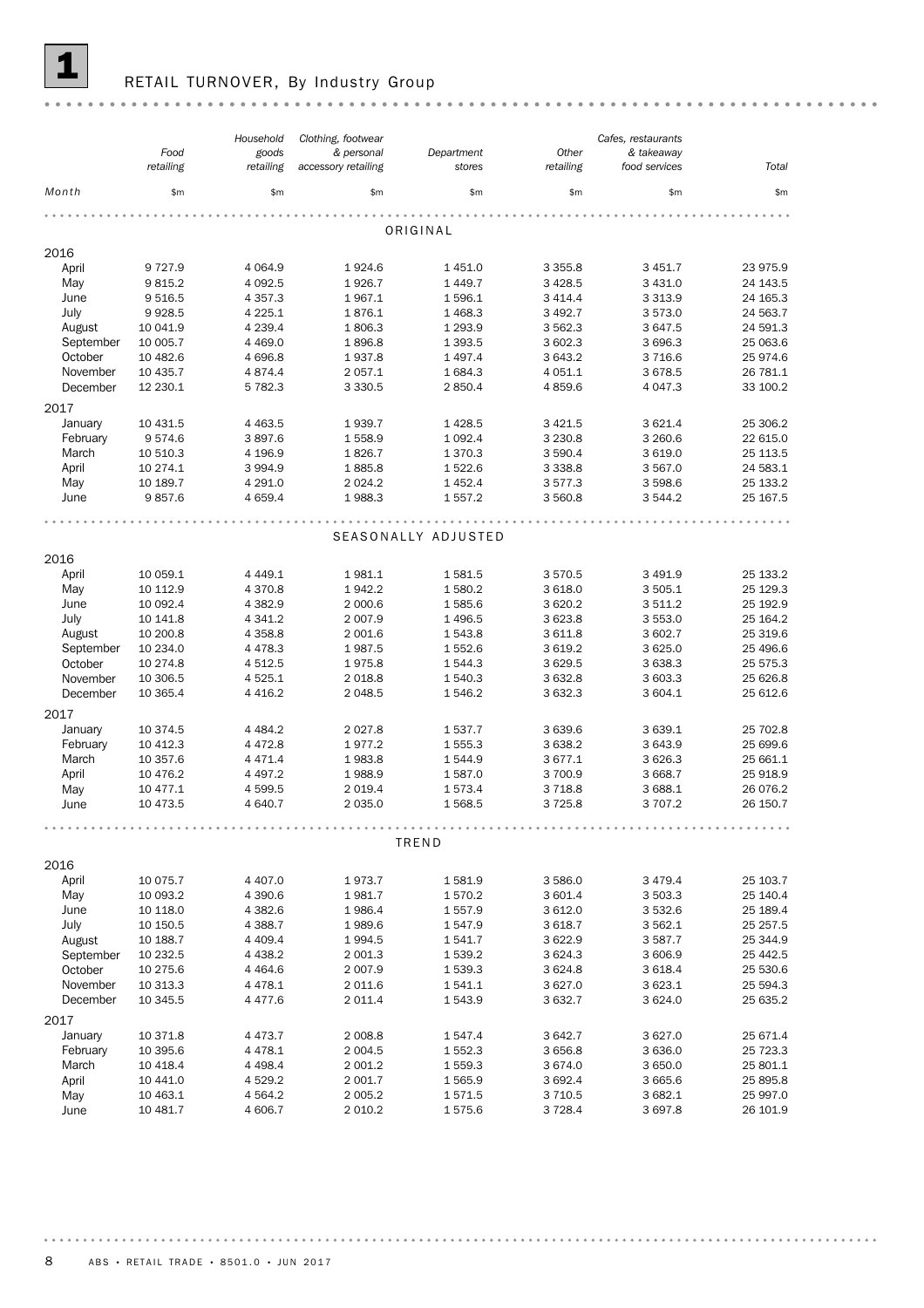

#### RETAIL TURNOVER, By Industry Group-Percentage change from previous month

#### *Cafes, restaurants Clothing, footwear Household Other Food Department & personal goods & takeaway stores retailing retailing Total accessory retailing retailing food services Month* %  $\hspace{0.4cm}$  %  $\hspace{0.4cm}$  %  $\hspace{0.4cm}$  %  $\hspace{0.4cm}$  %  $\hspace{0.4cm}$  %  $\hspace{0.4cm}$  %  $\hspace{0.4cm}$  % ORIGINAL 2016 April –6.0 –0.8 8.1 0.0 –1.3 0.5 –2.2 May 0.9 0.7 0.1 –0.1 2.2 –0.6 0.7 June –3.0 6.5 2.1 10.1 –0.4 –3.4 0.1 July 4.3 –3.0 –4.6 –8.0 2.3 7.8 1.6 August 1.1 0.3 –3.7 –11.9 2.0 2.1 0.1 September –0.4 5.4 5.0 7.7 1.1 1.3 1.9 October 4.8 5.1 2.2 7.5 1.1 0.6 3.6 November –0.4 3.8 6.2 12.5 11.2 –1.0 3.1 December 17.2 18.6 61.9 69.2 20.0 10.0 23.6 2017 January –14.7 –22.8 –41.8 –49.9 –29.6 –10.5 –23.5 February –8.2 –12.7 –19.6 –23.5 –5.6 –10.0 –10.6 March 9.8 7.7 17.2 25.4 11.1 11.0 11.0 April –2.2 –4.8 3.2 11.1 –7.0 –1.4 –2.1 May –0.8 7.4 7.3 –4.6 7.1 0.9 2.2 June –3.3 8.6 –1.8 7.2 –0.5 –1.5 0.1 SEASONALLY ADJUSTED 2016 April –0.2 0.2 0.4 –0.2 0.4 1.0 0.2 May 0.5 –1.8 –2.0 –0.1 1.3 0.4 0.0 June –0.2 0.3 3.0 0.3 0.1 0.2 0.3 July 0.5 –1.0 0.4 –5.6 0.1 1.2 –0.1 August 0.6 0.4 –0.3 3.2 –0.3 1.4 0.6 September 0.3 2.7 –0.7 0.6 0.2 0.6 0.7 October 0.4 0.8 –0.6 –0.5 0.3 0.4 0.3 November 0.3 0.3 2.2 – 0.3 0.1 – 1.0 0.2 December 0.6 –2.4 1.5 0.4 0.0 0.0 –0.1 2017 January 0.1 1.5 –1.0 –0.5 0.2 1.0 0.4 February 0.4 –0.3 –2.5 1.1 0.0 0.1 0.0 March –0.5 0.0 0.3 –0.7 1.1 –0.5 –0.2 April 1.1 0.6 0.3 2.7 0.6 1.2 1.0 May 0.0 2.3 1.5 –0.9 0.5 0.5 0.6 June 0.0 0.9 0.8 –0.3 0.2 0.5 0.3 TREND 2016 April 0.1 –0.3 0.6 –0.6 0.6 0.5 0.1 May 0.2 –0.4 0.4 –0.7 0.4 0.7 0.1 June 0.2 –0.2 0.2 –0.8 0.3 0.8 0.2 July 0.3 0.1 0.2 –0.6 0.2 0.8 0.3 August 0.4 0.5 0.2 –0.4 0.1 0.7 0.3 September 0.4 0.7 0.3 –0.2 0.0 0.5 0.4 October 0.4 0.6 0.3 0.0 0.0 0.3 0.3 November 0.4 0.3 0.2 0.1 0.1 0.1 0.2 December 0.3 0.0 0.0 0.2 0.2 0.0 0.2 2017<br>January January 0.3 –0.1 –0.1 0.2 0.3 0.1 0.1 February 0.2 0.1 –0.2 0.3 0.4 0.2 0.2 March 0.2 0.5 –0.2 0.4 0.5 0.4 0.3 April 0.2 0.7 0.0 0.4 0.5 0.4 0.4 May 0.2 0.8 0.2 0.4 0.5 0.4 0.4 June 0.2 0.9 0.2 0.3 0.5 0.4 0.4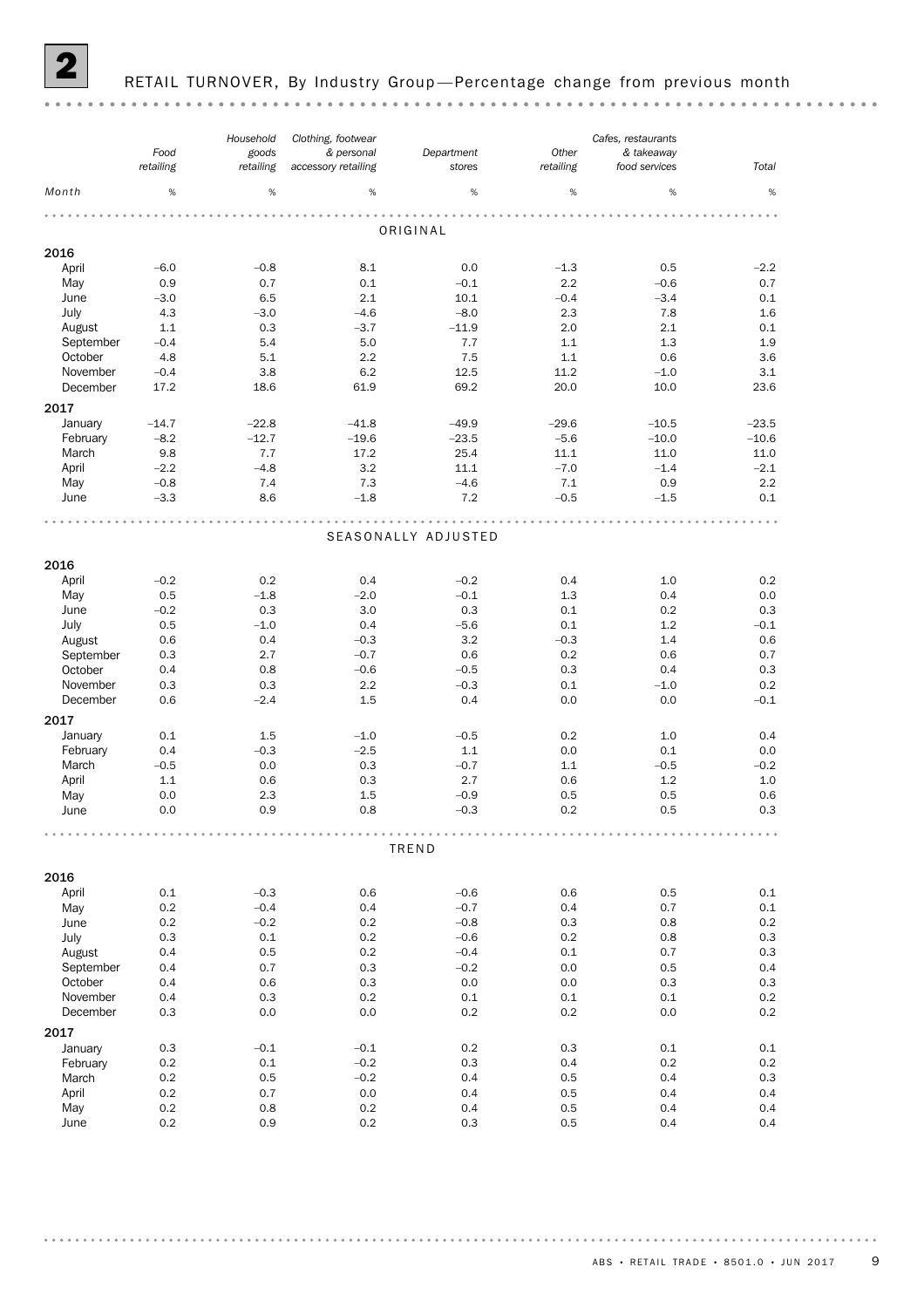

 $\overline{\mathbf{3}}$  RETAIL TURNOVER, By State

|                      | New<br>South             |                      |                            | South               | Western            |                 | Northern           | Australian<br>Capital |                      |
|----------------------|--------------------------|----------------------|----------------------------|---------------------|--------------------|-----------------|--------------------|-----------------------|----------------------|
| Month                | Wales<br>\$m\$           | Victoria<br>\$m\$    | Queensland<br>\$m\$        | Australia<br>\$m\$  | Australia<br>\$m\$ | Tasmania<br>\$m | Territory<br>\$m\$ | Territory<br>\$m\$    | Australia<br>\$m\$   |
|                      |                          |                      |                            |                     |                    |                 |                    |                       |                      |
|                      |                          |                      |                            | ORIGINAL            |                    |                 |                    |                       |                      |
| 2016                 |                          |                      |                            |                     |                    |                 |                    |                       |                      |
| April                | 7 703.5                  | 6 0 88.0             | 4 7 2 6.8                  | 1 569.5             | 2 7 1 2.5          | 481.7           | 246.8              | 447.1                 | 23 975.9             |
| May                  | 7 796.0                  | 6 083.8              | 4 781.0                    | 1582.6              | 2 7 2 1.3          | 478.1           | 254.9              | 445.9                 | 24 143.5             |
| June                 | 7 7 5 6.2                | 6072.5               | 4 8 9 4.2                  | 1568.5              | 2 708.3            | 465.8           | 262.7              | 437.2                 | 24 165.3             |
| July                 | 7 792.0                  | 6 0 5 9.4            | 5 104.3                    | 1 621.3             | 2 7 64.9           | 490.2           | 281.4              | 450.1                 | 24 563.7             |
| August               | 7 805.4                  | 6 1 27.3             | 5 100.1                    | 1 609.9             | 2 743.7            | 481.2           | 278.2              | 445.6                 | 24 591.3             |
| September            | 8 0 4 3.8                | 6 2 7 0.8            | 5 141.5                    | 1 622.5             | 2 7 7 9.4          | 483.4           | 268.9              | 453.5                 | 25 063.6             |
| October              | 8 3 8 3.1                | 6 508.1              | 5 2 5 7 . 2                | 1678.8              | 2899.8             | 501.9           | 265.5              | 480.2                 | 25 974.6             |
| November             | 8744.0                   | 6 7 5 2.1            | 5 3 3 7 . 8                | 1729.3              | 2940.9             | 524.7           | 259.5              | 492.7                 | 26 781.1             |
| December             | 10 783.1                 | 8 4 5 7.6            | 6 5 27.7                   | 2 139.2             | 3 637.2            | 659.1           | 293.2              | 603.0                 | 33 100.2             |
| 2017                 |                          |                      |                            |                     |                    |                 |                    |                       |                      |
| January              | 8 199.0                  | 6 3 5 5.5            | 5 111.9                    | 1 662.1             | 2764.9             | 515.9           | 234.2              | 462.5                 | 25 306.2             |
| February             | 7 298.9                  | 5 7 1 0.5            | 4 4 9 3.7                  | 1 485.6             | 2 506.4            | 469.8           | 223.4              | 426.7                 | 22 615.0             |
| March                | 8 0 8 5.8                | 6 4 1 2.4            | 4 9 25.8                   | 1 668.2             | 2 7 9 7.4          | 512.0           | 244.6              | 467.4                 | 25 113.5             |
| April                | 7883.7                   | 6 2 8 6.0            | 4 892.7                    | 1 625.6             | 2 693.2            | 492.8           | 244.9              | 464.3                 | 24 583.1             |
| May                  | 8 1 3 2.0                | 6 3 9 6.5            | 4 940.1                    | 1 668.4             | 2 767.0            | 500.5           | 258.6              | 469.9                 | 25 133.2             |
| June                 | 8 1 3 0.1                | 6 3 68.2             | 5 0 5 0.6                  | 1 648.8             | 2 740.3            | 496.6           | 272.7              | 460.2                 | 25 167.5             |
|                      |                          |                      |                            |                     |                    |                 |                    |                       |                      |
|                      |                          |                      |                            | SEASONALLY ADJUSTED |                    |                 |                    |                       |                      |
|                      |                          |                      |                            |                     |                    |                 |                    |                       |                      |
| 2016                 |                          |                      |                            |                     |                    |                 |                    |                       |                      |
| April                | 8 1 1 1.3                | 6 30 7.9             | 5 0 1 0.9                  | 1 637.1             | 2842.8             | 500.9           | 260.7              | 461.6                 | 25 133.2             |
| May                  | 8 1 2 0.6                | 6 3 3 1.8            | 5 002.4                    | 1 636.7             | 2821.7             | 498.9           | 259.3              | 457.8                 | 25 129.3             |
| June                 | 8 104.0                  | 6 3 4 4.1            | 5 0 5 9.3                  | 1644.1              | 2827.8             | 499.9           | 255.5              | 458.2                 | 25 192.9             |
| July                 | 8 0 9 1.5                | 6 289.6              | 5 0 7 9.8                  | 1 651.3             | 2829.7             | 502.0           | 256.6              | 463.7                 | 25 164.2             |
| August               | 8 1 3 7 . 9              | 6347.7               | 5 1 29.1                   | 1 660.0             | 2819.3             | 502.2           | 256.5              | 466.9                 | 25 319.6             |
| September            | 8 209.7                  | 6412.6               | 5 149.0                    | 1 662.0             | 2830.5             | 504.4           | 259.3              | 469.1                 | 25 496.6             |
| October              | 8 2 2 5.4                | 6425.8               | 5 187.6                    | 1 660.2             | 2837.0             | 507.0           | 260.0              | 472.2                 | 25 575.3             |
| November<br>December | 8 2 7 1.0                | 6 4 5 9.2<br>6442.8  | 5 179.9                    | 1 653.8             | 2822.5             | 507.6           | 260.8<br>263.6     | 471.9<br>469.4        | 25 626.8             |
|                      | 8 2 4 0.6                |                      | 5 170.7                    | 1675.6              | 2839.6             | 510.4           |                    |                       | 25 612.6             |
| 2017                 |                          |                      |                            |                     |                    |                 |                    |                       |                      |
| January              | 8 2 6 7 .9               | 6 4 9 5.1            | 5 160.9                    | 1685.0              | 2848.1             | 510.7           | 260.8              | 474.3                 | 25 702.8             |
| February             | 8 3 0 7.8                | 6478.5               | 5 1 5 3.6                  | 1686.9              | 2828.7             | 508.9           | 262.4              | 472.8                 | 25 699.6             |
| March                | 8 3 0 9.5                | 6 506.9              | 5 0 9 1.5                  | 1 684.3             | 2828.9             | 508.1           | 257.3              | 474.7                 | 25 661.1             |
| April                | 8 3 3 0.4                | 6575.3               | 5 2 1 2.5                  | 1 702.8             | 2840.8             | 515.7           | 262.2              | 479.2                 | 25 918.9             |
| May                  | 8 4 3 5.5                | 6 648.7              | 5 1 5 9.0                  | 1716.8              | 2849.3             | 522.2           | 261.3              | 483.3                 | 26 076.2             |
| June                 | 8 4 8 1.1                | 6 6 29.1             | 5 194.5                    | 1 721.2             | 2852.2             | 525.5           | 264.5              | 482.6                 | 26 150.7             |
|                      |                          |                      |                            |                     |                    |                 |                    |                       |                      |
|                      |                          |                      |                            | TREND               |                    |                 |                    |                       |                      |
|                      |                          |                      |                            |                     |                    |                 |                    |                       |                      |
| 2016                 |                          |                      |                            |                     |                    |                 |                    |                       |                      |
| April                | 8 0 8 5.6                | 6 3 1 3.7            | 5 0 23.7                   | 1 633.6             | 2828.6             | 499.0           | 259.3              | 460.3                 | 25 103.7             |
| May                  | 8 0 9 9.0                | 6318.9               | 5 0 3 4.6                  | 1 640.0             | 2829.4             | 500.0           | 258.2              | 460.4                 | 25 140.4             |
| June                 | 8 1 1 2.6                | 6 3 2 6.5            | 5 0 5 5.9                  | 1 646.0             | 2828.9             | 500.8           | 257.3              | 461.4                 | 25 189.4             |
| July                 | 8 1 3 1.3                | 6339.9               | 5 0 8 5.9                  | 1650.9              | 2827.3             | 501.7           | 257.1              | 463.4                 | 25 257.5             |
| August               | 8 156.1                  | 6 3 6 1.4            | 5 1 1 9 . 3                | 1 654.8             | 2826.8             | 503.0           | 257.6              | 465.9                 | 25 344.9             |
| September<br>October | 8 1 8 5.4<br>8 2 1 5 . 9 | 6 3 8 8.9<br>6416.5  | 5 149.8<br>5 1 68.5        | 1 658.4<br>1 662.1  | 2828.3<br>2 831.0  | 504.7<br>506.4  | 258.6<br>259.9     | 468.4<br>470.3        | 25 442.5<br>25 530.6 |
| November             | 8 2 4 1.6                | 6 439.7              | 5 173.5                    | 1 666.3             | 2833.2             | 507.7           | 261.0              | 471.4                 | 25 594.3             |
| December             | 8 2 5 9.8                | 6459.3               | 5 1 68.5                   | 1671.3              | 2834.4             | 508.4           | 261.4              | 472.0                 | 25 635.2             |
|                      |                          |                      |                            |                     |                    |                 |                    |                       |                      |
| 2017                 |                          |                      |                            |                     |                    |                 |                    |                       |                      |
| January<br>February  | 8 2 7 5 . 8              | 6478.7               | 5 160.1                    | 1677.9              | 2835.3             | 509.3           | 261.3              | 472.8                 | 25 671.4             |
| March                | 8 2 9 7 .5<br>8 3 28.7   | 6 502.9<br>6 5 3 4.4 | 5 1 5 4 . 6<br>5 1 5 5 . 3 | 1685.9<br>1 694.4   | 2836.3<br>2838.2   | 510.7<br>512.9  | 261.1<br>261.1     | 474.3<br>476.3        | 25 723.3<br>25 801.1 |
| April                | 8 3 6 6.1                | 6 5 69.3             | 5 161.0                    | 1 702.8             | 2840.9             | 515.9           | 261.3              | 478.6                 | 25 895.8             |
| May                  | 8 4 0 6.0                | 6 604.3              | 5 169.1                    | 1 711.3             | 2844.5             | 519.2           | 261.8              | 480.9                 | 25 997.0             |
| June                 | 8 4 4 9.6                | 6 639.8              | 5 178.8                    | 1718.5              | 2847.2             | 522.6           | 262.2              | 483.2                 | 26 101.9             |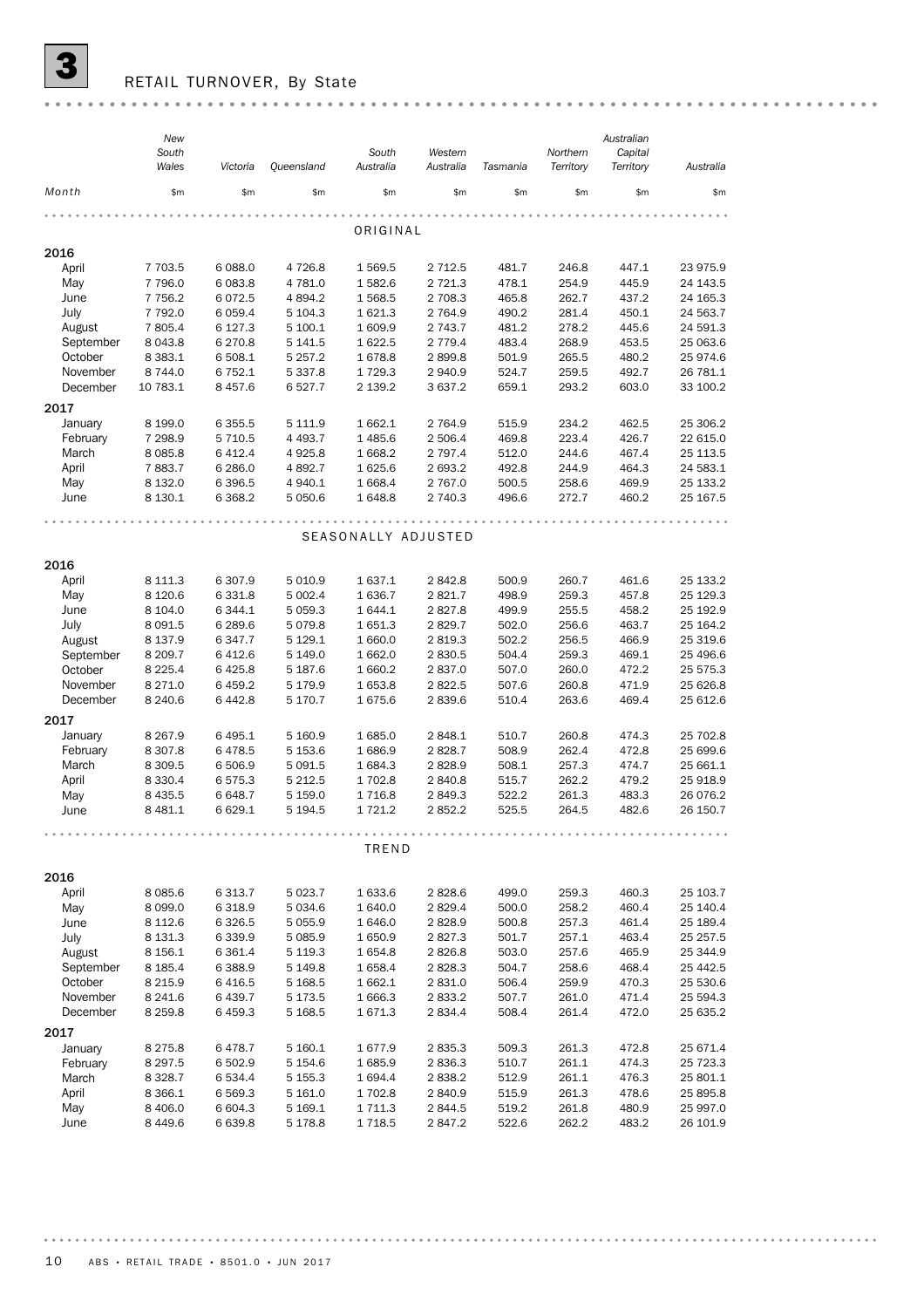

#### RETAIL TURNOVER, By State-Percentage change from previous month

*New Australian South South Western Northern Capital Wales Australia Victoria Queensland Australia Tasmania Territory Territory Australia Month* % % % % % % % % % ORIGINAL 2016 April –1.8 –1.5 –3.1 –2.9 –2.9 –4.1 0.7 –1.7 –2.2 May 1.2 –0.1 1.1 0.8 0.3 –0.8 3.3 –0.3 0.7 June –0.5 –0.2 2.4 –0.9 –0.5 –2.6 3.1 –1.9 0.1 July 0.5 –0.2 4.3 3.4 2.1 5.2 7.1 2.9 1.6 August 0.2 1.1 –0.1 –0.7 –0.8 –1.8 –1.2 –1.0 0.1 September 3.1 2.3 0.8 0.8 1.3 0.5 –3.3 1.8 1.9 October 4.2 3.8 2.3 3.5 4.3 3.8 –1.3 5.9 3.6 November 4.3 3.7 1.5 3.0 1.4 4.6 –2.3 2.6 3.1 December 23.3 25.3 22.3 23.7 23.7 25.6 13.0 22.4 23.6 2017 January –24.0 –24.9 –21.7 –22.3 –24.0 –21.7 –20.1 –23.3 –23.5 February –11.0 –10.1 –12.1 –10.6 –9.3 –8.9 –4.6 –7.7 –10.6 March 10.8 12.3 9.6 12.3 11.6 9.0 9.5 9.5 11.0 April –2.5 –2.0 –0.7 –2.6 –3.7 –3.7 0.1 –0.7 –2.1 May 3.2 1.8 1.0 2.6 2.7 1.6 5.6 1.2 2.2 June 0.0 –0.4 2.2 –1.2 –1.0 –0.8 5.4 –2.1 0.1 SEASONALLY ADJUSTED 2016 April 0.7 –0.1 –0.6 0.6 0.4 0.5 0.5 0.4 0.2 May 0.1 0.4 –0.2 0.0 –0.7 –0.4 –0.6 –0.8 0.0 June –0.2 0.2 1.1 0.5 0.2 0.2 –1.5 0.1 0.3 July –0.2 –0.9 0.4 0.4 0.1 0.4 0.4 1.2 –0.1 August 0.6 0.9 1.0 0.5 –0.4 0.1 –0.1 0.7 0.6 September 0.9 1.0 0.4 0.1 0.4 0.4 1.1 0.5 0.7 October 0.2 0.2 0.8 –0.1 0.2 0.5 0.3 0.7 0.3 November 0.6 0.5 –0.1 –0.4 –0.5 0.1 0.3 –0.1 0.2 December –0.4 –0.3 –0.2 1.3 0.6 0.5 1.0 –0.5 –0.1 2017 January 0.3 0.8 –0.2 0.6 0.3 0.1 –1.0 1.0 0.4 February 0.5 –0.3 –0.1 0.1 –0.7 –0.4 0.6 –0.3 0.0 March 0.0 0.4 –1.2 –0.2 0.0 –0.2 –2.0 0.4 –0.2 April 0.3 1.1 2.4 1.1 0.4 1.5 1.9 0.9 1.0 May 1.3 1.1 –1.0 0.8 0.3 1.2 –0.3 0.9 0.6 June 0.5 –0.3 0.7 0.3 0.1 0.6 1.2 –0.1 0.3 TREND 2016 April 0.2 0.1 0.1 0.4 0.1 0.3 –0.4 0.0 0.1 May 0.2 0.1 0.2 0.4 0.0 0.2 –0.4 0.0 0.1 June 0.2 0.1 0.4 0.4 0.0 0.2 –0.3 0.2 0.2 July 0.2 0.2 0.6 0.3 –0.1 0.2 –0.1 0.4 0.3 August 0.3 0.3 0.7 0.2 0.0 0.3 0.2 0.5 0.3 September 0.4 0.4 0.6 0.2 0.1 0.3 0.4 0.5 0.4 October 0.4 0.4 0.4 0.2 0.1 0.3 0.5 0.4 0.3 November 0.3 0.4 0.1 0.2 0.1 0.2 0.4 0.2 0.2 December 0.2 0.3 –0.1 0.3 0.0 0.1 0.2 0.1 0.2 2017 January 0.2 0.3 –0.2 0.4 0.0 0.2 0.0 0.2 0.1 February 0.3 0.4 –0.1 0.5 0.0 0.3 –0.1 0.3 0.2 March 0.4 0.5 0.0 0.5 0.1 0.4 0.0 0.4 0.3 April 0.4 0.5 0.1 0.5 0.1 0.6 0.1 0.5 0.4 May 0.5 0.5 0.2 0.5 0.1 0.6 0.2 0.5 0.4 June 0.5 0.5 0.2 0.4 0.1 0.7 0.2 0.5 0.4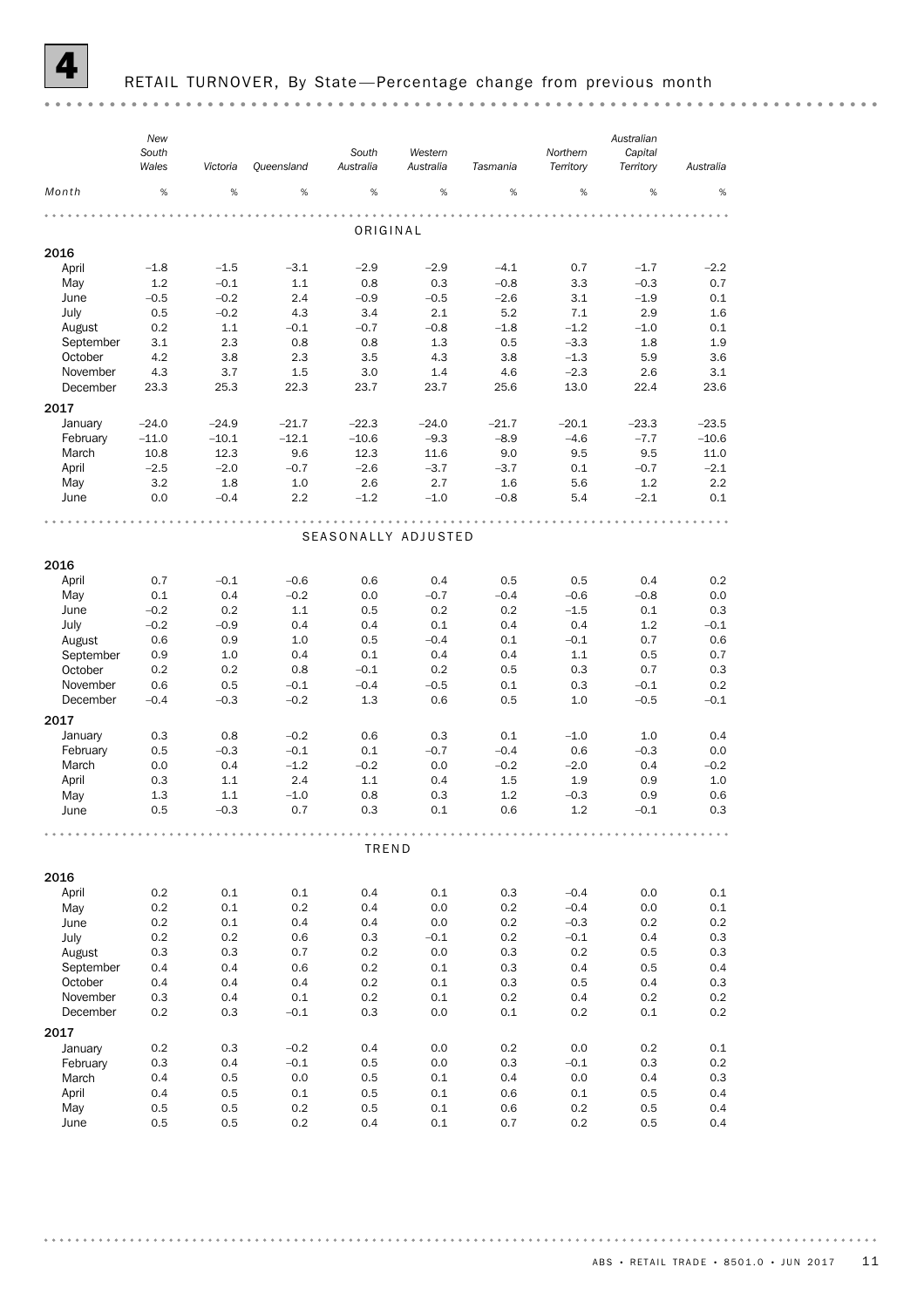

|                       | Food<br>retailing | Household<br>goods<br>retailing | Clothing,<br>footwear<br>& personal<br>accessory<br>retailing | Department<br>stores     | Other<br>retailing | Cafes,<br>restaurants<br>& takeaway<br>food<br>services | Total      |
|-----------------------|-------------------|---------------------------------|---------------------------------------------------------------|--------------------------|--------------------|---------------------------------------------------------|------------|
| Quarter               | %                 | %                               | %                                                             | %                        | %                  | %                                                       | %          |
|                       |                   |                                 |                                                               |                          |                    |                                                         |            |
|                       |                   |                                 | <b>CURRENT PRICES</b>                                         |                          |                    |                                                         |            |
| 2015                  |                   |                                 |                                                               |                          |                    |                                                         |            |
| June                  | 1.0               | 1.8                             | 1.1                                                           | $-0.8$                   | 0.6                | 0.8                                                     | 0.9        |
| September             | 0.6               | 0.6                             | 0.9                                                           | 2.5                      | 2.3                | 0.5                                                     | 0.9        |
| December              | 1.1               | 1.9                             | 0.7                                                           | 2.2                      | 0.7                | 0.3                                                     | 1.1        |
| 2016                  |                   |                                 |                                                               |                          |                    |                                                         |            |
| March                 | 0.3               | 1.0                             | 3.0                                                           | 0.0                      | 1.8                | 0.7                                                     | 0.9        |
| June                  | 0.3               | $-0.4$                          | 0.9                                                           | $-0.8$                   | 1.4                | 1.7                                                     | 0.5        |
| September<br>December | 1.0<br>1.2        | $-0.2$<br>2.1                   | 1.2<br>0.8                                                    | $-3.3$<br>0.8            | 0.4<br>0.4         | 2.6<br>0.6                                              | 0.7<br>1.1 |
|                       |                   |                                 |                                                               |                          |                    |                                                         |            |
| 2017                  |                   |                                 |                                                               |                          |                    |                                                         |            |
| March                 | 0.6               | $-0.2$<br>2.3                   | $-0.9$<br>0.9                                                 | 0.2<br>2.0               | 0.6<br>1.7         | 0.6<br>1.4                                              | 0.3<br>1.4 |
| June                  | 0.9               |                                 |                                                               |                          |                    |                                                         |            |
|                       |                   |                                 |                                                               | CHAIN VOLUME MEASURES    |                    |                                                         |            |
|                       |                   |                                 |                                                               |                          |                    |                                                         |            |
| 2015                  |                   |                                 |                                                               |                          |                    |                                                         |            |
| June                  | 1.0               | 1.3                             | 1.4                                                           | $-0.5$                   | 0.9                | 0.5                                                     | 0.8        |
| September<br>December | 0.5<br>0.1        | $-0.4$<br>1.8                   | 2.4<br>$-1.0$                                                 | 2.9<br>1.8               | 1.4<br>$-0.3$      | $-0.1$<br>$-0.2$                                        | 0.9<br>0.3 |
|                       |                   |                                 |                                                               |                          |                    |                                                         |            |
| 2016                  |                   |                                 |                                                               |                          |                    |                                                         |            |
| March                 | 0.3               | 1.1                             | 4.3                                                           | 0.4                      | 2.1                | 0.2                                                     | 1.0        |
| June<br>September     | 0.0<br>$-0.6$     | $-0.6$<br>0.0                   | 0.8<br>0.3                                                    | $-0.7$<br>$-3.3$         | 1.7<br>$-0.5$      | 1.6<br>2.2                                              | 0.2<br>0.0 |
| December              | 0.2               | 2.5                             | 1.4                                                           | 1.3                      | $-0.1$             | 0.1                                                     | 0.8        |
|                       |                   |                                 |                                                               |                          |                    |                                                         |            |
| 2017<br>March         | 0.6               | 0.7                             | $-1.1$                                                        | 0.4                      | 0.5                | 0.2                                                     | 0.2        |
| June                  | 1.0               | 2.5                             | 2.8                                                           | 3.1                      | 1.9                | 0.8                                                     | 1.5        |
|                       |                   |                                 |                                                               |                          |                    |                                                         |            |
|                       |                   |                                 |                                                               | IMPLICIT PRICE DEFLATORS |                    |                                                         |            |
| 2015                  |                   |                                 |                                                               |                          |                    |                                                         |            |
| June                  | 0.0               | 0.5                             | $-0.3$                                                        | $-0.3$                   | $-0.3$             | 0.3                                                     | 0.1        |
| September             | 0.0               | 1.0                             | $-1.4$                                                        | $-0.4$                   | 0.8                | 0.5                                                     | 0.0        |
| December              | 1.0               | 0.1                             | 1.8                                                           | 0.4                      | 0.9                | 0.5                                                     | 0.8        |
| 2016                  |                   |                                 |                                                               |                          |                    |                                                         |            |
| March                 | $-0.1$            | $-0.1$                          | $-1.2$                                                        | $-0.4$                   | $-0.2$             | 0.4                                                     | $-0.1$     |
| June                  | 0.3               | 0.2                             | 0.1                                                           | $-0.1$                   | $-0.2$             | 0.1                                                     | 0.3        |
| September             | 1.6               | $-0.2$                          | 0.9                                                           | 0.0                      | 0.9                | 0.4                                                     | 0.7        |
| December              | 1.0               | $-0.4$                          | $-0.7$                                                        | $-0.4$                   | 0.5                | 0.5                                                     | 0.3        |
| 2017                  |                   |                                 |                                                               |                          |                    |                                                         |            |
| March                 | 0.1               | $-0.9$                          | 0.2                                                           | $-0.2$                   | 0.1                | 0.4                                                     | 0.1        |
| June                  | $-0.1$            | $-0.1$                          | $-1.8$                                                        | $-1.1$                   | $-0.2$             | 0.6                                                     | $-0.1$     |
|                       |                   |                                 |                                                               |                          |                    |                                                         |            |

(a) Reference year for chain volume measures is 2014-15. See paragraph 31 of the Explanatory Notes.

. . . . . . . . .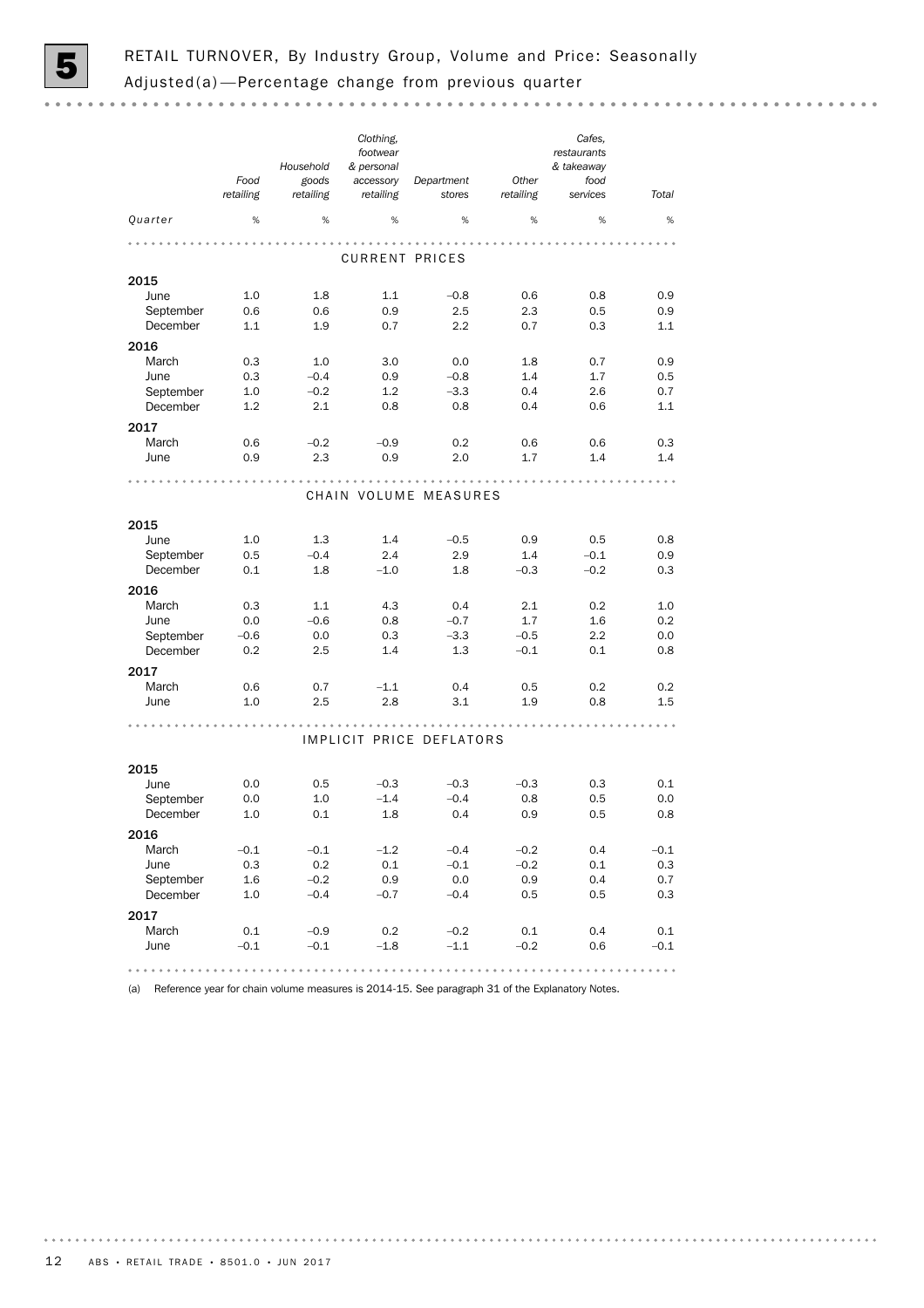

|                   | New<br>South<br>Wales | Victoria      | Queensland    | South<br>Australia       | Western<br>Australia | Tasmania   | Northern<br>Territory | Australian<br>Capital<br>Territory | Australia  |
|-------------------|-----------------------|---------------|---------------|--------------------------|----------------------|------------|-----------------------|------------------------------------|------------|
| Quarter           | %                     | %             | %             | %                        | %                    | %          | %                     | %                                  | %          |
|                   |                       |               |               |                          |                      |            |                       |                                    |            |
|                   |                       |               |               | <b>CURRENT PRICES</b>    |                      |            |                       |                                    |            |
| 2015              |                       |               |               |                          |                      |            |                       |                                    |            |
| June              | 1.4                   | 1.1           | 0.3           | 1.0                      | 0.1                  | 0.0        | 1.0                   | 2.6                                | 0.9        |
| September         | 1.2                   | 1.6           | 0.0           | 0.2                      | 0.9                  | 1.3        | 0.7                   | $-0.1$                             | 0.9        |
| December          | 1.2                   | 1.6           | 0.6           | 1.3                      | 0.2                  | 1.6        | 0.2                   | 2.2                                | 1.1        |
| 2016              |                       |               |               |                          |                      |            |                       |                                    |            |
| March             | 1.1                   | 0.8           | 0.8           | 1.0                      | $-0.1$               | 1.4        | 0.6                   | 3.1                                | 0.9        |
| June              | 0.9                   | 0.5           | $-0.1$        | 1.1                      | 0.3                  | 0.8        | $-1.0$                | 0.0                                | 0.5        |
| September         | 0.4                   | 0.3           | 1.9           | 1.1                      | $-0.2$               | 0.6        | $-0.4$                | 1.6                                | 0.7        |
| December          | 1.2                   | 1.5           | 1.2           | 0.3                      | 0.2                  | 1.1        | 1.6                   | 1.0                                | 1.1        |
| 2017              |                       |               |               |                          |                      |            |                       |                                    |            |
| March             | 0.6                   | 0.8           | $-0.9$        | 1.3                      | 0.1                  | 0.2        | $-0.5$                | 0.6                                | 0.3        |
| June              | 1.5                   | 1.9           | 1.0           | 1.7                      | 0.4                  | 2.3        | 1.0                   | 1.6                                | 1.4        |
|                   |                       |               |               |                          |                      |            |                       |                                    |            |
|                   |                       |               |               | CHAIN VOLUME MEASURES    |                      |            |                       |                                    |            |
|                   |                       |               |               |                          |                      |            |                       |                                    |            |
| 2015              | 1.2                   | 1.1           |               |                          |                      |            |                       |                                    |            |
| June<br>September | 1.3                   | 1.5           | 0.2<br>0.0    | 1.0<br>0.0               | $-0.1$<br>0.8        | 0.2<br>1.2 | 1.1<br>0.5            | 2.5<br>$-0.1$                      | 0.8<br>0.9 |
| December          | 0.4                   | 1.1           | $-0.5$        | 0.6                      | $-0.9$               | 1.0        | $-0.9$                | 1.6                                | 0.3        |
|                   |                       |               |               |                          |                      |            |                       |                                    |            |
| 2016              |                       |               |               |                          |                      |            |                       |                                    |            |
| March<br>June     | 1.3                   | 0.8           | 0.8           | 1.2                      | 0.1                  | 1.5        | 0.7                   | 3.0                                | 1.0        |
| September         | 0.4<br>$-0.3$         | 0.3<br>$-0.4$ | $-0.4$<br>1.2 | 0.8<br>0.2               | 0.2<br>$-0.5$        | 0.3<br>0.0 | $-1.3$<br>$-1.2$      | $-0.5$<br>0.9                      | 0.2<br>0.0 |
| December          | 0.8                   | 1.3           | 0.9           | 0.2                      | $-0.4$               | 0.7        | 1.4                   | 0.6                                | 0.8        |
|                   |                       |               |               |                          |                      |            |                       |                                    |            |
| 2017              |                       |               |               |                          |                      |            |                       |                                    |            |
| March<br>June     | 0.5<br>1.5            | 0.5<br>2.0    | $-0.9$<br>1.0 | 1.2<br>1.7               | 0.2<br>0.7           | 0.0<br>2.3 | $-0.5$<br>1.1         | 0.5<br>1.8                         | 0.2<br>1.5 |
|                   |                       |               |               |                          |                      |            |                       |                                    |            |
|                   |                       |               |               |                          |                      |            |                       |                                    |            |
|                   |                       |               |               | IMPLICIT PRICE DEFLATORS |                      |            |                       |                                    |            |
| 2015              |                       |               |               |                          |                      |            |                       |                                    |            |
| June              | 0.2                   | 0.1           | 0.1           | 0.0                      | 0.2                  | $-0.2$     | $-0.2$                | 0.1                                | 0.1        |
| September         | $-0.1$                | 0.1           | 0.1           | 0.2                      | 0.1                  | 0.2        | 0.2                   | 0.0                                | 0.0        |
| December          | 0.9                   | 0.5           | 1.1           | 0.8                      | 1.1                  | 0.6        | 1.1                   | 0.6                                | 0.8        |
| 2016              |                       |               |               |                          |                      |            |                       |                                    |            |
| March             | $-0.2$                | 0.0           | 0.0           | $-0.2$                   | $-0.2$               | 0.0        | $-0.1$                | 0.0                                | $-0.1$     |
| June              | 0.5                   | 0.2           | 0.3           | 0.3                      | 0.1                  | 0.5        | 0.4                   | 0.5                                | 0.3        |
| September         | 0.7                   | 0.7           | 0.6           | 0.9                      | 0.4                  | 0.6        | 0.8                   | 0.7                                | 0.7        |
| December          | 0.4                   | 0.2           | 0.3           | 0.1                      | 0.6                  | 0.4        | $0.1\,$               | 0.4                                | 0.3        |
| 2017              |                       |               |               |                          |                      |            |                       |                                    |            |
| March             | $0.1\,$               | 0.3           | 0.1           | $0.1\,$                  | $-0.1$               | $0.2\,$    | 0.0                   | $0.1\,$                            | 0.1        |
| June              | $-0.1$                | $-0.1$        | 0.0           | 0.0                      | $-0.3$               | $0.1\,$    | $-0.2$                | $-0.2$                             | $-0.1$     |
|                   |                       |               |               |                          |                      |            |                       |                                    |            |

(a) Reference year for chain volume measures is 2014-15. See paragraph 31 of the Explanatory Notes.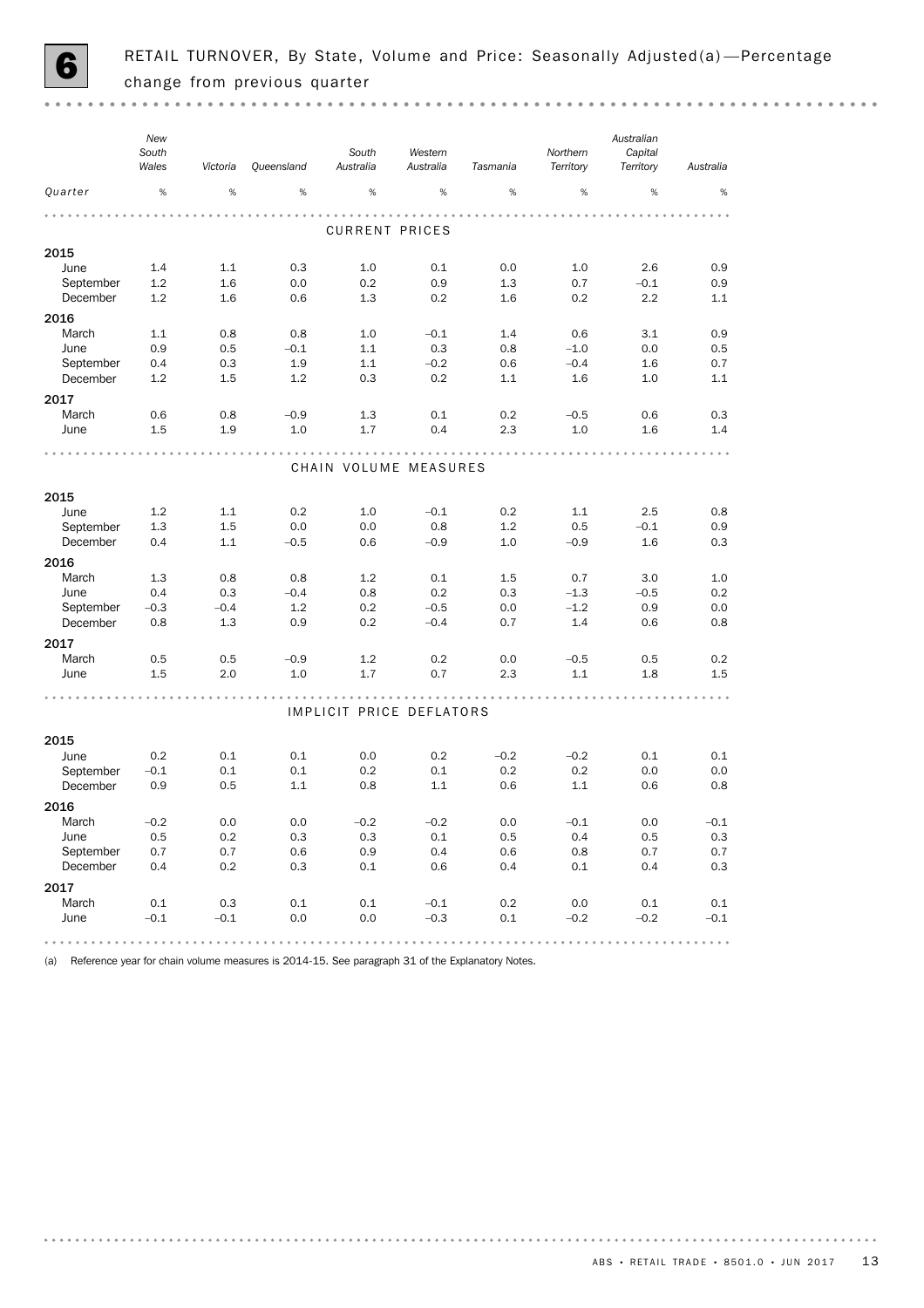|               | Food<br>retailing    | Household<br>goods<br>retailing | Clothing,<br>footwear<br>& personal<br>accessory<br>retailing | Department<br>stores | Other<br>retailing   | Cafes,<br>restaurants<br>& takeaway<br>food<br>services | Total                |
|---------------|----------------------|---------------------------------|---------------------------------------------------------------|----------------------|----------------------|---------------------------------------------------------|----------------------|
| Quarter       | \$m\$                | \$m                             | \$m                                                           | \$m\$                | \$m                  | \$m                                                     | \$m                  |
|               |                      |                                 |                                                               |                      |                      |                                                         |                      |
|               |                      |                                 |                                                               | ORIGINAL             |                      |                                                         |                      |
| 2015          |                      |                                 |                                                               |                      |                      |                                                         |                      |
| June          | 28 345.4             | 11 992.9                        | 5 4 3 4.2                                                     | 4 3 5 4 .0           | 9 530.3              | 9769.8                                                  | 69 4 26.2            |
| September     | 29 005.0             | 12 406.8                        | 5 3 18.4                                                      | 4 2 7 5.8            | 10 075.2             | 10 177.8                                                | 71 258.7             |
| December      | 31 601.7             | 14 769.3                        | 6822.5                                                        | 6 173.5              | 11 814.1             | 10 639.5                                                | 81 820.6             |
| 2016          |                      |                                 |                                                               |                      |                      |                                                         |                      |
| March         | 29 613.9             | 12 360.5                        | 5 3 5 1.8                                                     | 4 168.9              | 9806.7               | 9822.1                                                  | 71 123.9             |
| June          | 28 453.2             | 12 314.5                        | 5826.0                                                        | 4 504.2              | 10 056.6             | 9 9 4 7.4                                               | 71 102.1             |
| September     | 28 854.5             | 12 688.2                        | 5 538.5                                                       | 4 153.4              | 10 399.6             | 10 604.7                                                | 72 239.0             |
| December      | 31 588.5             | 15 186.1                        | 7 318.6                                                       | 6 0 4 1.5            | 12 180.6             | 11 066.4                                                | 83 382.0             |
| 2017          |                      |                                 |                                                               |                      |                      |                                                         |                      |
| March         | 29 053.0             | 12 615.4                        | 5 387.7                                                       | 3 9 5 4.4            | 9945.7               | 10 106.6                                                | 71 062.8             |
| June          | 28 909.3             | 12 953.4                        | 6 000.4                                                       | 4 617.3              | 10 197.5             | 10 249.7                                                | 72 927.6             |
|               |                      |                                 |                                                               |                      |                      |                                                         |                      |
|               |                      |                                 |                                                               | SEASONALLY ADJUSTED  |                      |                                                         |                      |
|               |                      |                                 |                                                               |                      |                      |                                                         |                      |
| 2015          |                      |                                 |                                                               |                      |                      |                                                         |                      |
| June          | 29 449.1             | 12 790.0                        | 5 607.6                                                       | 4 5 8 5.1            | 10 162.0             | 10 114.7                                                | 72 621.9             |
| September     | 29 606.2             | 12 738.8                        | 5 741.1                                                       | 4 7 1 6.4            | 10 309.1             | 10 108.2                                                | 73 276.4             |
| December      | 29 625.1             | 12 969.5                        | 5 681.0                                                       | 4 800.4              | 10 280.3             | 10 090.6                                                | 73 484.5             |
| 2016          |                      |                                 |                                                               |                      |                      |                                                         |                      |
| March         | 29 716.9             | 13 112.9                        | 5 923.4                                                       | 4820.8               | 10 494.7             | 10 114.9                                                | 74 203.2             |
| June          | 29 7 25.6            | 13 0 29.9                       | 5973.1                                                        | 4 784.7              | 10 668.6             | 10 273.1                                                | 74 341.3             |
| September     | 29 548.9             | 13 0 26.8                       | 5 991.2                                                       | 4626.9               | 10 616.0             | 10 494.4                                                | 74 360.1             |
| December      | 29 596.3             | 13 355.9                        | 6077.4                                                        | 4 685.9              | 10 602.1             | 10 508.7                                                | 74 930.5             |
| 2017          |                      |                                 |                                                               |                      |                      |                                                         |                      |
| March         | 29 763.3             | 13 451.4                        | 6 0 13.2                                                      | 4 702.6              | 10 652.4             | 10 524.5                                                | 75 089.6             |
| June          | 30 054.6             | 13 781.6                        | 6 181.0                                                       | 4 8 4 6.1            | 10 855.1             | 10 610.3                                                | 76 203.0             |
|               |                      |                                 |                                                               |                      |                      |                                                         |                      |
|               |                      |                                 |                                                               |                      |                      |                                                         |                      |
|               |                      |                                 |                                                               | TREND                |                      |                                                         |                      |
| 2015          |                      |                                 |                                                               |                      |                      |                                                         |                      |
| June          | 29 414.2             | 12 728.4                        | 5 616.0                                                       | 4 632.4              | 10 165.3             | 10 094.9                                                | 72 629.2             |
| September     | 29 565.4             | 12 841.5                        | 5 687.4                                                       | 4 706.4              | 10 256.5             | 10 102.2                                                | 73 171.0             |
| December      | 29 673.3             | 12 953.7                        | 5 773.4                                                       | 4789.8               | 10 360.3             | 10 092.8                                                | 73 667.4             |
| 2016          |                      |                                 |                                                               |                      |                      |                                                         |                      |
| March         | 29 698.9             | 13 0 24.1                       |                                                               | 4 808.5              | 10 492.3             |                                                         | 74 037.6             |
| June          | 29 662.4             | 13 061.3                        | 5 869.6<br>5 964.1                                            | 4 752.9              | 10 597.4             | 10 153.0<br>10 289.7                                    | 74 309.1             |
| September     | 29 603.0             | 13 113.4                        | 6015.6                                                        | 4 683.3              | 10 628.1             | 10 430.0                                                | 74 498.9             |
| December      | 29 640.2             | 13 282.9                        | 6 037.0                                                       | 4677.6               | 10 633.4             | 10 511.0                                                | 74 823.8             |
|               |                      |                                 |                                                               |                      |                      |                                                         |                      |
| 2017          |                      |                                 |                                                               |                      |                      |                                                         |                      |
| March<br>June | 29 784.5<br>29 983.0 | 13 509.4<br>13 737.9            | 6 080.1<br>6 130.8                                            | 4 729.7<br>4 797.0   | 10 691.8<br>10 790.8 | 10 554.1<br>10 586.0                                    | 75 346.1<br>75 948.1 |
|               |                      |                                 |                                                               |                      |                      |                                                         |                      |
|               |                      |                                 |                                                               |                      |                      |                                                         |                      |

(a) Reference year for chain volume measures is 2014-15. See paragraph 31 of the Explanatory Notes.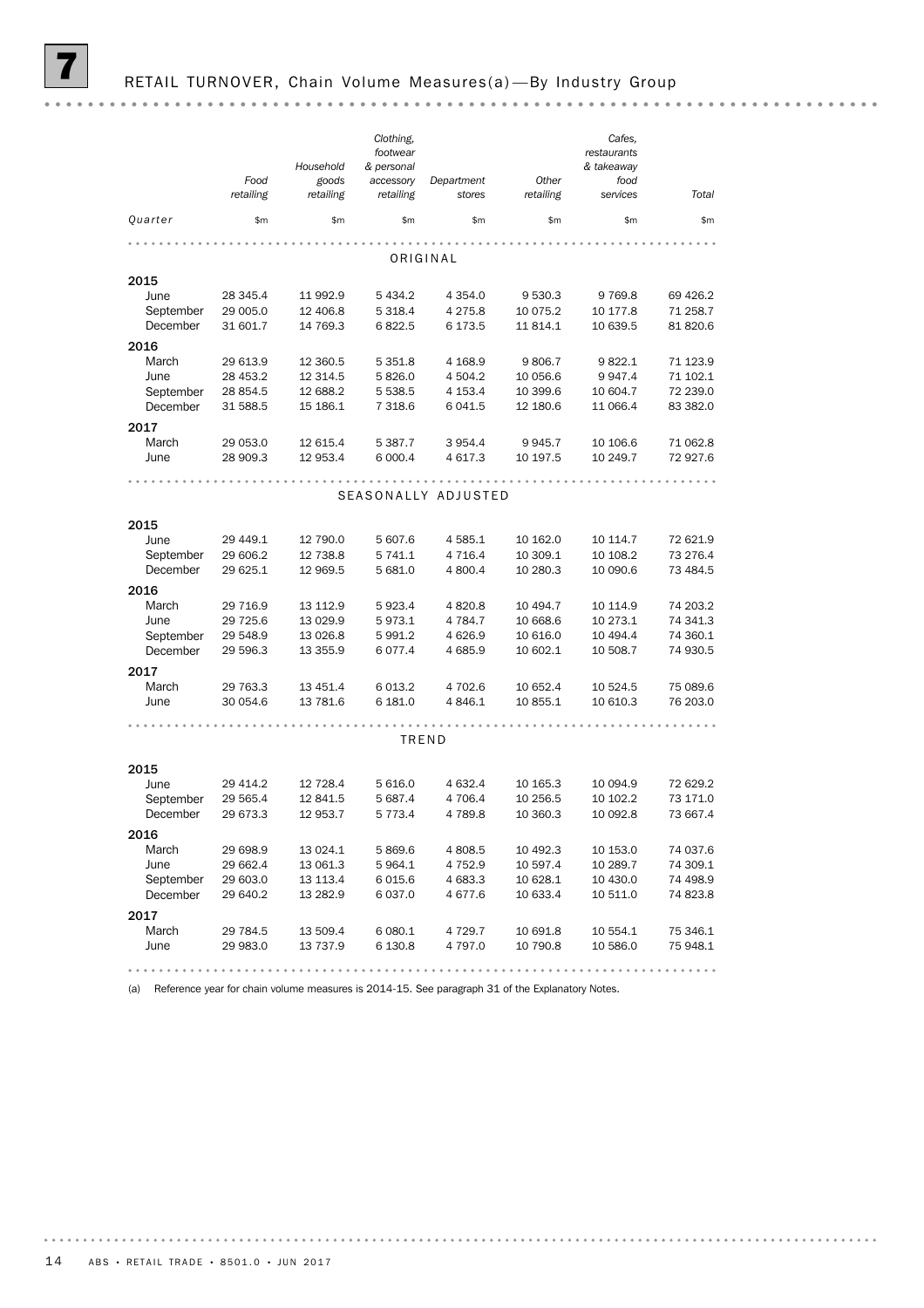|                       |                   | Household          | Clothing,<br>footwear<br>& personal |                      |                    | Cafes,<br>restaurants<br>& takeaway |                                                                  |
|-----------------------|-------------------|--------------------|-------------------------------------|----------------------|--------------------|-------------------------------------|------------------------------------------------------------------|
|                       | Food<br>retailing | goods<br>retailing | accessory<br>retailing              | Department<br>stores | Other<br>retailing | food<br>services                    | Total                                                            |
| Quarter               | %                 | %                  | %                                   | %                    | %                  | %                                   | %                                                                |
|                       |                   |                    |                                     |                      |                    |                                     |                                                                  |
|                       |                   |                    | ORIGINAL                            |                      |                    |                                     |                                                                  |
| 2015                  |                   |                    |                                     |                      |                    |                                     |                                                                  |
| June                  | $-1.6$            | 0.3                | 8.6<br>$-2.1$                       | 10.9                 | 1.6                | 0.2                                 | 0.9                                                              |
| September<br>December | 2.3<br>9.0        | 3.5<br>19.0        | 28.3                                | $-1.8$<br>44.4       | 5.7<br>17.3        | 4.2<br>4.5                          | 2.6<br>14.8                                                      |
|                       |                   |                    |                                     |                      |                    |                                     |                                                                  |
| 2016<br>March         | $-6.3$            | $-16.3$            | $-21.6$                             | $-32.5$              | $-17.0$            | $-7.7$                              | $-13.1$                                                          |
| June                  | $-3.9$            | $-0.4$             | 8.9                                 | 8.0                  | 2.5                | 1.3                                 | 0.0                                                              |
| September             | 1.4               | 3.0                | $-4.9$                              | $-7.8$               | 3.4                | 6.6                                 | 1.6                                                              |
| December              | 9.5               | 19.7               | 32.1                                | 45.5                 | 17.1               | 4.4                                 | 15.4                                                             |
| 2017                  |                   |                    |                                     |                      |                    |                                     |                                                                  |
| March                 | $-8.0$            | $-16.9$            | $-26.4$                             | $-34.5$              | $-18.3$            | $-8.7$                              | $-14.8$                                                          |
| June                  | $-0.5$            | 2.7                | 11.4                                | 16.8                 | 2.5                | 1.4                                 | 2.6                                                              |
|                       |                   |                    |                                     |                      |                    |                                     |                                                                  |
|                       |                   |                    |                                     | SEASONALLY ADJUSTED  |                    |                                     |                                                                  |
| 2015                  |                   |                    |                                     |                      |                    |                                     |                                                                  |
| June                  | 1.0               | 1.3                | 1.4                                 | $-0.5$               | 0.9                | 0.5                                 | 0.8                                                              |
| September             | 0.5               | $-0.4$             | 2.4                                 | 2.9                  | 1.4                | $-0.1$                              | 0.9                                                              |
| December              | 0.1               | 1.8                | $-1.0$                              | 1.8                  | $-0.3$             | $-0.2$                              | 0.3                                                              |
| 2016                  |                   |                    |                                     |                      |                    |                                     |                                                                  |
| March                 | 0.3               | 1.1                | 4.3                                 | 0.4                  | 2.1                | 0.2                                 | 1.0                                                              |
| June                  | 0.0               | $-0.6$             | 0.8                                 | $-0.7$               | 1.7                | 1.6                                 | 0.2                                                              |
| September             | $-0.6$            | 0.0                | 0.3                                 | $-3.3$               | $-0.5$             | 2.2                                 | 0.0                                                              |
| December              | 0.2               | 2.5                | 1.4                                 | 1.3                  | $-0.1$             | 0.1                                 | 0.8                                                              |
| 2017                  |                   |                    |                                     |                      |                    |                                     |                                                                  |
| March                 | 0.6               | 0.7                | $-1.1$                              | 0.4                  | 0.5                | 0.2                                 | 0.2                                                              |
| June                  | 1.0               | 2.5                | 2.8                                 | 3.1                  | 1.9                | 0.8                                 | $1.5\,$                                                          |
|                       |                   |                    | TREND                               |                      |                    |                                     |                                                                  |
| 2015                  |                   |                    |                                     |                      |                    |                                     |                                                                  |
| June                  | 0.5               | 1.1                | 1.5                                 | 1.0                  | 1.1                | 0.4                                 | 0.8                                                              |
| September             | 0.5               | 0.9                | 1.3                                 | 1.6                  | 0.9                | 0.1                                 | 0.7                                                              |
| December              | 0.4               | 0.9                | 1.5                                 | 1.8                  | 1.0                | $-0.1$                              | 0.7                                                              |
| 2016                  |                   |                    |                                     |                      |                    |                                     |                                                                  |
| March                 | 0.1               | 0.5                | 1.7                                 | 0.4                  | 1.3                | 0.6                                 | 0.5                                                              |
| June                  | $-0.1$            | 0.3                | 1.6                                 | $-1.2$               | 1.0                | 1.3                                 | 0.4                                                              |
| September             | $-0.2$            | 0.4                | 0.9                                 | $-1.5$               | 0.3                | 1.4                                 | 0.3                                                              |
| December              | 0.1               | 1.3                | 0.4                                 | $-0.1$               | 0.1                | 0.8                                 | 0.4                                                              |
| 2017                  |                   |                    |                                     |                      |                    |                                     |                                                                  |
| March                 | 0.5               | 1.7                | 0.7                                 | 1.1                  | 0.5                | 0.4                                 | 0.7                                                              |
| June                  | 0.7               | 1.7                | 0.8                                 | 1.4                  | 0.9                | 0.3                                 | 0.8                                                              |
|                       |                   | ٠                  |                                     | A                    |                    |                                     | $\begin{array}{ccccccccccccc} 0 & 0 & 0 & 0 & 0 & 0 \end{array}$ |

(a) Reference year for chain volume measures is 2014-15. See paragraph 31 of the Explanatory Notes.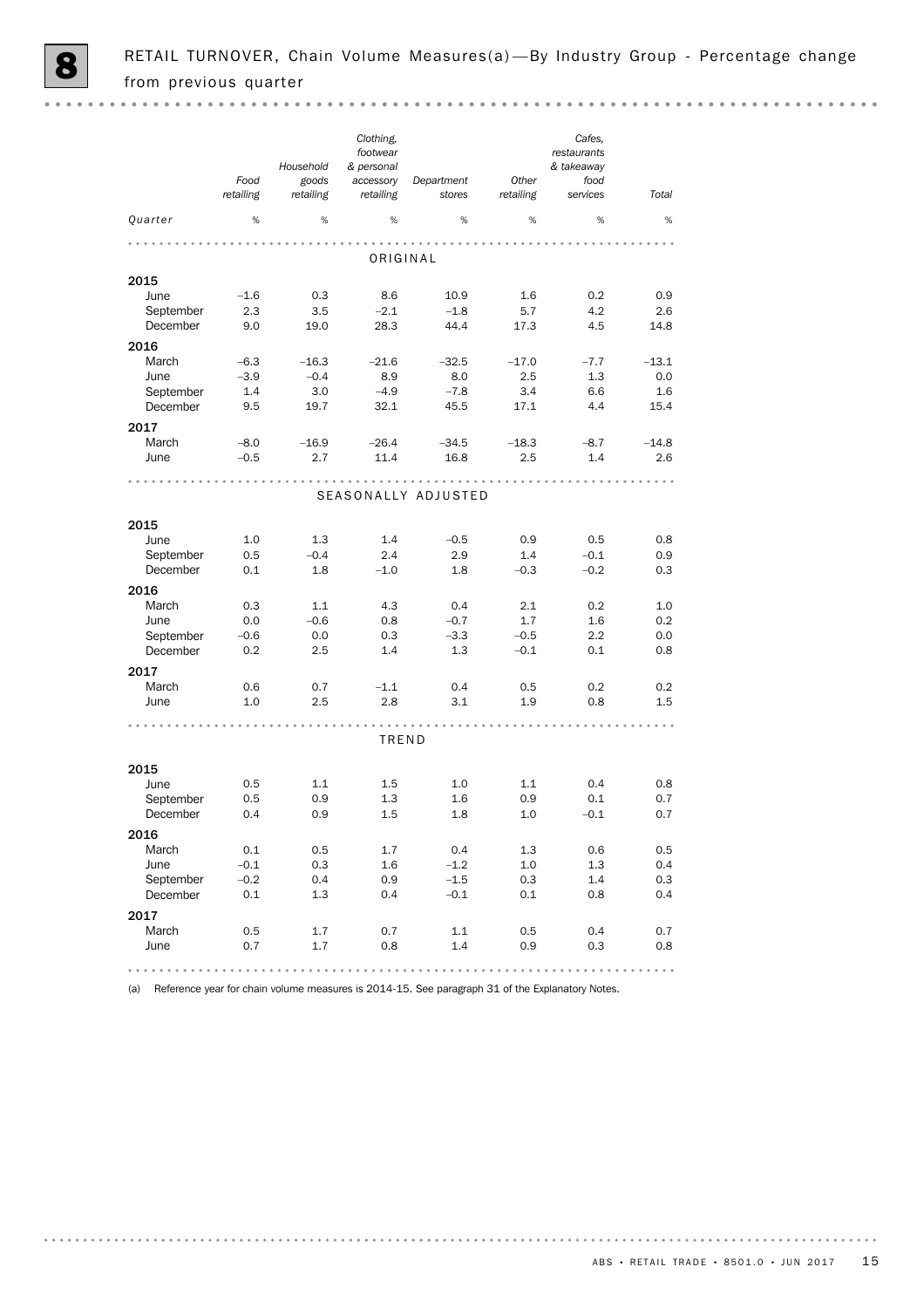# RETAIL TURNOVER, Chain Volume Measures(a)-By State

|                       | New<br>South<br>Wales | Victoria             | Queensland | South<br>Australia    | Western<br>Australia     | Tasmania          | Northern<br>Territory | Australian<br>Capital<br>Territory | Australia |
|-----------------------|-----------------------|----------------------|------------|-----------------------|--------------------------|-------------------|-----------------------|------------------------------------|-----------|
|                       | \$m                   | \$m\$                | \$m        | \$m                   | \$m\$                    | \$m\$             | \$m                   | \$m                                | \$m       |
|                       |                       |                      |            | ORIGINAL              |                          |                   |                       |                                    |           |
| 2015                  |                       |                      |            |                       |                          |                   |                       |                                    |           |
| June                  | 22 073.0              | 17 314.6             | 14 143.7   | 4 5 29.0              | 7 996.9                  | 1 351.8           | 758.4                 | 1 2 5 8.5                          | 69 4 26.2 |
| September             | 22 579.4              | 17 698.3             | 14 738.6   | 4 598.0               | 8 186.6                  | 1 377.9           | 828.5                 | 1 251.5                            | 71 258.7  |
| December              | 26 473.1              | 20 767.4             | 16 186.6   | 5 277.4               | 9 2 5 3.9                | 1 599.6           | 795.9                 | 1466.6                             | 81 820.6  |
| 2016                  |                       |                      |            |                       |                          |                   |                       |                                    |           |
| March                 | 22 867.4              | 17 914.4             | 14 185.9   | 4 647.2               | 8 0 24.2                 | 1 462.3           | 702.0                 | 1 3 2 0.3                          | 71 123.9  |
| June                  | 22 855.5              | 18 006.5             | 14 116.4   | 4 653.5               | 8 0 0 3.6                | 1 406.6           | 750.6                 | 1 309.4                            | 71 102.1  |
| September             | 22 967.5              | 18 008.2             | 14 896.0   | 4 7 2 5.4             | 8 100.4                  | 1 4 2 1.0         | 805.9                 | 1 3 1 4 . 6                        | 72 239.0  |
| December              | 27 062.8              | 21 145.9             | 16 588.6   | 5 403.7               | 9 2 1 9.8                | 1 638.1           | 793.5                 | 1 529.7                            | 83 382.0  |
| 2017                  |                       |                      |            |                       |                          |                   |                       |                                    |           |
| March                 | 22 904.6              | 18 032.2             | 14 100.1   | 4 695.4               | 7868.8                   | 1459.6            | 682.3                 | 1 3 1 9.8                          | 71 062.8  |
| June                  | 23 478.3              | 18 607.0             | 14 440.4   | 4816.8                | 8 0 16.6                 | 1 453.0           | 756.7                 | 1 3 5 8.9                          | 72 927.6  |
|                       |                       |                      |            |                       |                          |                   |                       |                                    |           |
|                       |                       |                      |            |                       |                          |                   |                       |                                    |           |
|                       |                       |                      |            | SEASONALLY ADJUSTED   |                          |                   |                       |                                    |           |
| 2015                  |                       |                      |            |                       |                          |                   |                       |                                    |           |
| June                  | 23 138.7              | 18 078.7             | 14 819.7   | 4 7 3 6.3             | 8 3 4 8 . 3              | 1 4 2 1.9         | 770.6                 | 1 304.1                            | 72 621.9  |
| September             | 23 447.8              | 18 352.4             | 14 813.3   | 4734.6                | 8 4 1 3.1                | 1 4 38.5          | 774.3                 | 1 302.5                            | 73 276.4  |
| December              | 23 536.1              | 18 558.4             | 14 745.3   | 4 762.3               | 8 3 3 8 . 0              | 1 453.3           | 767.3                 | 1 3 2 3 . 9                        | 73 484.5  |
|                       |                       |                      |            |                       |                          |                   |                       |                                    |           |
| 2016                  |                       |                      | 14 866.2   |                       |                          |                   |                       |                                    | 74 203.2  |
| March<br>June         | 23 844.1<br>23 947.5  | 18 711.7<br>18 764.1 | 14 802.8   | 4 8 20.2<br>4858.9    | 8 3 4 9 . 0<br>8 3 6 8.2 | 1 475.0<br>1479.6 | 772.8<br>762.7        | 1 3 6 4 . 1<br>1 3 5 7 . 5         | 74 341.3  |
| September             | 23 885.3              | 18 692.5             | 14 986.6   | 4867.9                | 8 3 2 5.4                | 1479.6            | 753.5                 | 1 3 6 9.3                          | 74 360.1  |
| December              | 24 080.2              | 18 929.3             | 15 118.7   | 4878.2                | 8 2 9 2.1                | 1 490.4           | 764.1                 | 1377.4                             | 74 930.5  |
|                       |                       |                      |            |                       |                          |                   |                       |                                    |           |
| 2017                  |                       |                      |            |                       |                          |                   |                       |                                    |           |
| March                 | 24 205.1              | 19 031.2             | 14 976.1   | 4 9 3 6.2             | 8 3 0 6.3                | 1 490.4           | 760.5                 | 1383.7                             | 75 089.6  |
| June                  | 24 575.0              | 19 413.0             | 15 125.7   | 5 0 19.3              | 8 3 6 7 .9               | 1 524.0           | 769.1                 | 1 409.1                            | 76 203.0  |
|                       |                       |                      |            |                       |                          |                   |                       |                                    |           |
|                       |                       |                      |            | TREND                 |                          |                   |                       |                                    |           |
|                       |                       |                      |            |                       |                          |                   |                       |                                    |           |
| 2015                  |                       |                      |            |                       |                          |                   |                       |                                    |           |
| June                  | 23 144.4              | 18 097.0             | 14 804.5   | 4 7 2 3 . 2           | 8 3 7 2.7                | 1424.6            | 768.8                 | 1 293.3                            | 72 629.2  |
| September<br>December | 23 379.9              | 18 339.8             | 14 815.7   | 4 742.3<br>4 7 7 3 .5 | 8 3 7 2.9                | 1 4 38.9          | 771.3                 | 1 308.5                            | 73 171.0  |
|                       | 23 620.6              | 18 558.5             | 14 791.4   |                       | 8 3 6 5 . 3              | 1 455.5           | 772.0                 | 1 3 3 0.6                          | 73 667.4  |
| 2016                  |                       |                      |            |                       |                          |                   |                       |                                    |           |
| March                 | 23 790.7              | 18 684.2             | 14 803.9   | 4 8 1 3.9             | 8 3 5 7 . 2              | 1 470.3           | 767.8                 | 1 3 4 9.8                          | 74 037.6  |
| June                  | 23 896.7              | 18 733.8             | 14 879.8   | 4 848.4               | 8 344.8                  | 1479.1            | 762.8                 | 1 3 6 3.8                          | 74 309.1  |
| September             | 23 957.2              | 18 769.6             | 14 969.7   | 4 866.8               | 8 3 2 5 . 2              | 1 4 8 2.1         | 759.2                 | 1 3 6 9.1                          | 74 498.9  |
| December              | 24 067.8              | 18 895.6             | 15 031.8   | 4 8 9 4.6             | 8 3 0 9.8                | 1487.9            | 759.7                 | 1 376.7                            | 74 823.8  |
| 2017                  |                       |                      |            |                       |                          |                   |                       |                                    |           |
| March                 | 24 264.6              | 19 100.1             | 15 069.2   | 4 941.9               | 8 3 1 7 . 8              | 1 499.7           | 763.4                 | 1 389.4                            | 75 346.1  |
| June                  | 24 498.3              | 19 337.3             | 15 084.6   | 4 9 9 9.3             | 8 3 4 3 . 3              | 1514.8            | 767.7                 | 1 401.9                            | 75 948.1  |
|                       |                       |                      |            |                       |                          |                   |                       |                                    |           |

(a) Reference year for chain volume measures is 2014-15. See paragraph 31 of the Explanatory Notes.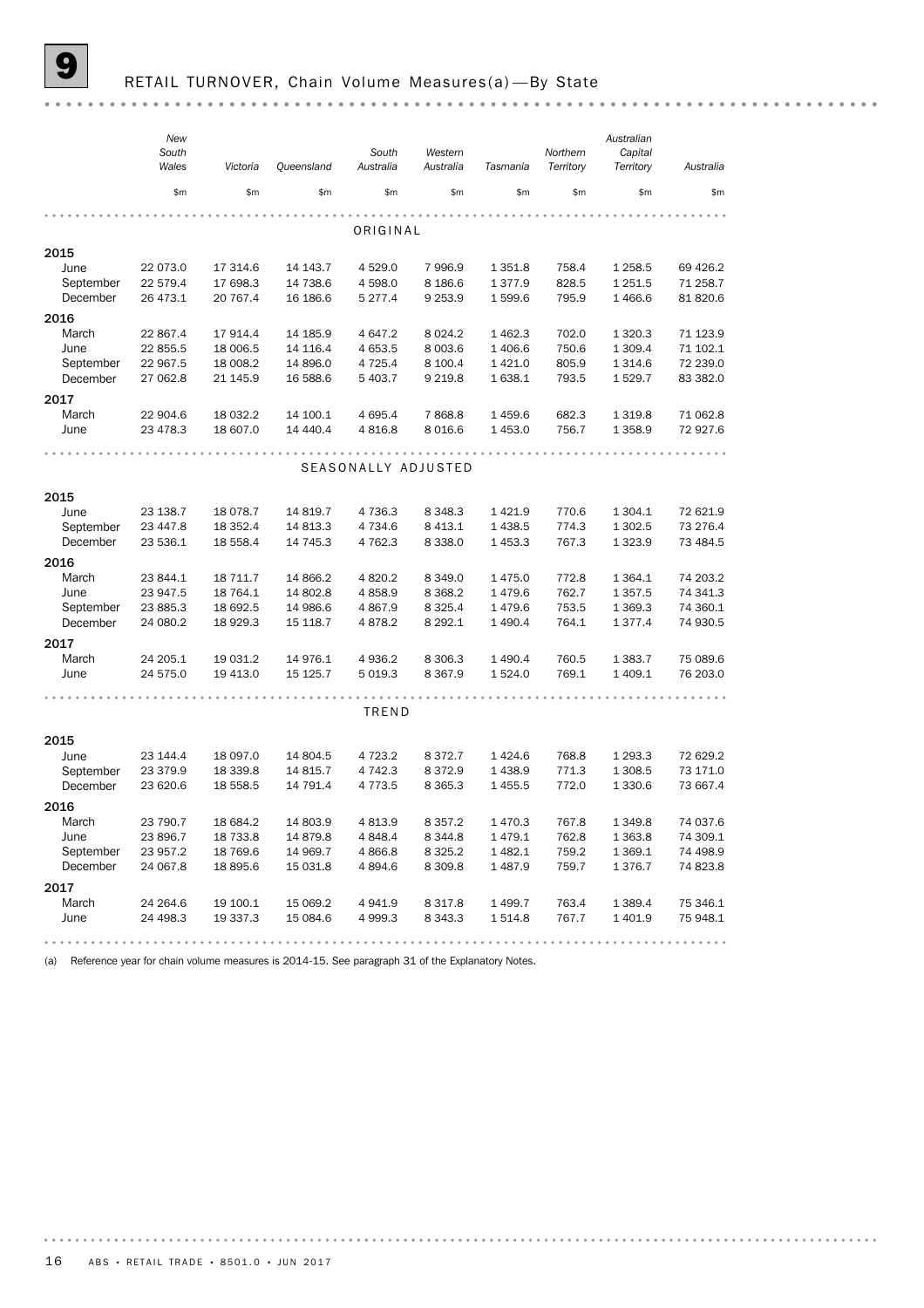

*New Australian South South Western Northern Capital Wales Tasmania Territory Victoria Queensland Australia Australia Territory Australia Quarter* % % % % % % % % % . . . . . . ORIGINAL 2015 June 1.1 1.2 0.6 0.6 0.3 –3.5 10.0 2.8 0.9 September 2.3 2.2 4.2 1.5 2.4 1.9 9.2 –0.6 2.6 December 17.2 17.3 9.8 14.8 13.0 16.1 –3.9 17.2 14.8 2016 March –13.6 –13.7 –12.4 –11.9 –13.3 –8.6 –11.8 –10.0 –13.1 June –0.1 0.5 –0.5 0.1 –0.3 –3.8 6.9 –0.8 0.0 September 0.5 0.0 5.5 1.5 1.2 1.0 7.4 0.4 1.6 December 17.8 17.4 11.4 14.4 13.8 15.3 –1.5 16.4 15.4 2017 March –15.4 –14.7 –15.0 –13.1 –14.7 –10.9 –14.0 –13.7 –14.8 June 2.5 3.2 2.4 2.6 1.9 –0.5 10.9 3.0 2.6 SEASONALLY ADJUSTED 2015 June 1.2 1.1 0.2 1.0 –0.1 0.2 1.1 2.5 0.8 September 1.3 1.5 0.0 0.0 0.8 1.2 0.5 –0.1 0.9 December 0.4 1.1 –0.5 0.6 –0.9 1.0 –0.9 1.6 0.3 2016 March 1.3 0.8 0.8 1.2 0.1 1.5 0.7 3.0 1.0 June 0.4 0.3 –0.4 0.8 0.2 0.3 –1.3 –0.5 0.2 September –0.3 –0.4 1.2 0.2 –0.5 0.0 –1.2 0.9 0.0 December 0.8 1.3 0.9 0.2 –0.4 0.7 1.4 0.6 0.8 2017 March 0.5 0.5 –0.9 1.2 0.2 0.0 –0.5 0.5 0.2 June 1.5 2.0 1.0 1.7 0.7 2.3 1.1 1.8 1.5 . . . . . . . . . . . . . <u>. . . . . . . . . .</u> . . . . . . . . . . . . . . . . . . . . . . . . . . . . . . . . . . . . . . . . . . . . . . . . . . . . . . . . . . . . . . . . . TREND 2015 June 0.9 1.1 0.6 0.5 0.3 0.8 0.3 0.4 0.8 September 1.0 1.3 0.1 0.4 0.0 1.0 0.3 1.2 0.7 December 1.0 1.2 –0.2 0.7 –0.1 1.2 0.1 1.7 0.7 2016 March 0.7 0.7 0.1 0.8 –0.1 1.0 –0.5 1.4 0.5 June 0.4 0.3 0.5 0.7 –0.1 0.6 –0.7 1.0 0.4 September 0.3 0.2 0.6 0.4 –0.2 0.2 –0.5 0.4 0.3 December 0.5 0.7 0.4 0.6 –0.2 0.4 0.1 0.6 0.4 2017 March 0.8 1.1 0.2 1.0 0.1 0.8 0.5 0.9 0.7 June 1.0 1.2 0.1 1.2 0.3 1.0 0.6 0.9 0.8 

(a) Reference year for chain volume measures is 2014-15. See paragraph 31 of the Explanatory Notes.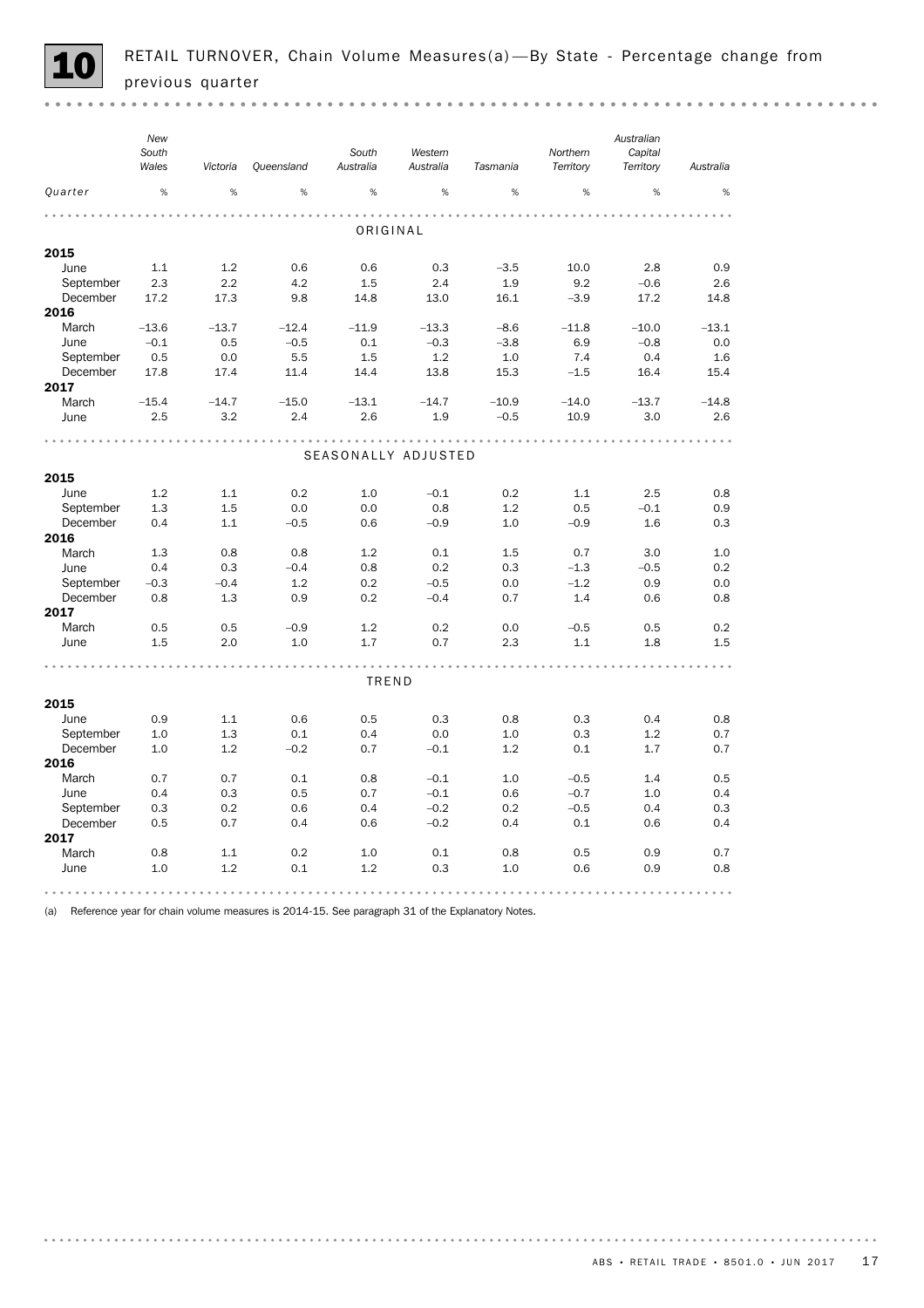# EXPLANATORY NOTES

| <b>INTRODUCTION</b>    | This publication presents estimates of the value of turnover of "retail trade" for<br>1<br>Australian businesses classified by industry, and by state and territory. For the purposes<br>of this publication "retail trade" includes those industries as defined in paragraphs 5 and<br>6.                                                                                                                                                                                                                                                                                                                                                                                                                                                                                                                                                                                                                                                                                                                                                                                                                        |
|------------------------|-------------------------------------------------------------------------------------------------------------------------------------------------------------------------------------------------------------------------------------------------------------------------------------------------------------------------------------------------------------------------------------------------------------------------------------------------------------------------------------------------------------------------------------------------------------------------------------------------------------------------------------------------------------------------------------------------------------------------------------------------------------------------------------------------------------------------------------------------------------------------------------------------------------------------------------------------------------------------------------------------------------------------------------------------------------------------------------------------------------------|
|                        | 2<br>The estimates of turnover are compiled from the monthly Retail Business Survey.<br>About 500 'large' businesses are included in the survey every month, while a sample of<br>about 2,700 'smaller' businesses is selected. The 'large' business' contribution of<br>approximately 64% of the total estimate ensures a highly reliable Australian total turnover<br>estimate.                                                                                                                                                                                                                                                                                                                                                                                                                                                                                                                                                                                                                                                                                                                                 |
|                        | 3<br>Monthly estimates are presented in current price terms. Quarterly chain volume<br>measures at the state and industry levels are updated with the March, June, September<br>and December issues of this publication.                                                                                                                                                                                                                                                                                                                                                                                                                                                                                                                                                                                                                                                                                                                                                                                                                                                                                          |
| DEFINITION OF TURNOVER | Turnover includes:<br>4<br>retail sales;<br>wholesale sales;<br>• takings from repairs, meals and hiring of goods (except for rent, leasing and hiring<br>of land and buildings);<br>commissions from agency activity (e.g. commissions received from collecting dry<br>cleaning, selling lottery tickets, etc.); and<br>from July 2000, the goods and services tax.                                                                                                                                                                                                                                                                                                                                                                                                                                                                                                                                                                                                                                                                                                                                              |
| DEFINING RETAIL TRADE  | The industries included in the survey are as defined in the Australian and New<br>5<br>Zealand Standard Industrial Classification (ANZSIC) 2006 (cat. no. 1292.0). Industry<br>statistics in this publication are presented at two levels of detail:<br>Industry group - the broadest industry level comprising 6 industry groups. This level<br>is used to present monthly current price and quarterly chain volume measure<br>estimates in this publication.<br>Industry subgroup - the most detailed industry level comprising 15 industry<br>subgroups. This level is used to present monthly current price estimates in time<br>series spreadsheets.                                                                                                                                                                                                                                                                                                                                                                                                                                                         |
|                        | The following shows the level at which retail trade statistics are released and defines<br>6<br>each industry group and subgroup in terms of ANZSIC 2006 classes:<br>$\blacksquare$ Food retailing<br>• Supermarket and grocery stores and non-petrol sales (convenience stores) of<br>selected fuel retailing<br>• Supermarket and grocery stores (4110)<br>• non-petrol sales (convenience stores) of selected Fuel retailing (4000)<br>Liquor retailing<br>• Liquor retailing $(4123)$<br>• Other specialised food retailing<br>• Fresh meat, fish and poultry retailing (4121)<br>• Fruit & vegetable retailing $(4122)$<br>• Other specialised food retailing (4129)<br>Household goods retailing<br>Furniture, floor coverings, houseware and textile goods retailing<br>• Furniture retailing $(4211)$<br>• Floor coverings retailing (4212)<br>• Houseware retailing $(4213)$<br>• Manchester and other textile goods retailing (4214)<br>Electrical and electronic goods retailing<br>• Electrical, electronic and gas appliance retailing (4221)<br>• Computer and computer peripheral retailing (4222) |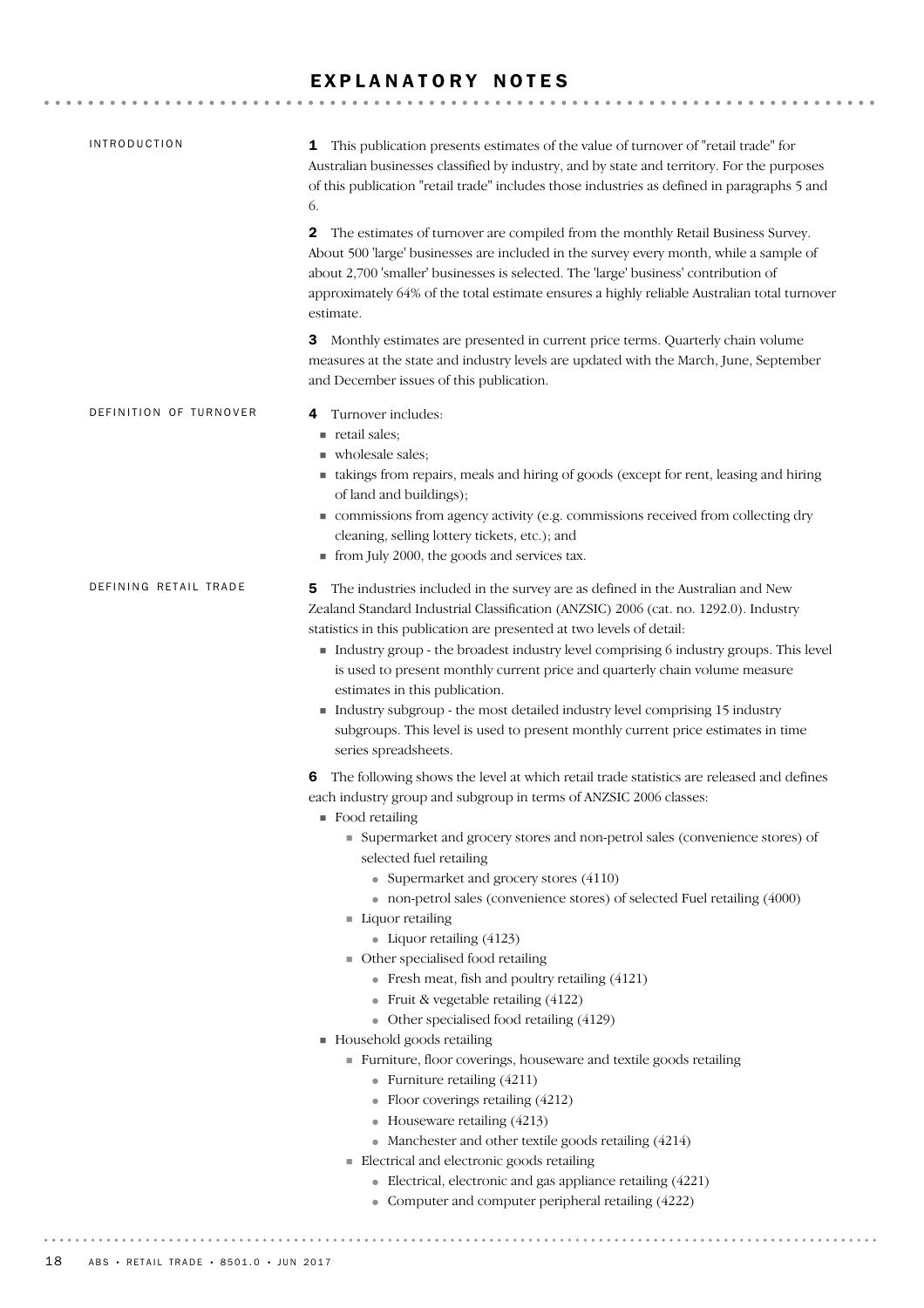#### DEFINING RETAIL TRADE

*continued*

- Other electrical and electronic goods retailing (4229)
- ! Hardware, building & garden supplies retailing

- Hardware and building supplies retailing (4231)
- Garden supplies retailing (4232)
- ! Clothing, footwear and personal accessory retailing
	- $\blacksquare$  Clothing retailing
		- Clothing retailing  $(4251)$
	- ! Footwear and other personal accessory retailing
		- Footwear retailing (4252)
		- Watch and jewellery retailing (4253)
		- Other personal accessory retailing (4259)
- **Department stores (4260)**
- $\blacksquare$  Other retailing
	- ! Newspaper and book retailing
		- Newspaper and book retailing (4244)
	- ! Other recreational goods retailing
		- Sport and camping equipment retailing (4241)
		- Entertainment media retailing (4242)
		- Toy and game retailing (4243)
	- ! Pharmaceutical, cosmetic and toiletry goods retailing
		- Pharmaceutical, cosmetic and toiletry goods retailing (4271)
	- ! Other retailing n.e.c
		- Stationery goods retailing  $(4272)$
		- Antique and used goods retailing  $(4273)$
		- Flower retailing (4274)
		- Other-store based retailing n.e.c (4279)
		- Non-store retailing (4310)
		- Retail commission-based buying and/or selling (4320)
- ! Cafes, restaurants and takeaway food services
	- ! Cafes, restaurants and catering services
		- Cafes and restaurants (4511)
		- Catering services (4513)
	- Takeaway food services
		- Takeaway food services (4512)

SCOPE AND COVERAGE

7 The scope of the Retail Business Survey is all employing retail trade businesses who predominantly sell to households. Like most Australian Bureau of Statistics (ABS) economic surveys, the frame used for the Survey is taken from the ABS Business Register which includes registrations to the Australian Taxation Office's (ATO) pay-as-you-go withholding (PAYGW) scheme. Each statistical unit included on the ABS Business Register is classified to the ANZSIC industry in which it mainly operates. The frame is supplemented with information about a small number of businesses which are classified to a non-retail trade industry but which have significant retail trade activity.

8 The frame is updated quarterly to take account of new businesses, businesses which have ceased employing, changes in industry and other general business changes. The estimates include an allowance for the time it takes a newly registered business to get on to the survey frame. Businesses which have ceased employing are identified when the ATO cancels their Australian Business Number (ABN) and/or PAYGW registration. In addition, businesses with less than 50 employees which do not remit under the PAYGW scheme in each of the previous five quarters are removed from the frame.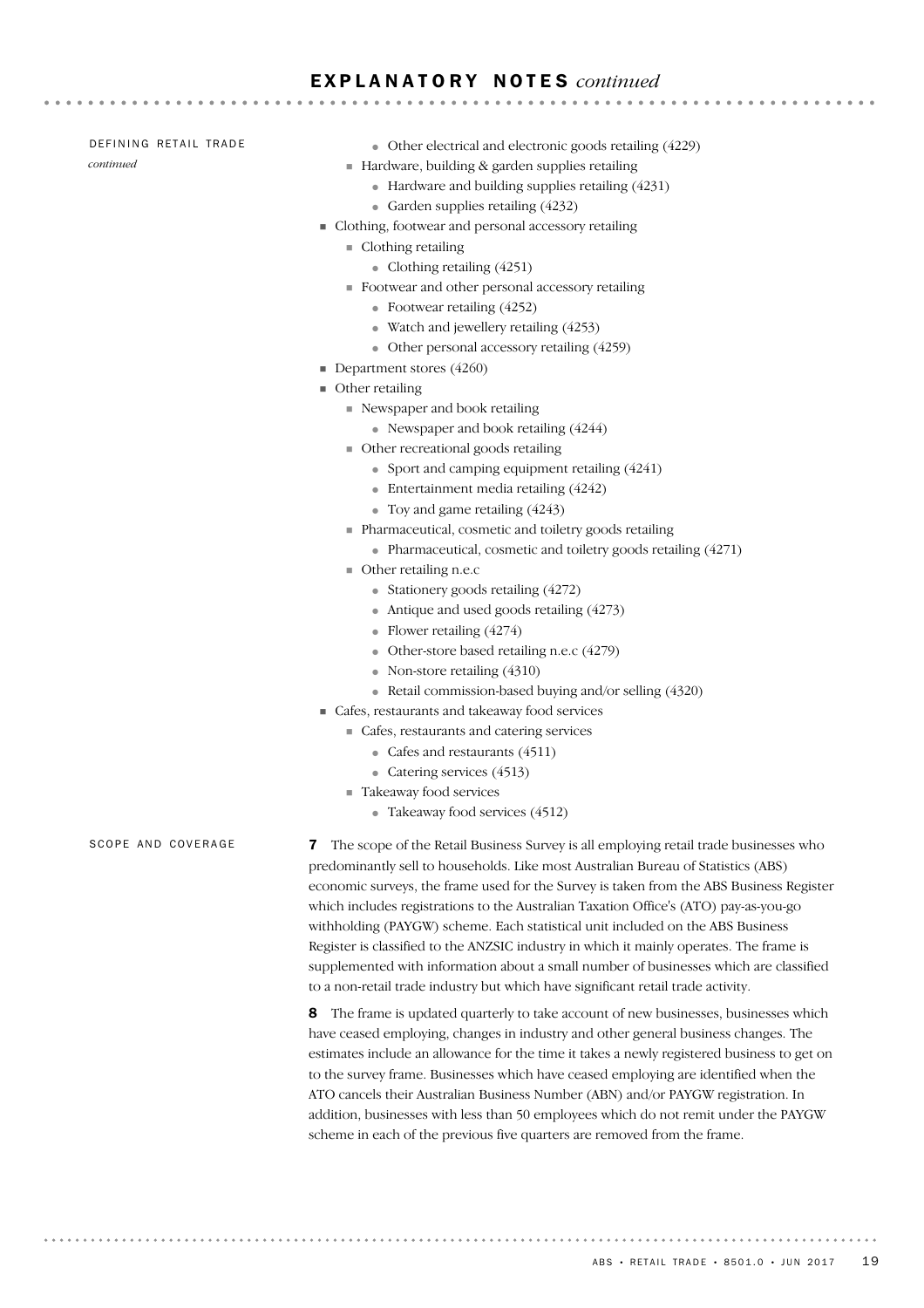| SCOPE AND COVERAGE<br>continued | To improve coverage and the quality of the estimates and to reduce the cost to the<br>9<br>business community of reporting information to the ABS, turnover for franchisees is<br>collected directly from a number of franchise head offices. The franchisees included in<br>this reporting are identified and removed from the frame.                                                                                                                                                                                                                                                                                                                                                                                                                                                                                                                                                                                                                                                                                                                                                                                                                                                                                                                                                                                                                                                                                                                                                                                                                                                                                                                                                                                                                                                                                                                                                                               |  |  |
|---------------------------------|----------------------------------------------------------------------------------------------------------------------------------------------------------------------------------------------------------------------------------------------------------------------------------------------------------------------------------------------------------------------------------------------------------------------------------------------------------------------------------------------------------------------------------------------------------------------------------------------------------------------------------------------------------------------------------------------------------------------------------------------------------------------------------------------------------------------------------------------------------------------------------------------------------------------------------------------------------------------------------------------------------------------------------------------------------------------------------------------------------------------------------------------------------------------------------------------------------------------------------------------------------------------------------------------------------------------------------------------------------------------------------------------------------------------------------------------------------------------------------------------------------------------------------------------------------------------------------------------------------------------------------------------------------------------------------------------------------------------------------------------------------------------------------------------------------------------------------------------------------------------------------------------------------------------|--|--|
| STATISTICAL UNIT                | 10<br>The ABS uses an economic statistics units model based on the ABS Business<br>Register to describe the characteristics of businesses and the structural relationships<br>between related businesses. Within large and diverse business groups, the units model is<br>used to define reporting units that can provide data to the ABS at suitable levels of detail.<br>In mid 2002, the ABS commenced sourcing its register information from the Australian<br>Business Register and at that time changed its business register to a two population<br>model. The two populations comprise what is called the Profiled Population and the<br>Non-Profiled Population. The main distinction between businesses in the two<br>populations relates to the complexity of the business structure and the degree of<br>intervention required to reflect the business structure for statistical purposes.                                                                                                                                                                                                                                                                                                                                                                                                                                                                                                                                                                                                                                                                                                                                                                                                                                                                                                                                                                                                               |  |  |
| NON-PROFILED POPULATION         | 11 The majority of businesses included on the ABS Business Register are in the<br>Non-Profiled Population. Most of these businesses are understood to have simple<br>structures. For these businesses, the ABS is able to use the ABN as the basis for a<br>statistical unit. One ABN equates to one statistical unit.                                                                                                                                                                                                                                                                                                                                                                                                                                                                                                                                                                                                                                                                                                                                                                                                                                                                                                                                                                                                                                                                                                                                                                                                                                                                                                                                                                                                                                                                                                                                                                                               |  |  |
| PROFILED POPULATION             | 12 For a small number of businesses, the ABN unit is not suitable for ABS economic<br>statistics purposes and the ABS maintains its own units structure through direct contact<br>with businesses. These businesses constitute the Profiled Population. This population<br>consists typically of large or complex groups of businesses. The statistical units model<br>below caters for such businesses:<br>• Enterprise group: This is a unit covering all the operations in Australia of one or<br>more legal entities under common ownership and/or control. It covers all the<br>operations in Australia of legal entities which are related in terms of the current<br>Corporations Law (as amended by the Corporations Legislation Amendment Act<br>1991), including legal entities such as companies, trusts and partnerships. Majority<br>ownership is not required for control to be exercised.<br><i>Enterprise:</i> The enterprise is an institutional unit comprising:<br>a single legal entity or business entity, or<br>more than one legal entity or business entity within the same enterprise group<br>and in the same institutional subsector (i.e. they are all classified to a single<br>Standard Institutional Sector Classification of Australia (SISCA) subsector).<br>Type of activity unit (TAU): The TAU is comprised of one or more business entities,<br>sub-entities or branches of a business entity within an enterprise group that can<br>report production and employment data for similar economic activities. When a<br>minimum set of data items is available, a TAU is created which covers all the<br>operations within an industry subdivision (and the TAU is classified to the relevant<br>subdivision of the ANZSIC). Where a business cannot supply adequate data for each<br>industry, a TAU is formed which contains activity in more than one industry<br>subdivision. |  |  |
| SURVEY METHODOLOGY              | The Survey is conducted monthly primarily by telephone interview although a small<br>13<br>number of questionnaires are mailed to businesses. The businesses included in the<br>survey are selected by random sample from a frame stratified by state, industry and<br>business size. The survey uses annualised turnover as the measure of business size. For<br>the Non-Profiled Population, the annualised turnover is based on the ATO's Business<br>Activity Statement item Total Sales and for the Profiled Population a modelled annualised<br>turnover is used. For stratification purposes the annualised turnover allocated to each<br>business is updated quarterly with the most recent Business Activity Statement (BAS)<br>information.                                                                                                                                                                                                                                                                                                                                                                                                                                                                                                                                                                                                                                                                                                                                                                                                                                                                                                                                                                                                                                                                                                                                                                |  |  |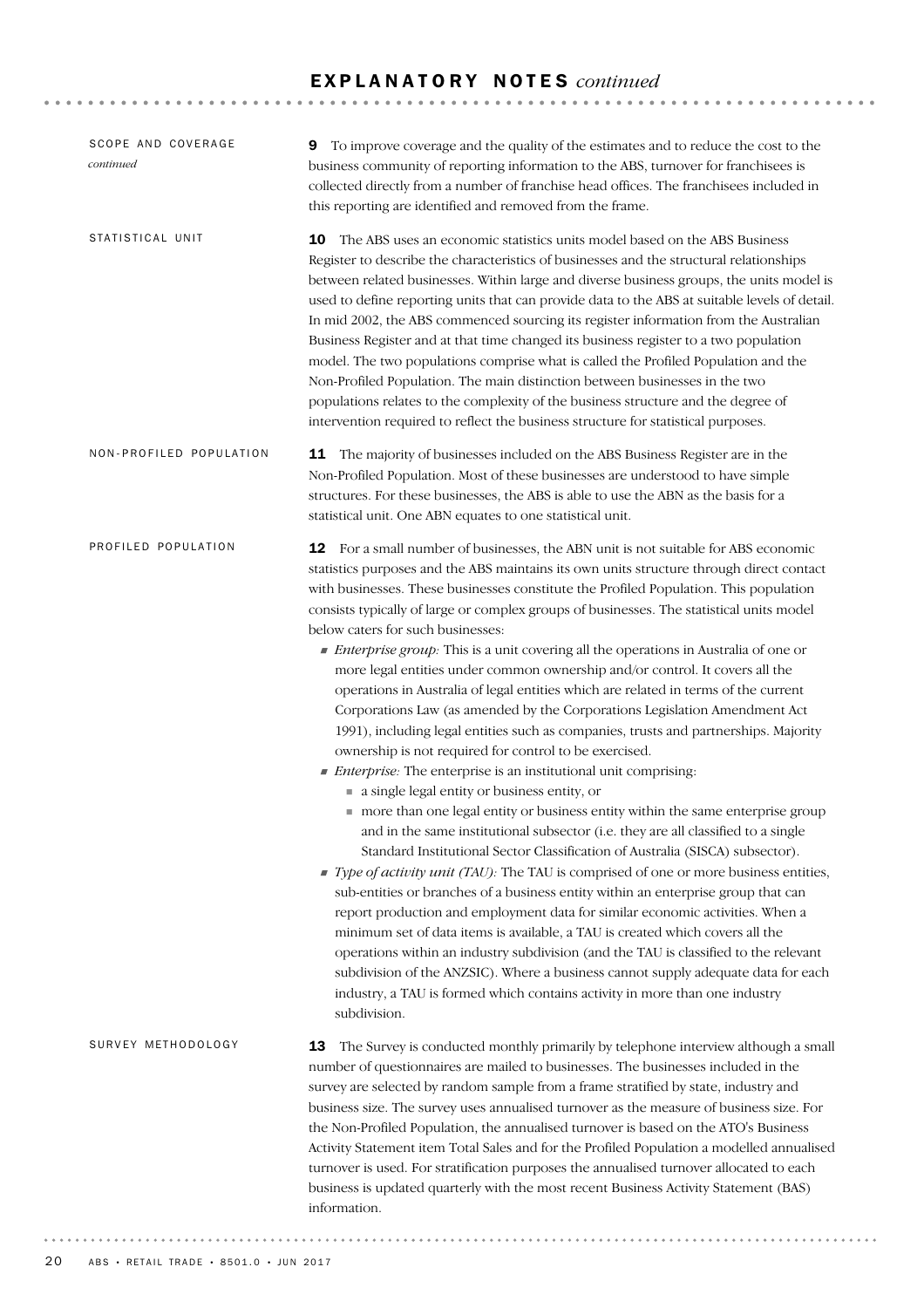SURVEY METHODOLOGY *continued*

14 Each quarter, some businesses in the sample are replaced, at random, by other businesses so that the reporting load can be spread across smaller retailers. This sample replacement occurs in the first month of each quarter which may increase the volatility of estimates between this month and the previous month especially at the state by industry subgroup level.

15 Generalised regression estimation methodology is used for estimation. For estimation purposes, the annualised turnover allocated to each business is updated each quarter.

16 Most businesses can provide turnover on a calendar month basis and this is how the data are presented. When businesses cannot provide turnover on a calendar month basis, the reported data and the period they relate to are used to estimate turnover for the calendar month.

17 Most retailers operate in a single state/territory. For this reason, estimates of turnover by state/territory are only collected from the larger retailers which are included in the survey each month. These retailers are asked to provide turnover for sales from each state/territory in which the business operates. Turnover for the smaller businesses is allocated to the state of their mailing address as recorded on the ABS Business Register.

18 Stratified sampling is employed when, within a survey population, there are subpopulations which vary from the entire population. Stratification offers the advantage of sampling each stratum independently. The Retail Business Survey uses stratification to group the retail businesses to be surveyed into homogenous strata based on the annualised turnover allocated to each business. The annualised turnover variable is derived from BAS information from the taxation system and is used both as a sizing variable for stratification purposes and to form auxiliary information (estimation benchmarks) to support the regression estimation methodology used in the Retail Business Survey. The utilisation of BAS information enables the most efficient design for the survey, keeping sample sizes to a minimum while providing accurate results. From October 2013, the stratification benchmarks have been updated every quarter so as to improve the accuracy of level estimates derived from the survey as well as addressing the issue of aging stratification benchmarks which must otherwise be periodically updated.

19 The results of these statistics are based, in part, on ABR data supplied by the Registrar to the ABS under A New Tax System (Australian Business Number) Act 1999 and tax data supplied by the ATO to the ABS under the Taxation Administration Act 1953. These require that such data is only used for the purpose of carrying out functions of the ABS. No individual information collected under the Census and Statistics Act 1905 is provided back to the Registrar or ATO for administrative or regulatory purposes. Any discussion of data limitations or weaknesses is in the context of using the data for statistical purposes, and is not related to the ability of the data to support the ABR or ATO's core operational requirements. Legislative requirements to ensure privacy and secrecy of this data have been followed. Only people authorised under the Australian Bureau of Statistics Act 1975 have been allowed to view data about any particular firm in conducting this survey. In accordance with the Census and Statistics Act 1905, results have been confidentialised to ensure that they are not likely to enable identification of a particular person or organisation.

SEASONAL ADJUSTMENT AND TREND ESTIMATION

20 Seasonally adjusted estimates are derived by estimating and removing systematic calendar related effects from the original series. In the Retail trade series, these calendar related effects are known as:

! seasonal e.g. annual patterns in sales, such as increased spending in December as a result of Christmas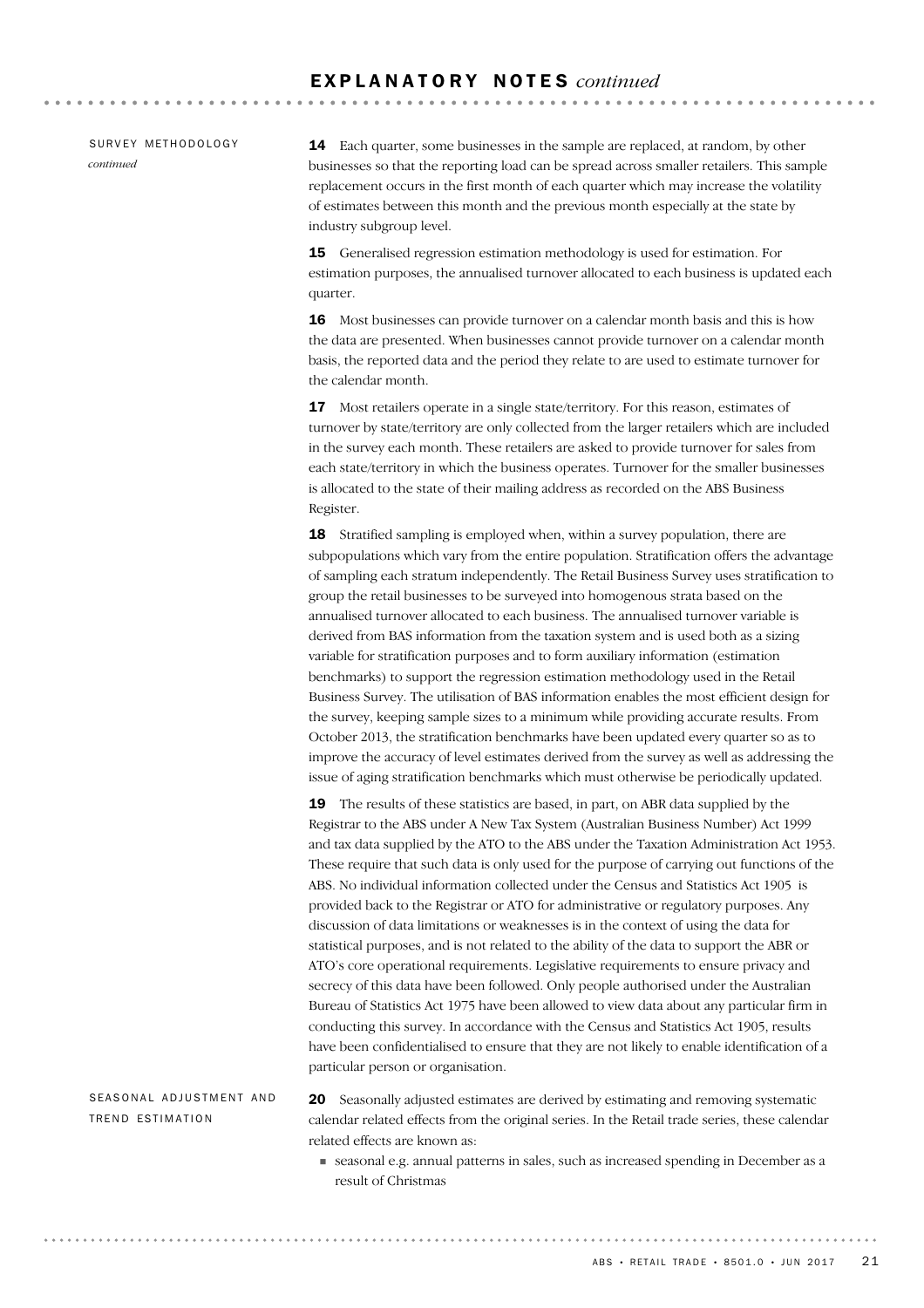SEASONAL ADJUSTMENT AND TR E N D ES T I M A T I O N *continued*

! trading day influences arising from weekly patterns in sales and the varying length of each month and the varying number of Sundays, Mondays, Tuesdays, etc. in each month

**\*\*\*\*\*\*\*\*\*\*\*\*\*\*\*\*\***\*

- ! an Easter proximity effect, which is caused when Easter, a moveable holiday, falls late in March or early in April
- ! a Father's Day effect, which is caused when the first Sunday in September falls in the first few days of the month and Father's Day shopping occurs in August.

21 Each of these influences is estimated by separate factors which, when combined, are referred to as the combined adjustment factors. The combined adjustment factors are based on observed patterns in the historical data. It is possible that with the introduction of ANZSIC 2006 from July 2009 the historical patterns may not be as relevant to some series. For example Watch and jewellery retailing moved from the Other retailing n.e.c industry subgroup to the Footwear and other personal accessory retailing industry subgroup under ANZSIC 2006. The seasonal patterns for other businesses in the Footwear and other personal accessory retailing industry subgroup appear to differ from watch and jewellery retailers. The combined adjustment factors will evolve over time to reflect any new seasonal or trading day patterns, although in this example, an estimate for this impact (seasonal break) has been implemented in the combined adjustment factors.

- 22 The following Retail trade series are directly seasonally adjusted:
- ! Australian turnover
- each state total
- ! each Australian industry subgroup total
- each state by industry subgroup.

23 A "two-dimensional reconciliation" methodology is used on the seasonally adjusted time series to force additivity - that is, to force the sum of fine-level (state by industry subgroup) estimates to equal the Australian, state and industry subgroup totals. The industry group totals are derived from the lower level estimates.

24 Quarterly seasonally adjusted series used in the compilation of the chain volume measures are the sum of their applicable monthly series.

25 Autoregressive integrated moving average (ARIMA) modelling can improve the revision properties of the seasonally adjusted and trend estimates. ARIMA modelling relies on the characteristics of the series being analysed to project future period data. The projected values are temporary, intermediate values, that are only used internally to improve the estimation of the seasonal factors. The projected data do not affect the original estimates and are discarded at the end of the seasonal adjustment process. The retail collection uses an individual ARIMA model for each of the industry totals and state totals. The ARIMA model is assessed as part of the annual reanalysis.

26 In the seasonal adjustment process, both the seasonal and trading day factors evolve over time to reflect changes in spending and trading patterns. Examples of this evolution include the slow move in spending from December to January; and, increased trading activity on weekends and public holidays. The Retail series uses a concurrent seasonal adjustment methodology to derive the combined adjustment factors. This means that data from the current month are used in estimating seasonal and trading day factors for the current and previous months. For more information see *Information paper: Introduction of Concurrent Seasonal Adjustment into the Retail Trade Series* (cat. no. 8514.0).

27 The seasonal and trading day factors are reviewed annually at a more detailed level than possible in the monthly processing cycle. The annual reanalysis can result in relatively higher revisions to the seasonally adjusted series than during normal monthly processing.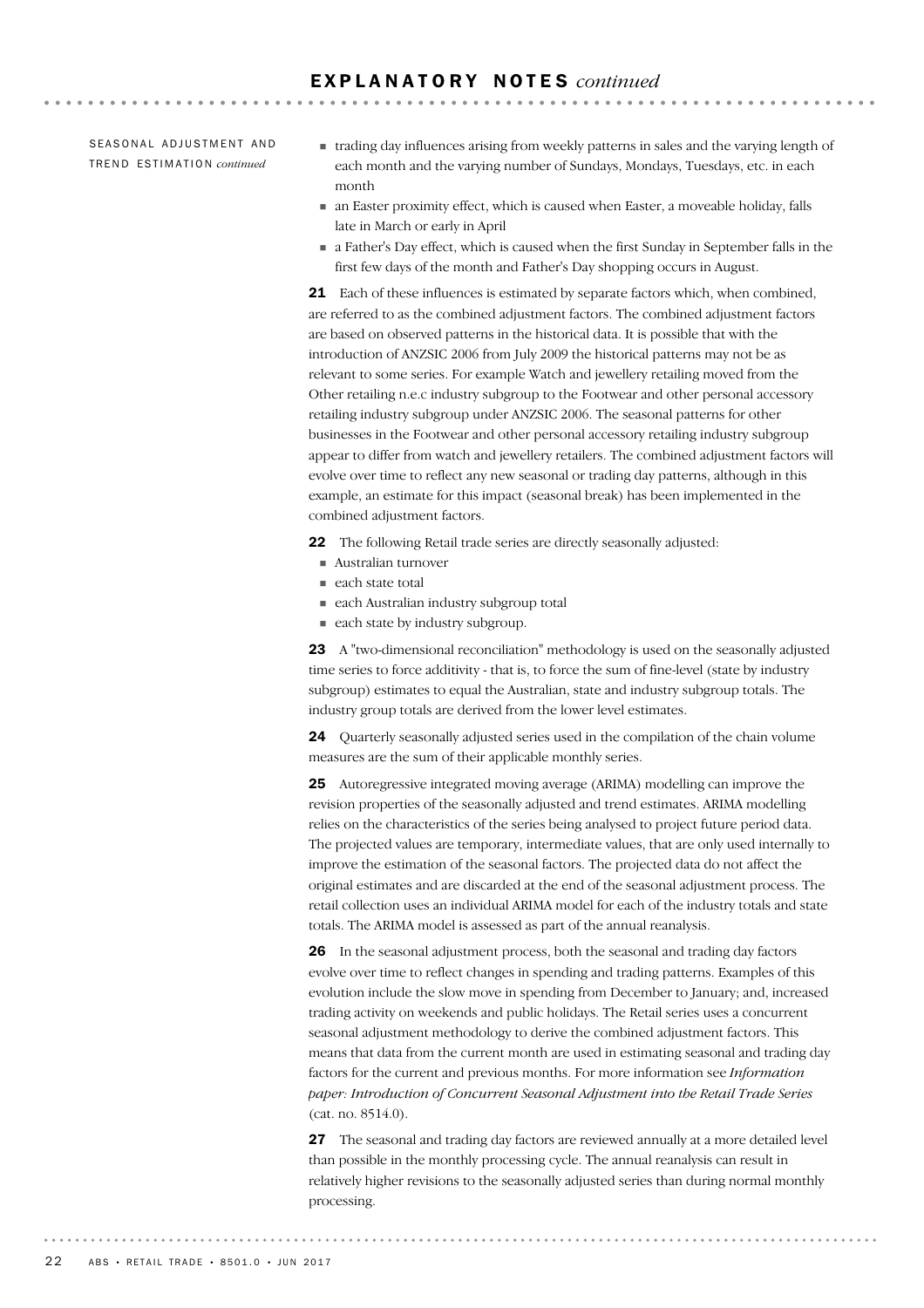SEASONAL ADJUSTMENT AND TR E N D ES T I M A T I O N *continued*

28 The seasonally adjusted estimates still reflect the sampling and non-sampling errors to which the original estimates are subject. This is why it is recommended that trend series be used with the seasonally adjusted series to analyse underlying month-to-month movements.

29 The trend estimates are derived by applying a 13-term Henderson moving average to the seasonally adjusted monthly series and a 7-term Henderson moving average to the seasonally adjusted quarterly series. The Henderson moving average is symmetric, but as the end of a time series is approached, asymmetric forms of the moving average have to be applied. The asymmetric moving averages have been tailored to suit the particular characteristics of individual series and enable trend estimates for recent periods to be produced. An end-weight parameter 2.0 of the asymmetric moving average is used to produce trend estimates for the Australia, State and Australian industry group totals. For the other series a standard end-weight parameter 3.5 of the asymmetric moving average is used. Estimates of the trend will be improved at the current end of the time series as additional observations become available. This improvement is due to the application of different asymmetric moving averages for the most recent six months for monthly series and three quarters for quarterly series. As a result of the improvement, most revisions to the trend estimates will be observed in the most recent six months or three quarters.

30 Trend estimates are used to analyse the underlying behaviour of the series over time. As a result of the introduction of The New Tax System, a break in the monthly trend series has been inserted between June and July 2000. Care should therefore be taken if comparisons span this period. For more details refer to the Appendix in the December 2000 issue of this publication.

31 For further information on seasonally adjusted and trend estimates, see:

- ! *Feature article: Use of ARIMA modelling to reduce revisions in the October 2004 issue of Australian Economic Indicators* (cat. no. 1350.0)
- ! *Information Paper: Introduction of Concurrent Seasonal Adjustment into the Retail Trade Series* (cat. no. 8514.0)
- ! *Information Paper: A Guide to Interpreting Time Series Monitoring Trends, 2003* (cat. no. 1349.0)

32 Monthly current price estimates presented in this publication reflect both price and volume changes. However, the quarterly chain volume estimates measure changes in value after the direct effects of price changes have been eliminated and hence only reflect volume changes. The chain volume measures of retail turnover appearing in this publication are annually reweighted chain Laspeyres indexes referenced to current price values in a chosen reference year. The reference year is advanced each September issue and is currently 2014-15. Each year's data in the Retail chain volume series are based on the prices of the previous year, except for the quarters of the 2016-17 financial year which will initially be based upon price data for the 2014-15 financial year. Comparability with previous years is achieved by linking (or chaining) the series together to form a continuous time series. Further information on the nature and concepts of chain volume measures is contained in the ABS publication Information Paper: Introduction of Chain Volume Measures in the Australian National Accounts (cat. no. 5248.0) CHAIN VOLUME MEASURES

33 There are two types of error possible in estimates of retail turnover: *Sampling error* which occurs because a sample, rather than the entire population, is surveyed. One measure of the likely difference resulting from not including all establishments in the survey is given by the standard error. Sampling error may be influenced by the sample replacement that occurs in the first month of each quarter. This may increase the volatility of estimates between this month and the previous month especially at the state by industry subgroup level. RELIABILITY OF ESTIMATES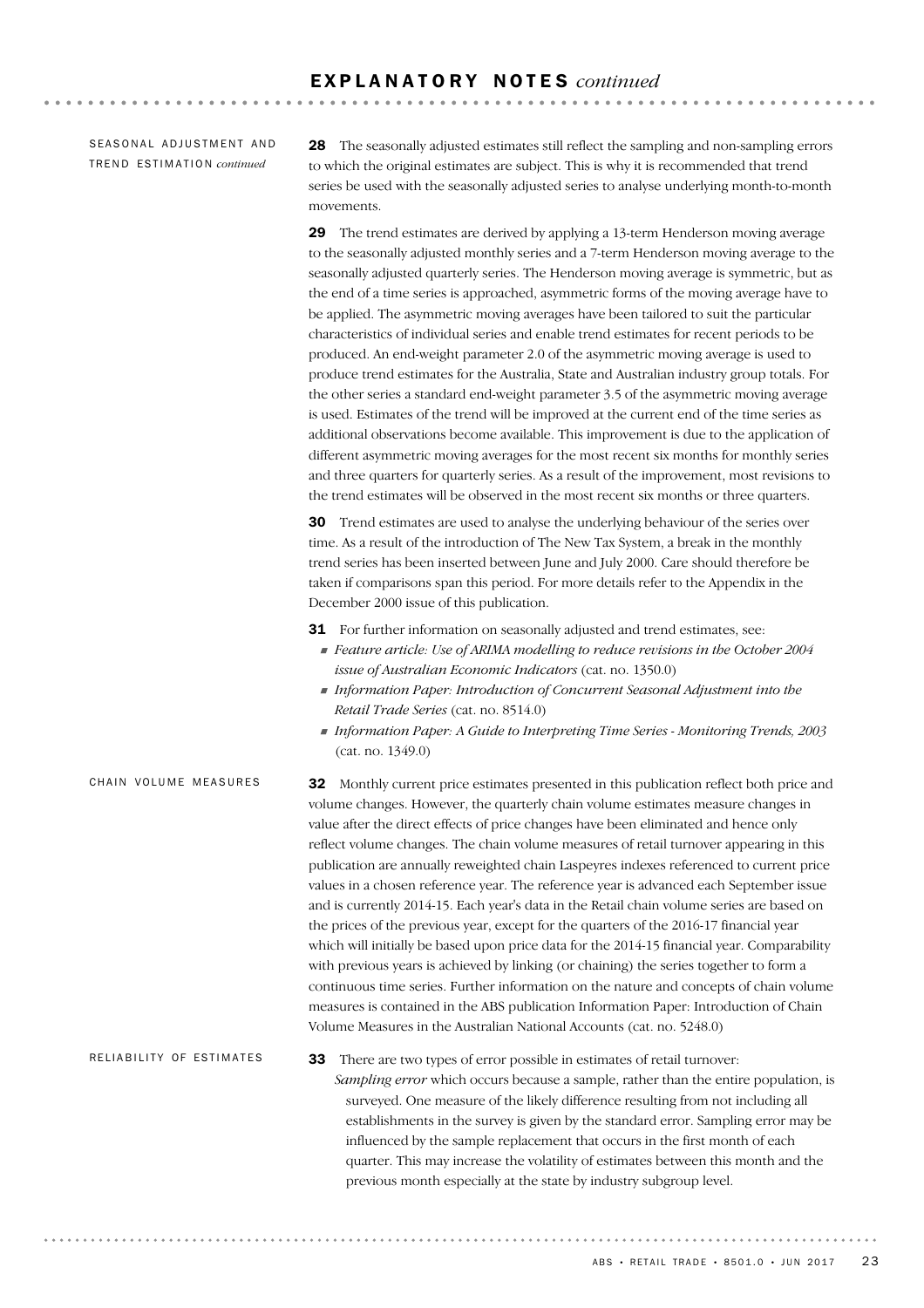| RELIABILITY OF ESTIMATES<br>continued | Non sampling error which arises from inaccuracies in collecting, recording and<br>processing the data. The most significant of these errors are: misreporting of data<br>items; deficiencies in coverage; non-response; and processing errors. Every effort<br>is made to minimise reporting error by the careful design of questionnaires,<br>intensive training and supervision of interviewers, and efficient data processing<br>procedures.                                                                                                                                                                                                                                                                                                                                                  |  |  |
|---------------------------------------|--------------------------------------------------------------------------------------------------------------------------------------------------------------------------------------------------------------------------------------------------------------------------------------------------------------------------------------------------------------------------------------------------------------------------------------------------------------------------------------------------------------------------------------------------------------------------------------------------------------------------------------------------------------------------------------------------------------------------------------------------------------------------------------------------|--|--|
| STANDARD ERRORS                       | Seasonally adjusted and trend estimates and chain volume measures are also<br>34<br>subject to sampling variability. For seasonally adjusted estimates, the standard errors are<br>approximately the same as for the original estimates. For trend estimates, the standard<br>errors are likely to be smaller. For quarterly chain volume measures, the standard errors<br>may be up to 10% higher than those for the corresponding current price estimates<br>because of the sampling variability contained in the prices data used to deflate the<br>current price estimates.                                                                                                                                                                                                                  |  |  |
|                                       | <b>35</b> Estimates, in original terms, are available from the Downloads tab of this issue on<br>the ABS website. Estimates that have an estimated relative standard error (RSE) between<br>10% and 25% are annotated with the symbol '^'. These estimates should be used with<br>caution as they are subject to sampling variability too high for some purposes. Estimates<br>with a RSE between 25% and 50% are annotated with the symbol '*', indicating that the<br>estimates should be used with caution as they are subject to sampling variability too high<br>for most practical purposes. Estimates with a RSE greater than 50% are annotated with<br>the symbol '**' indicating that the sampling variability causes the estimates to be<br>considered too unreliable for general use. |  |  |
|                                       | <b>36</b> To further assist users in assessing the reliability of estimates, key data series have<br>been given a grading of A to B. Where:<br>A represents a relative standard error on level of less than 2%. The published<br>estimates are highly reliable for movement analysis.<br>B represents a relative standard error on level between 2% and 5%, meaning the<br>estimates are reliable for movement analysis purposes.                                                                                                                                                                                                                                                                                                                                                                |  |  |
|                                       | 37 The tables below provide an indicator of reliability for the estimates in original<br>terms. The reliability indicator is based on an average RSE derived over four years.                                                                                                                                                                                                                                                                                                                                                                                                                                                                                                                                                                                                                    |  |  |
|                                       | RELATIVE STANDARD ERRORS BY INDUSTRY GROUP                                                                                                                                                                                                                                                                                                                                                                                                                                                                                                                                                                                                                                                                                                                                                       |  |  |
|                                       | Clothing,<br>Cafes,<br>footwear<br>restaurants<br>Household and personal<br>and<br>Food<br>Other<br>goods<br>accessory<br>Department<br>takeaway<br>retailing<br>retailing<br>retailing<br>stores<br>retailing food services<br>Total                                                                                                                                                                                                                                                                                                                                                                                                                                                                                                                                                            |  |  |
|                                       | RSE (%)<br>В<br>В<br>В<br>A<br>A<br>A<br>A                                                                                                                                                                                                                                                                                                                                                                                                                                                                                                                                                                                                                                                                                                                                                       |  |  |
|                                       |                                                                                                                                                                                                                                                                                                                                                                                                                                                                                                                                                                                                                                                                                                                                                                                                  |  |  |
|                                       | RELATIVE STANDARD ERRORS BY STATE                                                                                                                                                                                                                                                                                                                                                                                                                                                                                                                                                                                                                                                                                                                                                                |  |  |
|                                       | NSW<br>WA Tas.<br>ACT Aust.<br>Vic.<br>Qld<br>SA<br>NT                                                                                                                                                                                                                                                                                                                                                                                                                                                                                                                                                                                                                                                                                                                                           |  |  |
|                                       | <b>RSE</b> (%)<br>A A A A A<br>$\overline{B}$<br>A<br>A A                                                                                                                                                                                                                                                                                                                                                                                                                                                                                                                                                                                                                                                                                                                                        |  |  |
|                                       |                                                                                                                                                                                                                                                                                                                                                                                                                                                                                                                                                                                                                                                                                                                                                                                                  |  |  |
|                                       | <b>38</b> Standard errors for the Australian estimates (original data) for June 2017 contained<br>in this publication are:                                                                                                                                                                                                                                                                                                                                                                                                                                                                                                                                                                                                                                                                       |  |  |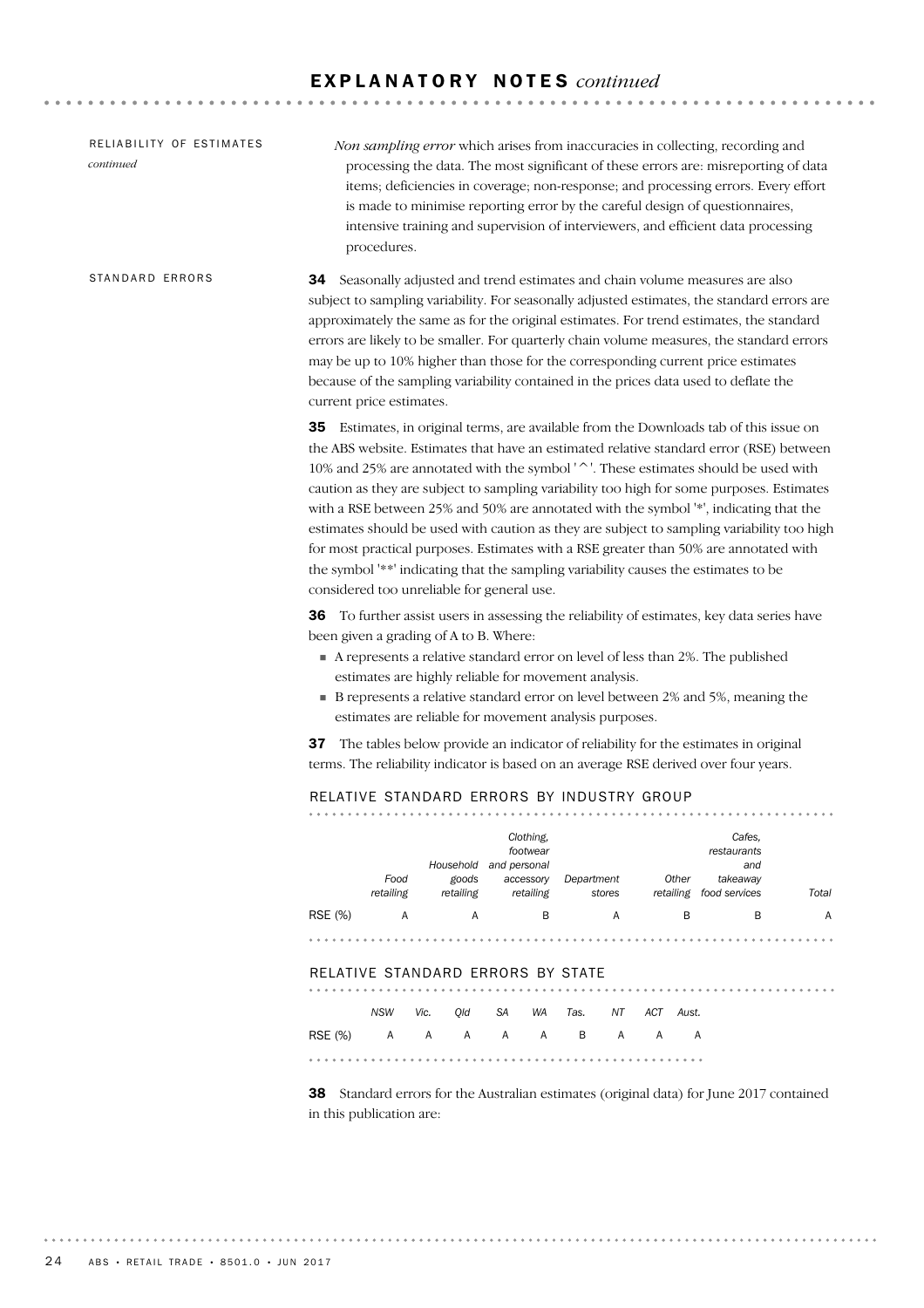| STANDARD ERRORS continued                 |                                                                                                                                                                                                                                                                                                                                                                                                                                                                                                                                                                                                                                                                                                                                                                                                                                                                                                                                                                                                                                                | .<br>.                                                                                                                                                                                                                                                                                                                                                                                                                                                                                                                                                                                                                                                                                                                                   |  |
|-------------------------------------------|------------------------------------------------------------------------------------------------------------------------------------------------------------------------------------------------------------------------------------------------------------------------------------------------------------------------------------------------------------------------------------------------------------------------------------------------------------------------------------------------------------------------------------------------------------------------------------------------------------------------------------------------------------------------------------------------------------------------------------------------------------------------------------------------------------------------------------------------------------------------------------------------------------------------------------------------------------------------------------------------------------------------------------------------|------------------------------------------------------------------------------------------------------------------------------------------------------------------------------------------------------------------------------------------------------------------------------------------------------------------------------------------------------------------------------------------------------------------------------------------------------------------------------------------------------------------------------------------------------------------------------------------------------------------------------------------------------------------------------------------------------------------------------------------|--|
|                                           | Data Series<br>Level of retail turnover $(\$m)$<br>Change from preceding month (\$m)<br>% change from preceding month (%)                                                                                                                                                                                                                                                                                                                                                                                                                                                                                                                                                                                                                                                                                                                                                                                                                                                                                                                      | Standard<br>Estimate<br>Error<br>25 167.5<br>166.1<br>34.3<br>98.1<br>0.1<br>0.4                                                                                                                                                                                                                                                                                                                                                                                                                                                                                                                                                                                                                                                         |  |
|                                           |                                                                                                                                                                                                                                                                                                                                                                                                                                                                                                                                                                                                                                                                                                                                                                                                                                                                                                                                                                                                                                                |                                                                                                                                                                                                                                                                                                                                                                                                                                                                                                                                                                                                                                                                                                                                          |  |
| RELIABILITY OF TREND<br>ESTIMATES         | become available.                                                                                                                                                                                                                                                                                                                                                                                                                                                                                                                                                                                                                                                                                                                                                                                                                                                                                                                                                                                                                              | 39 The trending process dampens the volatility in the original and seasonally adjusted<br>estimates. However, trend estimates are subject to revisions as future observations                                                                                                                                                                                                                                                                                                                                                                                                                                                                                                                                                            |  |
| COMPARABILITY WITH OTHER<br>ABS ESTIMATES | The estimates of Retail turnover in this publication will differ from sales of goods<br>40<br>and services by the Retail trade industry in Business Indicators, Australia (cat. no.<br>5676.0). This publication presents monthly estimates of the value of turnover of retail<br>businesses, is sourced from the Retail Business Survey, includes the Goods and Services<br>Tax and includes some retail trade businesses classified to a non-retail trade industry but<br>which have significant retail trade activity. Estimates for sales of goods and services in<br>Business Indicators, Australia are sourced from the economy wide Quarterly Business<br>Indicators Survey and exclude the Goods and Services Tax. In addition, the Retail<br>Business Survey does not include all classes in the ANZSIC Retail trade Division but<br>includes Cafes, restaurants and takeaway food services from the Accommodation and<br>Food Services Division. The use of different samples in the two surveys also contributes<br>to differences. |                                                                                                                                                                                                                                                                                                                                                                                                                                                                                                                                                                                                                                                                                                                                          |  |
|                                           | 41<br>trade Division in the production side of Gross domestic product.                                                                                                                                                                                                                                                                                                                                                                                                                                                                                                                                                                                                                                                                                                                                                                                                                                                                                                                                                                         | Quarterly Retail trade chain volume estimates contribute to the quarterly national<br>accounts in two main areas. First, they are an indicator of Household Final Consumption<br>Expenditure in the expenditure side of Gross domestic product. Historically Retail trade<br>estimates contribute about 55-60% of Household Final Consumption Expenditure but<br>this relative contribution can vary from quarter to quarter as household expenditure<br>shifts between retail trade and areas like personal services, travel and leisure activities<br>which are outside the scope of retail trade. Second, Retail trade estimates, along with<br>estimates from Business Indicators, Australia, contribute to estimates for the Retail |  |
| RETAIL TRADE PER CAPITA                   | The estimates of retail turnover per capita are compiled from the monthly Retail<br>42<br>Business Survey and the quarterly Estimated Resident Population (ERP) published within<br>Australian Demographic Statistics (Cat. no. 3101.0). Retail turnover per capita estimates<br>are the ratios of total quarterly retail turnover to the quarterly ERP. The methods used in<br>deriving Retail turnover per capita estimates are consistent with those used for the<br>derivation of GDP per capita. As quarterly ERP estimates currently lag quarterly retail<br>trade estimates by approximately six months, the two most recent quarters of Retail per<br>capita estimates use ERP projections based on current trend.                                                                                                                                                                                                                                                                                                                     |                                                                                                                                                                                                                                                                                                                                                                                                                                                                                                                                                                                                                                                                                                                                          |  |
|                                           | 43                                                                                                                                                                                                                                                                                                                                                                                                                                                                                                                                                                                                                                                                                                                                                                                                                                                                                                                                                                                                                                             | The scope, coverage and methodology for the Retail Business Survey and ERP<br>estimates are included in the explanatory notes of the corresponding publications.<br>Detailed discussion around the derivation methodology, ERP projection and<br>interpretation of retail turnover per capita estimates are available as an Appendix within<br>the Explanatory notes tab to the June 2014 release of this publication.                                                                                                                                                                                                                                                                                                                   |  |
|                                           |                                                                                                                                                                                                                                                                                                                                                                                                                                                                                                                                                                                                                                                                                                                                                                                                                                                                                                                                                                                                                                                | 44 Current price estimates and chain volume measures, in original, seasonally adjusted<br>and trend terms are available from the Downloads tab of this issue on the ABS website.<br>Revisions to the retail turnover per capita series will occur with every future revision of<br>quarterly ERP estimates and also following any revisions to Retail Trade estimates.                                                                                                                                                                                                                                                                                                                                                                   |  |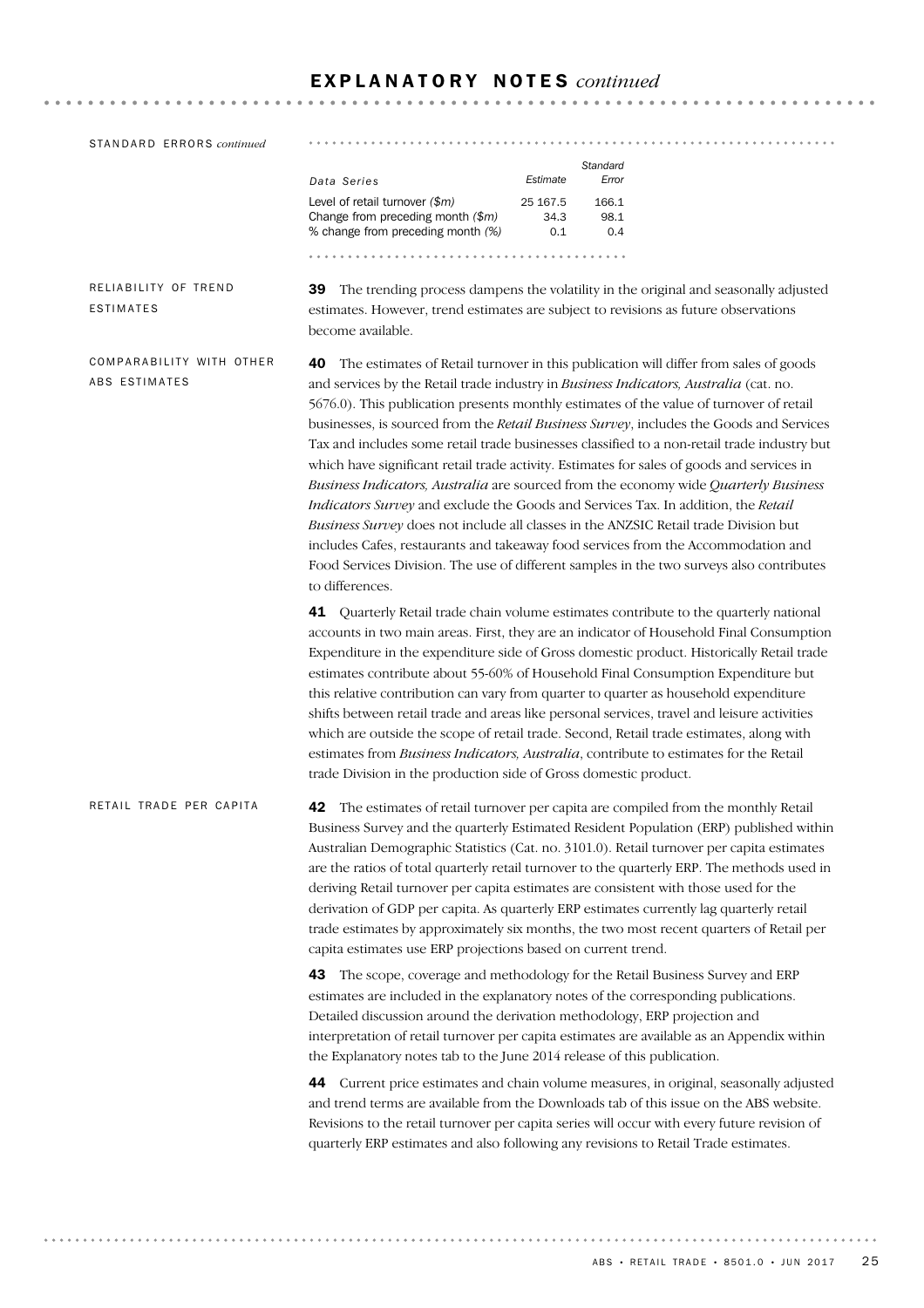#### RELATED PUBLICATIONS

45 Current publications and other products released by the ABS are available from the Statistics View. The ABS also issues a daily Release Advice on the web site which details products to be released in the week ahead. Users may also wish to refer to the following publications:

- ! *Australian National Accounts: National Income, Expenditure and Product* (cat. no. 5206.0)
- ! *Australian Industry* (cat. no. 8155.0)
- ! *Business Indicators, Australia* (cat. no. 5676.0).

46 As well as the statistics included in this and related publications, the ABS may have other relevant data available. Inquires should be made to the National Information and Referral Service on 1300 135 070.

. . . . . . . . .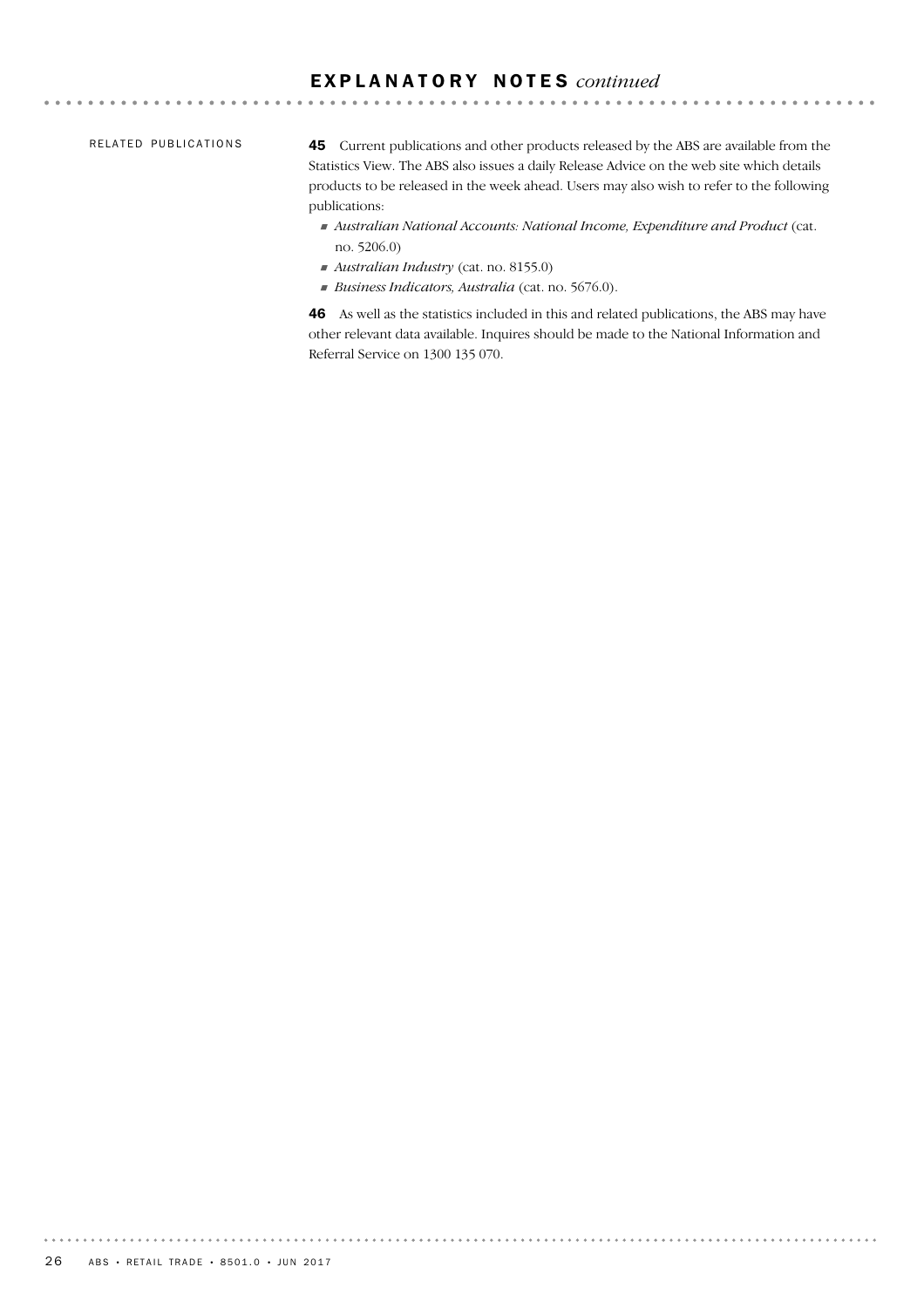### APPENDIX 1 EXPERIMENTAL ESTIMATES OF ONLINE RETAIL TURNOVER

#### INTRODUCTION

1 This appendix presents estimates of the value of 'online retail turnover' in Australia (i.e. turnover from domestic online retail sales) from July 2013 and onwards.

2 The estimates are compiled from the monthly Retail Business Survey. The scope, coverage and methodology of this survey are provided in the explanatory notes of this publication.

3 Monthly estimates are presented in current price terms. Original estimates only are available, with a view to publishing seasonally adjusted and trend estimates in the future.

4 The estimates in this appendix are considered experimental. They are subject to evaluation and should therefore be used with caution.

5 Further discussion on the scope of the Retail Business Survey and the enhanced measurement of online retail trade activity can be found in the information paper Measurement of Online Retail Trade in Macroeconomics(cat. no. 8501.0.55.007).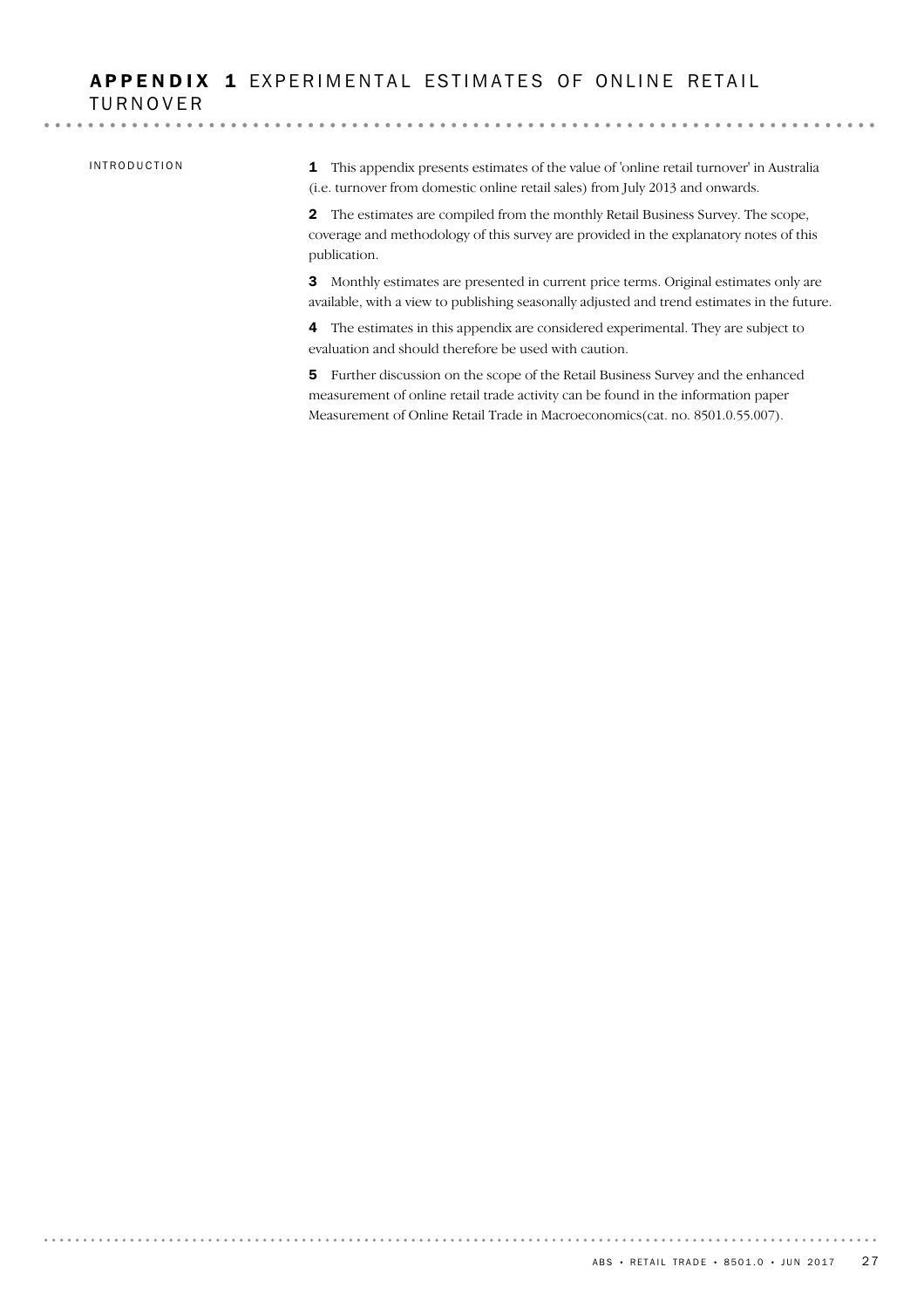# APPENDIX 1 EXPERIMENTAL ESTIMATES OF ONLINE RETAIL

TURNOVER *continued*

#### KEY STATISTICS

# A1 ONLINE RETAIL TURNOVER, Australia, By Type of Activity

#### 

|           | Pure-play |                     | Total   |
|-----------|-----------|---------------------|---------|
|           | Online    | Multi-channel       | Online  |
|           | Retail    | Online              | Retail  |
|           | Trade     | <b>Retail Trade</b> | Trade   |
| Month     | \$m       | \$m                 | \$m     |
|           |           |                     |         |
|           |           | ORIGINAL            |         |
| 2013      |           |                     |         |
| July      | 161.1     | 294.4               | 455.6   |
| August    | 158.5     | 301.0               | 459.5   |
| September | 173.4     | 292.9               | 466.4   |
| October   | 202.3     | 308.7               | 511.0   |
| November  | 239.8     | 355.6               | 595.4   |
| December  | 249.9     | 380.1               | 630.0   |
|           |           |                     |         |
| 2014      |           |                     |         |
| January   | 184.1     | 345.0               | 529.0   |
| February  | 170.3     | 328.0               | 498.3   |
| March     | 174.8     | 360.1               | 534.9   |
| April     | 193.5     | 330.0               | 523.5   |
| May       | 203.6     | 374.7               | 578.3   |
| June      | 229.1     | 373.0               | 602.1   |
| July      | 205.1     | 391.1               | 596.2   |
| August    | 209.9     | 389.3               | 599.2   |
| September | 276.1     | 375.1               | 651.1   |
| October   | 272.8     | 442.2               | 715.0   |
| November  | 292.5     | 459.8               | 752.3   |
| December  | 337.2     | 526.0               | 863.2   |
| 2015      |           |                     |         |
| January   | 239.8     | 425.7               | 665.5   |
| February  | 219.6     | 386.9               | 606.5   |
| March     | 272.2     | 447.2               | 719.4   |
| April     | 260.9     | 436.2               | 697.1   |
| May       | 297.2     | 432.9               | 730.1   |
| June      | 324.4     | 465.9               | 790.4   |
| July      | 277.4     | 473.5               | 750.9   |
| August    | 292.2     | 468.7               | 760.8   |
| September | 318.8     | 475.8               | 794.6   |
| October   | 306.1     | 473.5               | 779.6   |
| November  | 331.3     | 526.2               | 857.6   |
| December  | 343.9     | 626.0               | 969.9   |
|           |           |                     |         |
| 2016      |           |                     |         |
| January   | 260.3     | 485.3               | 745.6   |
| February  | 270.6     | 425.5               | 696.2   |
| March     | 297.3     | 476.4               | 773.7   |
| April     | 296.5     | 448.9               | 745.4   |
| May       | 312.1     | 488.4               | 800.4   |
| June      | 332.1     | 510.0               | 842.1   |
| July      | 313.3     | 481.0               | 794.3   |
| August    | 329.0     | 501.9               | 830.9   |
| September | 385.5     | 504.3               | 889.8   |
| October   | 391.2     | 609.8               | 1 001.0 |
| November  | 468.9     | 639.9               | 1 108.8 |
| December  | 510.5     | 754.6               | 1 265.1 |
| 2017      |           |                     |         |
| January   | 324.1     | 578.9               | 903.0   |
| February  | 301.3     | 524.1               | 825.3   |
| March     | 334.9     | 604.2               | 939.1   |
| April     | 259.2     | 568.7               | 827.9   |
| May       | 320.9     | 662.8               | 983.7   |
| June      | 335.9     | 703.3               | 1 039.2 |
|           |           |                     |         |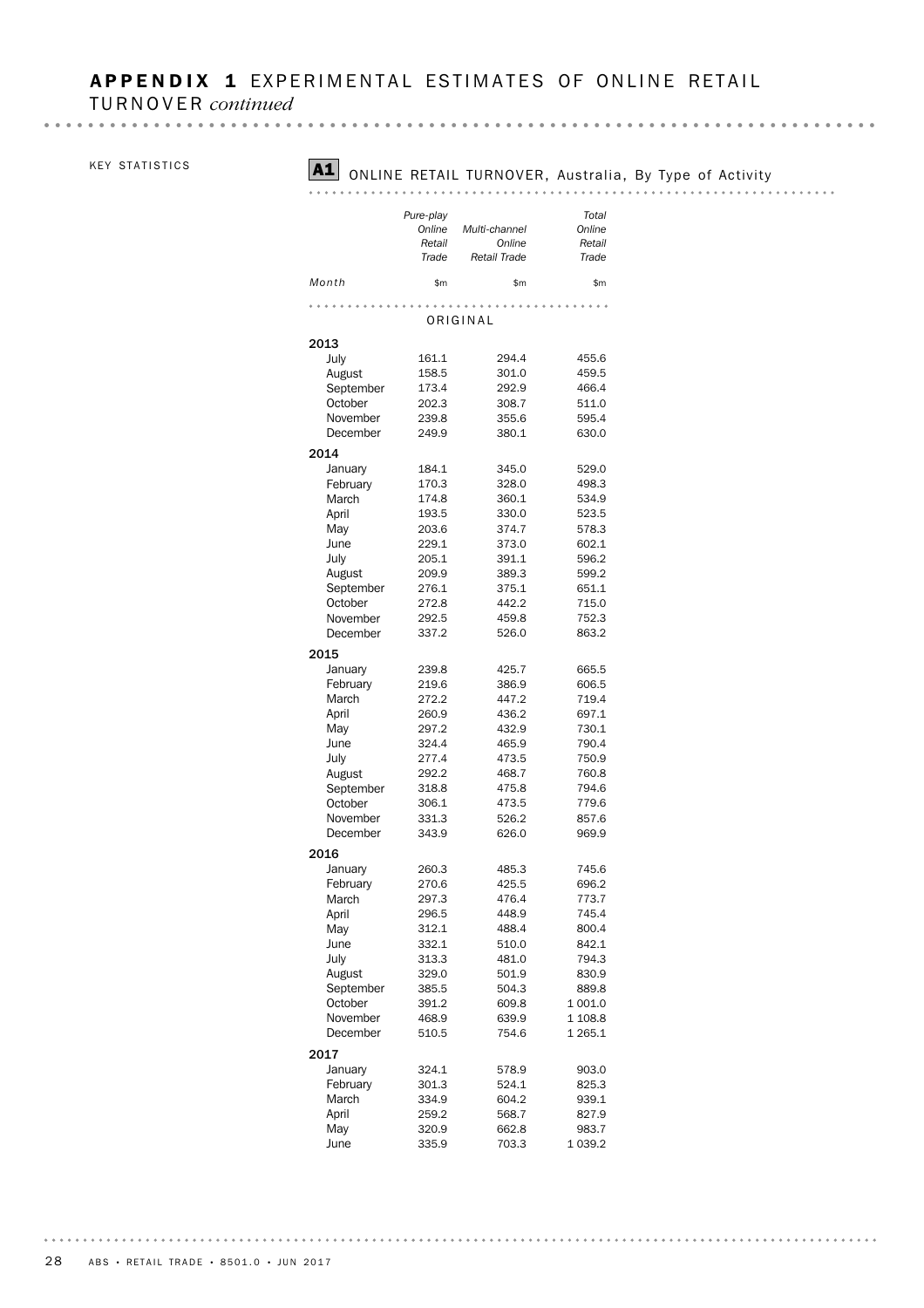KEY STATISTICS *continued* 

# **A2** ONLINE RETAIL TURNOVER, Australia, By Type of Activity—Percentage change from previous month

#### 

|                     | Pure-play<br>Online<br>Retail<br>Trade | Multi-channel<br>Online | Total<br>Online<br>Retail |
|---------------------|----------------------------------------|-------------------------|---------------------------|
| Month               | %                                      | Retail Trade<br>%       | Trade<br>%                |
|                     |                                        |                         |                           |
|                     |                                        | ORIGINAL                |                           |
| 2013                |                                        |                         |                           |
| July                | $-7.9$                                 | 0.9                     | $-2.4$                    |
| August              | $-1.6$                                 | 2.2                     | 0.9                       |
| September           | 9.4                                    | $-2.7$                  | 1.5                       |
| October             | 16.7                                   | 5.4                     | 9.6                       |
| November            | 18.5                                   | 15.2                    | 16.5                      |
| December            | 4.2                                    | 6.9                     | 5.8                       |
| 2014                |                                        |                         |                           |
| January             | $-26.3$                                | $-9.2$                  | $-16.0$                   |
| February            | $-7.5$                                 | $-4.9$                  | $-5.8$                    |
| March               | 2.6                                    | 9.8                     | 7.3                       |
| April               | 10.7                                   | $-8.4$                  | $-2.1$                    |
| May                 | 5.2                                    | 13.5                    | 10.5                      |
| June                | 12.5                                   | $-0.5$                  | 4.1                       |
| July                | $-10.5$                                | 4.9                     | $-1.0$                    |
| August              | 2.3                                    | $-0.5$                  | 0.5                       |
| September           | 31.5                                   | $-3.6$                  | 8.7                       |
| October             | $-1.2$                                 | 17.9                    | 9.8                       |
| November            | 7.2                                    | 4.0                     | 5.2                       |
| December            | 15.3                                   | 14.4                    | 14.7                      |
| 2015                |                                        |                         |                           |
| January             | $-28.9$                                | $-19.1$                 | $-22.9$                   |
| February            | $-8.4$                                 | $-9.1$                  | $-8.9$                    |
| March               | 24.0                                   | 15.6                    | 18.6                      |
| April               | $-4.2$                                 | $-2.5$                  | $-3.1$                    |
| May                 | 13.9                                   | $-0.8$                  | 4.7                       |
| June                | 9.2                                    | 7.6                     | 8.3                       |
| July                | $-14.5$<br>5.3                         | 1.6<br>$-1.0$           | $-5.0$<br>1.3             |
| August<br>September | 9.1                                    | 1.5                     | 4.4                       |
| October             | $-4.0$                                 | $-0.5$                  | $-1.9$                    |
| November            | 8.2                                    | 11.1                    | 10.0                      |
| December            | 3.8                                    | 19.0                    | 13.1                      |
|                     |                                        |                         |                           |
| 2016                |                                        |                         |                           |
| January<br>February | $-24.3$<br>4.0                         | $-22.5$<br>$-12.3$      | $-23.1$<br>$-6.6$         |
| March               | 9.9                                    | 12.0                    | 11.1                      |
| April               | $-0.3$                                 | $-5.8$                  | $-3.7$                    |
| May                 | 5.3                                    | 8.8                     | 7.4                       |
| June                | 6.4                                    | 4.4                     | 5.2                       |
| July                | $-5.7$                                 | $-5.7$                  | $-5.7$                    |
| August              | 5.0                                    | 4.3                     | 4.6                       |
| September           | 17.2                                   | 0.5                     | 7.1                       |
| October             | 1.5                                    | 20.9                    | 12.5                      |
| November            | 19.9                                   | 4.9                     | 10.8                      |
| December            | 8.9                                    | 17.9                    | 14.1                      |
| 2017                |                                        |                         |                           |
| January             | $-36.5$                                | $-23.3$                 | $-28.6$                   |
| February            | $-7.1$                                 | $-9.5$                  | $-8.6$                    |
| March               | 11.2                                   | 15.3                    | 13.8                      |
| April               | $-22.6$                                | $-5.9$                  | $-2.1$                    |
| May                 | 23.8                                   | 16.5                    | 18.8                      |
| June                | 4.7                                    | 6.1                     | 5.6                       |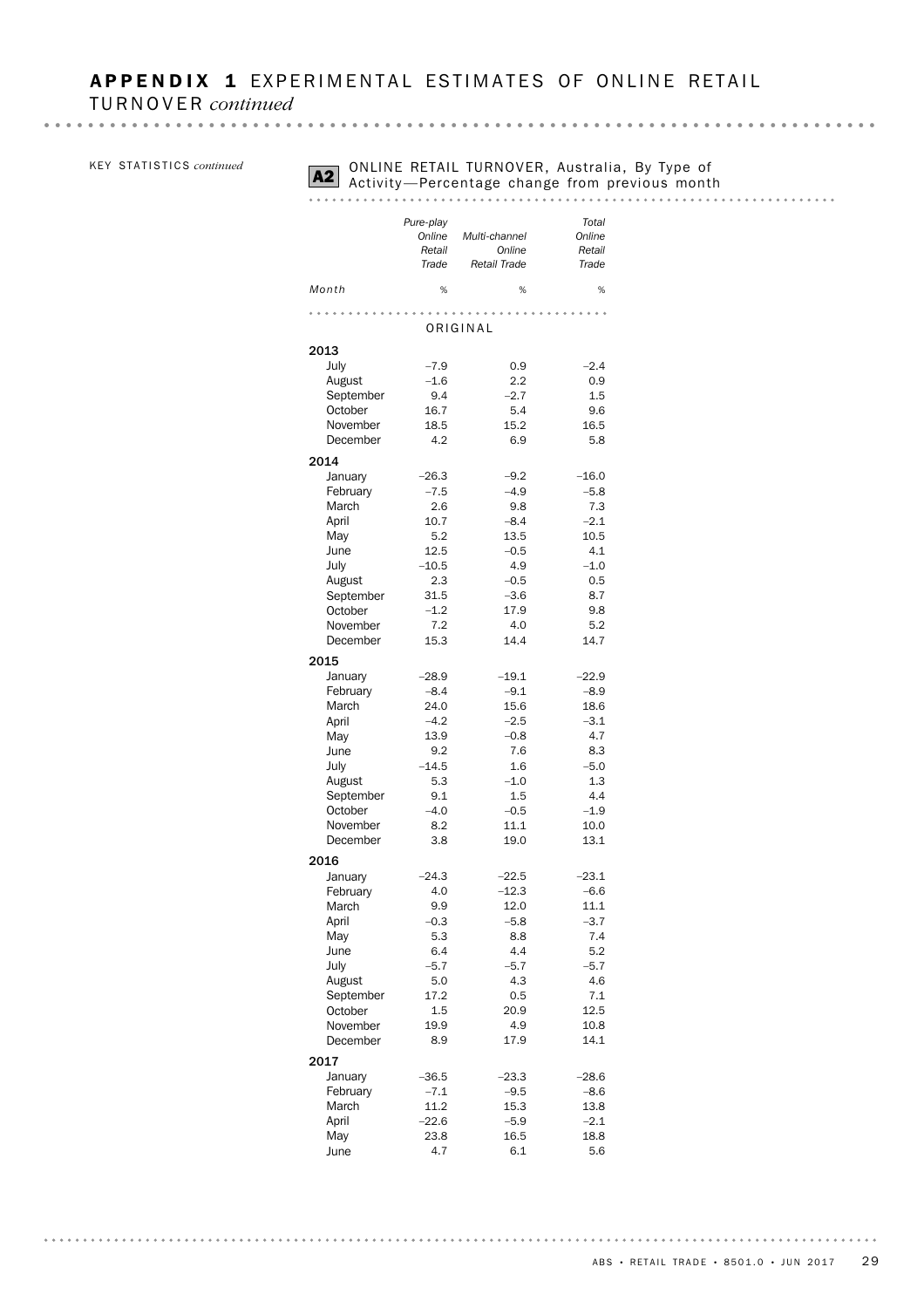KEY STATISTICS *continued* 

# **A3** ONLINE RETAIL TURNOVER, Australia, By Type of<br>Activity —Percentage of Total Australian Retail Turnover<br>A3 Activity —Percentage of Total Australian Retail Turnover

| Month                | Pure-play<br>Online<br>Retail<br>Trade<br>% | Multi-channel<br>Online<br>Retail Trade<br>% | Total<br>Online<br>Retail<br>Trade<br>% |
|----------------------|---------------------------------------------|----------------------------------------------|-----------------------------------------|
|                      |                                             |                                              |                                         |
|                      |                                             | ORIGINAL                                     |                                         |
| 2013                 |                                             |                                              |                                         |
| July                 | 0.8                                         | 1.4                                          | 2.1                                     |
| August               | 0.7                                         | 1.4                                          | 2.1                                     |
| September            | 0.8                                         | 1.4                                          | 2.2                                     |
| October              | 0.9                                         | 1.4<br>1.5                                   | 2.2<br>2.5                              |
| November<br>December | 1.0<br>0.9                                  | 1.3                                          | 2.2                                     |
|                      |                                             |                                              |                                         |
| 2014                 |                                             |                                              |                                         |
| January              | 0.8                                         | 1.5                                          | 2.3                                     |
| February<br>March    | 0.8<br>0.8                                  | 1.6<br>1.6                                   | 2.5<br>2.4                              |
| April                | 0.9                                         | 1.5                                          | 2.4                                     |
| May                  | 0.9                                         | 1.7                                          | 2.6                                     |
| June                 | 1.0                                         | 1.7                                          | 2.7                                     |
| July                 | 0.9                                         | 1.7                                          | 2.6                                     |
| August               | 0.9                                         | 1.7                                          | 2.6                                     |
| September            | 1.2                                         | 1.6                                          | 2.8                                     |
| October              | 1.1                                         | 1.8                                          | 2.9                                     |
| November             | 1.2                                         | 1.9                                          | 3.0                                     |
| December             | 1.1                                         | 1.7                                          | 2.8                                     |
| 2015                 |                                             |                                              |                                         |
| January              | 1.0                                         | 1.8                                          | 2.8                                     |
| February             | 1.0                                         | 1.8                                          | 2.9                                     |
| March                | 1.2                                         | 1.9                                          | 3.1                                     |
| April                | 1.1                                         | 1.9                                          | 3.1                                     |
| May                  | 1.3                                         | 1.8                                          | 3.1                                     |
| June                 | 1.4                                         | 2.0                                          | 3.4                                     |
| July                 | 1.2                                         | 2.0                                          | 3.1                                     |
| August               | 1.2                                         | 2.0                                          | 3.2                                     |
| September            | 1.3                                         | 2.0                                          | 3.3                                     |
| October              | 1.2                                         | 1.9                                          | 3.1                                     |
| November<br>December | 1.3<br>1.1                                  | 2.0<br>2.0                                   | 3.3<br>3.0                              |
|                      |                                             |                                              |                                         |
| 2016                 |                                             |                                              |                                         |
| January              | 1.1                                         | 2.0                                          | 3.0                                     |
| February             | 1.2<br>1.2                                  | 1.9<br>1.9                                   | 3.1                                     |
| March<br>April       | 1.2                                         | 1.9                                          | 3.2<br>3.1                              |
| May                  | 1.3                                         | 2.0                                          | 3.3                                     |
| June                 | 1.4                                         | 2.1                                          | 3.5                                     |
| July                 | 1.3                                         | 2.0                                          | 3.2                                     |
| August               | 1.3                                         | 2.0                                          | 3.4                                     |
| September            | 1.5                                         | 2.0                                          | 3.6                                     |
| October              | 1.5                                         | 2.3                                          | 3.9                                     |
| November             | 1.8                                         | 2.4                                          | 4.1                                     |
| December             | 1.5                                         | 2.3                                          | 3.8                                     |
| 2017                 |                                             |                                              |                                         |
| January              | 1.3                                         | 2.3                                          | 3.6                                     |
| February             | 1.3                                         | 2.3                                          | 3.6                                     |
| March                | 1.3                                         | 2.4                                          | 3.7                                     |
| April                | 1.1                                         | 2.3                                          | 3.4                                     |
| May                  | 1.3                                         | 2.6                                          | 3.9                                     |
| June                 | 1.3                                         | 2.8                                          | 4.1                                     |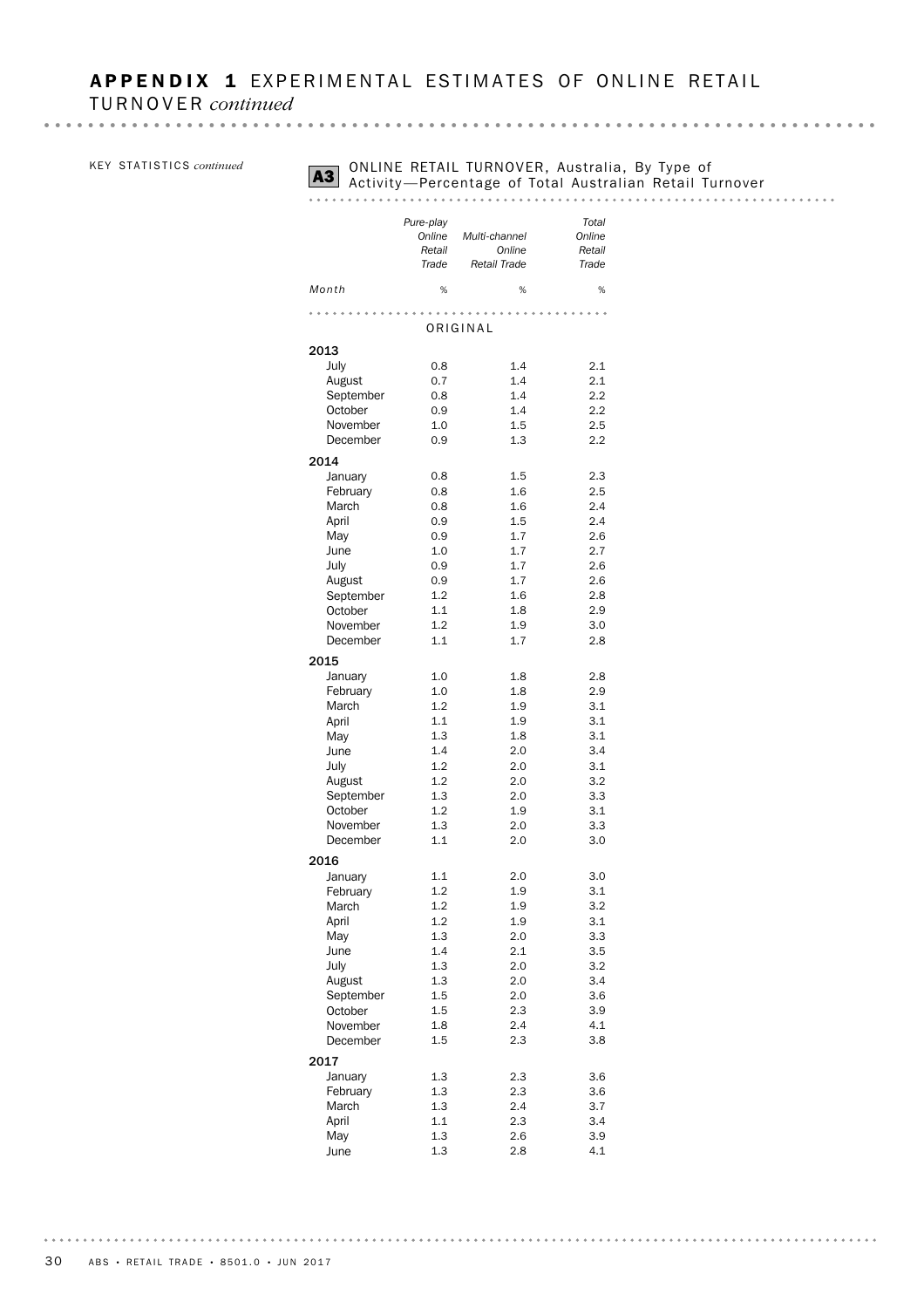### APPENDIX 1 EXPERIMENTAL ESTIMATES OF ONLINE RETAIL TURNOVER *continued*

14 As part of our ongoing investigations, we are currently seeking user feedback and suggestions about the presentation of the experimental time series in this publication and the upcoming changes planned for future issues. In particular, comment is sought on the usefulness of the proposed industry disaggregation. SUGGESTIONS AND FEEDBACK 12 Further enhancements to improve the coverage and presentation of estimates of online retail turnover are the subject of ongoing investigation by the ABS. These include (but are not limited to) potential enhancements to the methodology of the Retail Business Survey which would optimise the survey design for estimating both online and total retail turnover, rather than the current design which is optimised for estimating total retail turnover only. 13 Changes to the presentation of the estimates are planned for future issues of Retail Trade. Future issues are expected to include: ! Estimates of the sampling variability associated with the new estimates of online retail turnover; ! Spreadsheets including the new estimates, available from the Downloads tab of this publication on the ABS website; and ! Discussion on the potential disaggregation of the new estimates by state and territory, and conceptual issues associated with disaggregating online retail turnover by location of business and/or consumer. ONGOING INVESTIGATIONS AND UPCOMING CHANGES 8 The estimates of online retail turnover are compiled from the monthly Retail Business Survey. The scope of this survey includes all employing businesses within Australia from selected retail trade and food services industries which predominately sell to households. 9 The online retail sales of both store based and non-store based retailers, including pure-play online retailers, will be included in this scope. However, online sales by non-employing businesses and non-resident retailers overseas which sell directly to the Australian general public via an online store are not included, nor are they within the primary purpose or scope of the Retail Business Survey. 10 The survey also excludes online retail sales from businesses with a non-retail industry classification, such as businesses which sell predominantly to other businesses (which are predominantly wholesalers) and businesses which produce goods for direct selling to consumers from the same premises (which are predominantly manufacturers). **11** The methodology used to derive the estimates of online retail turnover is also based on the same sample design and generalised estimation methodology which is used for the Retail Business Survey. SCOPE AND COVERAGE 7 The estimates are disaggregated between "pure-play" and "multi-channel" online retail trade activity. Pure-play online retail trade includes only the online sales of sole e-commerce retailers (i.e. retailers that trade with consumers solely via an online store and have no physical store). All other online sales are included in Multi-channel online retail trade, comprised of retailers which combine an online store with a physical store and/or other non-traditional means such as catalogues, mail-order and/or telephone-order. CLASSIFICATION 6 For the purposes of this publication, 'online retail turnover' is the value of turnover of 'retail trade' which is derived from 'online sales'. 'Retail trade' includes those industries defined in paragraphs 5 and 6 of the explanatory notes of this publication. 'Online sales' are defined as sales of goods and/or services where the order is placed by the buyer via the Internet or any other computer network, regardless of whether payment is made online or not. DEFINITION OF ONLINE RETAIL TURNOVER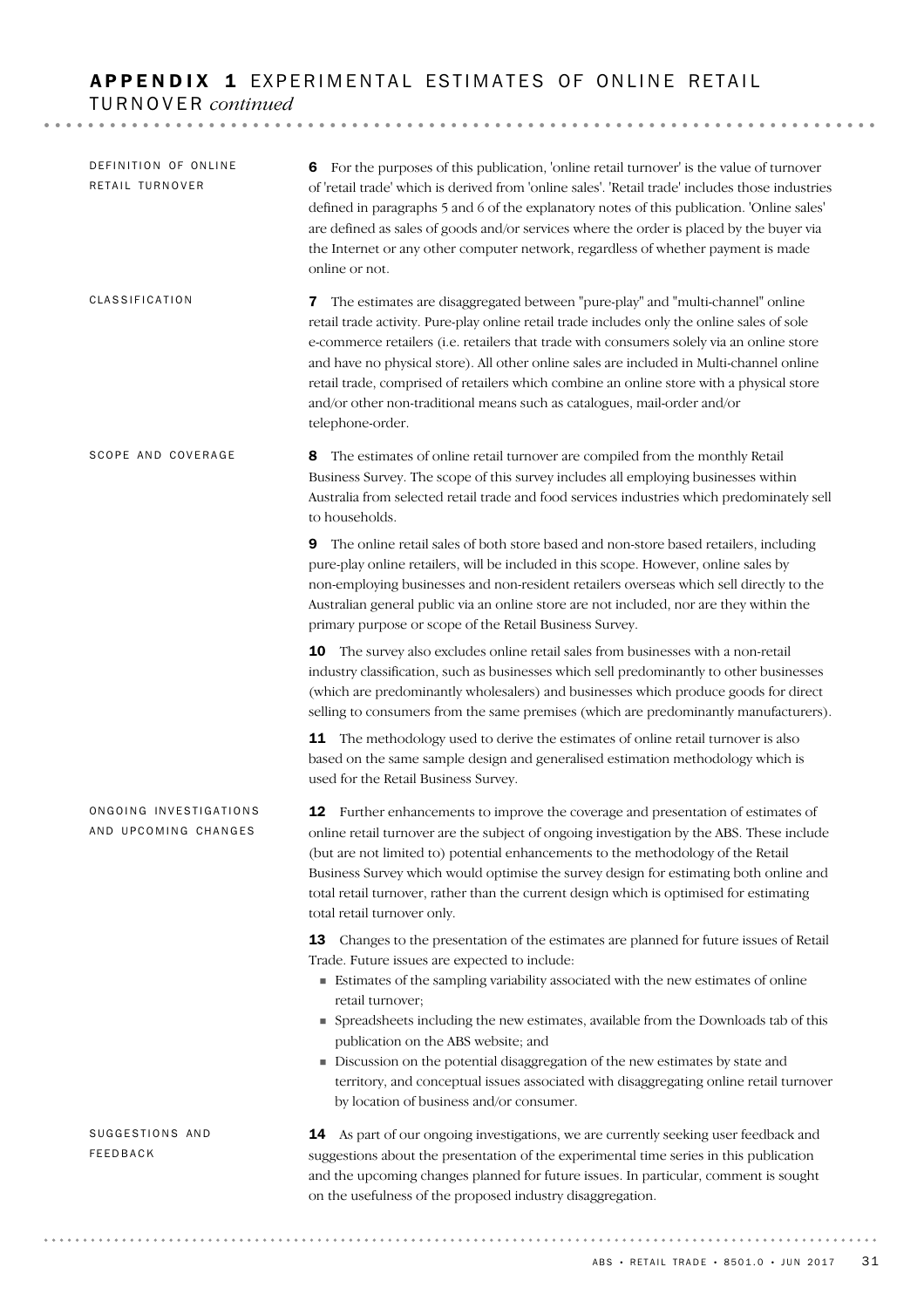# APPENDIX 1 EXPERIMENTAL ESTIMATES OF ONLINE RETAIL TURNOVER *continued*

| SUGGESTIONS AND<br>FEEDBACK continued | <b>15</b> If you have any feedback or suggestions please contact Ben Faulkner by email at<br>ben.faulkner@abs.gov.au or by phone on Sydney (02) 9268 4052. |
|---------------------------------------|------------------------------------------------------------------------------------------------------------------------------------------------------------|
| RELATED PUBLICATIONS                  | ■ Users may also wish to refer to the following:<br>Feature Article from Retail Trade, (cat. no. 8501.0) November 2013                                     |
|                                       | • Measurement of Online Retail Trade in Macroeconomic Statistics (cat. no.<br>8501.0.55.007).                                                              |
|                                       | 16 As well as the statistics included in this and related publications, the ABS may have                                                                   |

16 As well as the statistics included in this and related publications, the ABS may have other relevant data available. Inquiries should be made to the National Information and Referral Service on 1300 135 070.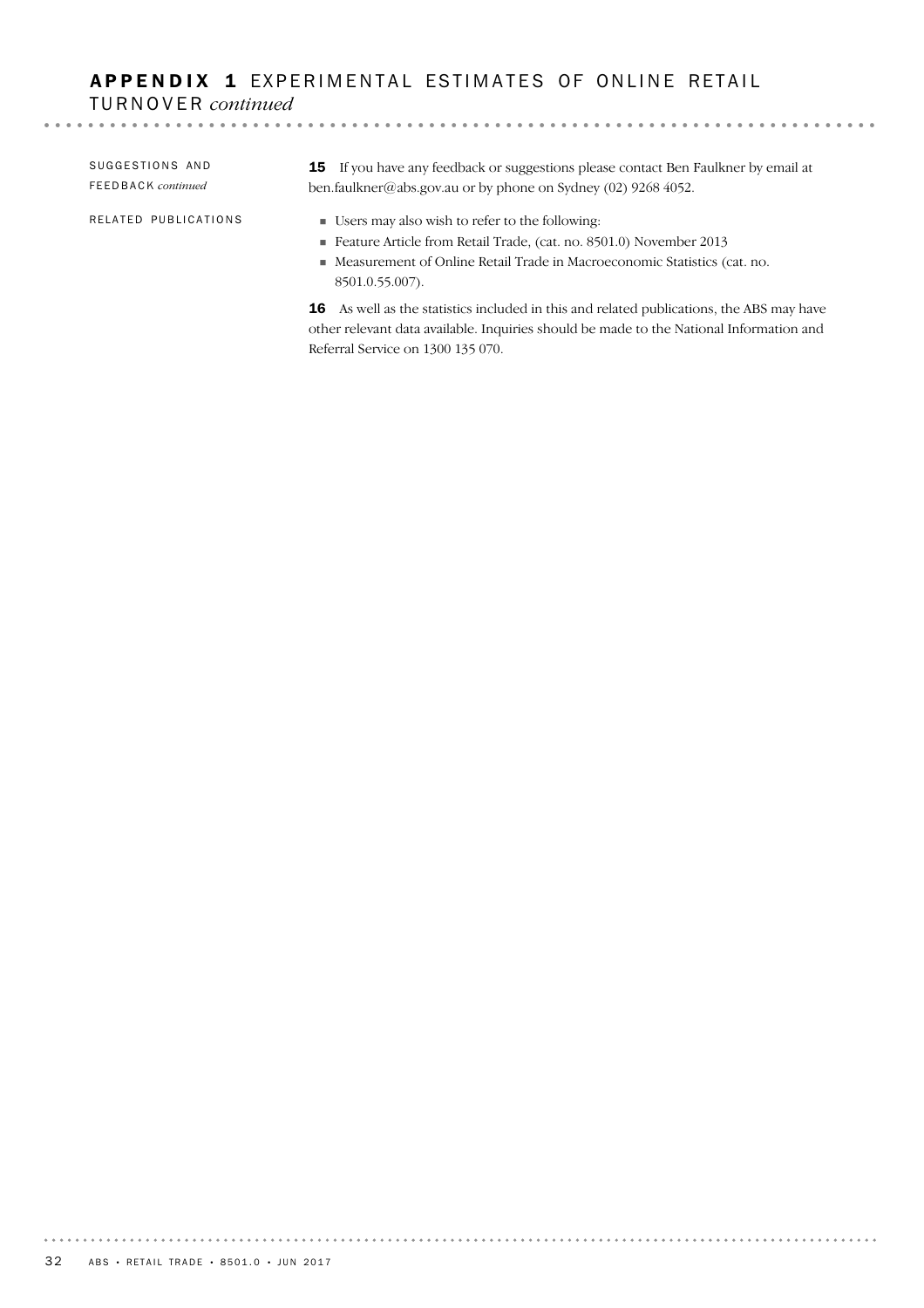INTRODUCTION

1 The feature article 'Coverage of Household Final Consumption Expenditure' published in Retail Trade, Australia September 2013 discussed changes in household expenditure patterns over time and describes ongoing investigations to improve coverage of Coverage of Household Final Consumption Expenditure (HFCE) in this publication.

2 With a focus on services and other categories which are outside the scope of Retail Trade the Survey of Consumer Sales was introduced and currently consists of two activity based collections; Survey of Consumer Sales - Energy Retailing and the Survey of Consumer Sales - Communication Services.

3 The Survey of Consumer Sales will provide key quarterly indicators on the performance of the Australian economy and will be an important component in the compilation of HFCE in the National Accounts. Details on the compilation of HFCE is available from Australian System of National Accounts: Concepts, Sources and Methods (cat. no. 5216.0). Chapter 10 Gross Domestic Product - Expenditure Approach (GDP(E)) outlines the data sources and methods used in the estimation of annual and quarterly household final consumption expenditure by Classification of Individual Consumption by Purpose (COICOP) category.

4 The Survey of Consumer Sales - Energy Retailing is considered a census of energy retailing activity. The scope excludes energy generation and energy distribution. It collects estimates for the sale of electricity and gas to consumer customers in Australia. A quarterly indicator is derived from the revenue data obtained from the service providers.

5 The Survey of Consumer Sales - Communication Services is a sample of telecommunication providers considered to be major service providers. It collects estimates for the sale of mobile services, fixed line phone services and fixed internet services to consumer customers in Australia. A quarterly indictor is derived using only the revenue data obtained from these major service providers. The revenue data is not weighted to account for the smaller providers. The indicator currently includes telephone and internet services and excludes the sale of equipment. The survey may be expanded in the future to include postal services.

6 Available in this publication are experimental estimates for Electricity Retailing, Gas Retailing and Telecommunication Services Retailing. The full time series are available from the Downloads tab of this publication on the ABS website. The Electricity and Gas retailing series commenced in June quarter 2012. The Telecommunication Services Retailing series commenced in December quarter 2012.

7 Quarterly estimates are presented in current price values. Original estimates only are available, with a view to publishing seasonally adjusted and trend estimates in the future.

8 The estimates in this appendix are considered experimental. They are subject to evaluation and should therefore be used with caution.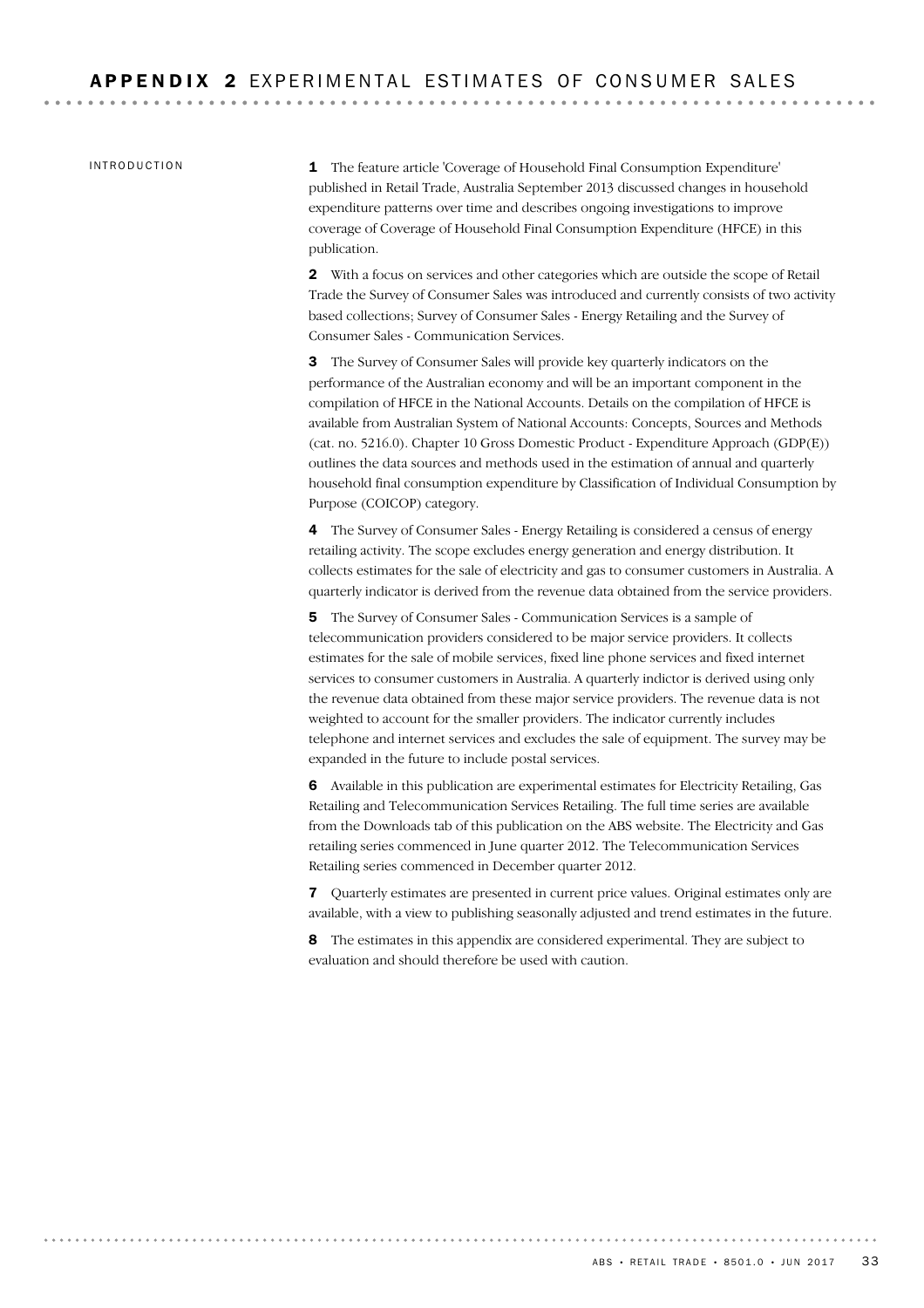*continued*

#### KEY STATISTICS

. . . . . . . . .

. . . . . . . . . .

#### A4 CONSUMER SALES, Australia, By Type of Activity

|           | Electricity<br>retailing | Gas<br>retailing | Telecommunications<br>Services retailing |
|-----------|--------------------------|------------------|------------------------------------------|
| Quarter   | \$m                      | \$m              | \$m                                      |
|           |                          |                  |                                          |
|           |                          | ORIGINAL         |                                          |
| 2015      |                          |                  |                                          |
| March     | 3833.6                   | 605.5            | 4 3 6 6.6                                |
| June      | 3 980.7                  | 1 2 6 5 . 4      | 4 3 6 9.4                                |
| September | 4 2 5 2.5                | 1632.6           | 4 4 2 2.3                                |
| December  | 3925.7                   | 921.2            | 4 4 3 4 .3                               |
| 2016      |                          |                  |                                          |
| March     | 4 009.0                  | 759.9            | 4412.2                                   |
| June      | 4 250.1                  | 1 1 66.6         | 4 3 6 5 . 2                              |
| September | 4788.5                   | 1646.4           | 4 4 7 0.6                                |
| December  | 4 1 38.9                 | 1 0 2 5 .0       | 4 507.2                                  |
| 2017      |                          |                  |                                          |
| March     | 4 4 8 8.8                | 817.1            | 4 506.6                                  |
|           |                          |                  |                                          |

# CONSUMER SALES, Australia, By Type of Activity, Percentage<br>change from previous quarter

|           | Electricity<br>retailing | Gas<br>retailing | Telecommunication<br>Services retailing |
|-----------|--------------------------|------------------|-----------------------------------------|
| Original  | %                        | %                | %                                       |
|           |                          |                  |                                         |
|           |                          | ORIGINAL         |                                         |
| 2015      |                          |                  |                                         |
| March     | 7.2                      | $-16.7$          | $-1.3$                                  |
| June      | 3.8                      | 109.0            | 0.1                                     |
| September | 6.8                      | 29.0             | 1.2                                     |
| December  | $-7.7$                   | $-43.6$          | 0.3                                     |
| 2016      |                          |                  |                                         |
| March     | 2.1                      | $-17.5$          | $-0.5$                                  |
| June      | 6.0                      | 53.5             | $-1.1$                                  |
| September | 12.7                     | 41.1             | 2.4                                     |
| December  | $-13.6$                  | $-37.7$          | 0.8                                     |
| 2017      |                          |                  |                                         |
| March     | 8.5                      | $-20.3$          | 0.0                                     |

TIMING OF SURVEY CYCLE

DEFINITION OF CONSUMER SALES

9 Surveys are conducted in respect of each quarter and returns are completed during the eight or nine week period after the end of the quarter to which the survey data relate. E.g. December quarter returns are completed during January and February.

10 For the purposes of this publication, "consumer sales" are the value of sales to consumer customers. A consumer customer includes households, individuals and all other customers who are not corporate, business and government customers.

11 The Survey of Consumer Sales - Energy Retailing further details a consumer customer as a residential customer who:

- ! Consumes electricity and gas for domestic use;
- ! Consumes below 100 megawatt hours (MWh) of electricity annually; and

. . . . . . . . . . . . . .

! Consumes below 1 terajoule (TJ) of gas annually.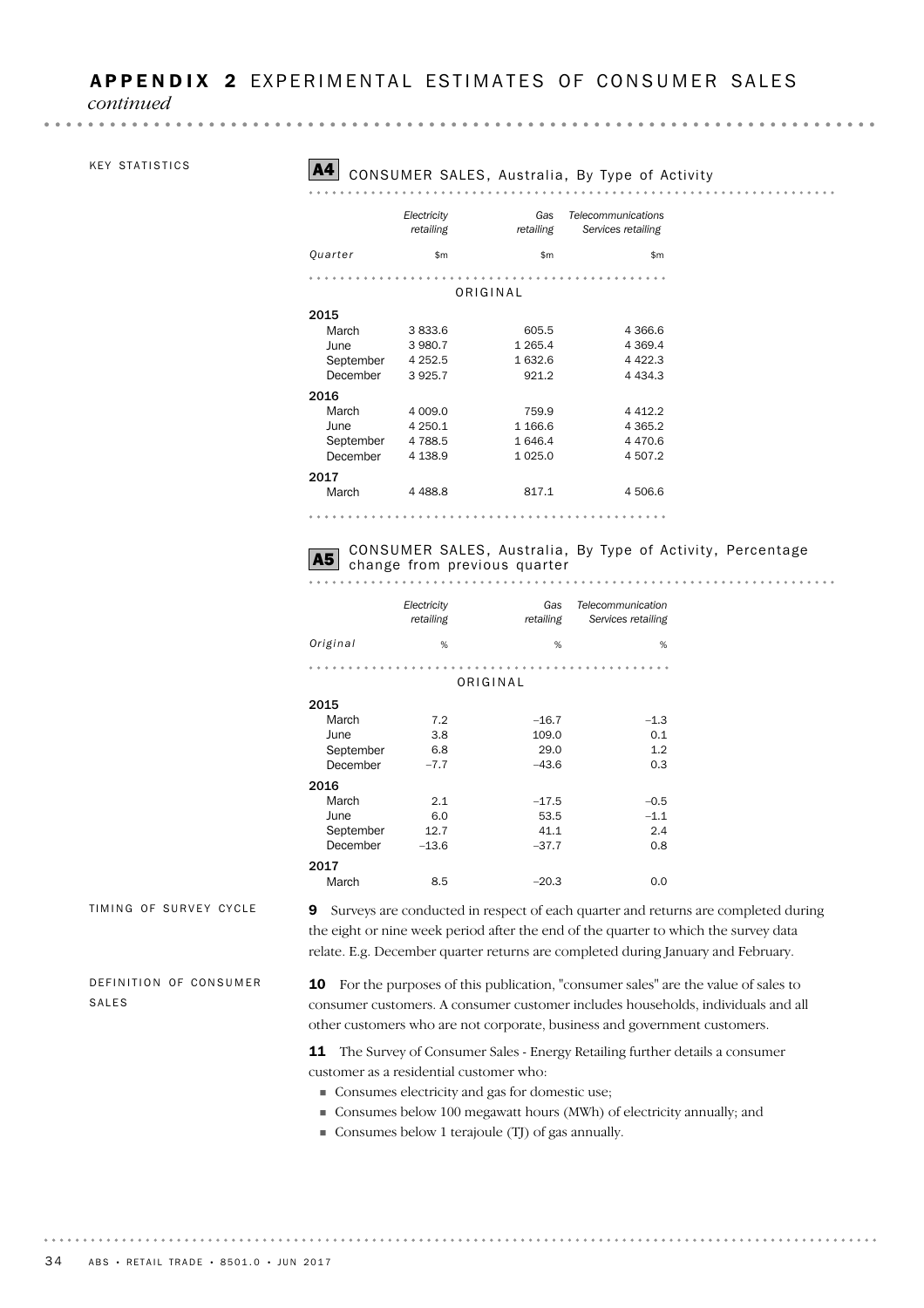#### APPENDIX 2 EXPERIMENTAL ESTIMATES OF CONSUMER SALES

*continued*

| CLASSIFICATIONS    | 12 Many ABS publications are classified according to the Australian and New Zealand<br>Standard Industrial Classification (ANZSIC) 2006 (cat. no. 1292.0). Outputs from the<br>Survey of Consumer Sales are not classified according to ANZSIC and are instead<br>classified by activity with reference to the Classification of Individual Consumption<br>according to Purpose (COICOP). The aim of this classification is to survey businesses<br>which sell services to consumers, allowing for those businesses for which the surveyed<br>activity may be a secondary activity.                    |
|--------------------|--------------------------------------------------------------------------------------------------------------------------------------------------------------------------------------------------------------------------------------------------------------------------------------------------------------------------------------------------------------------------------------------------------------------------------------------------------------------------------------------------------------------------------------------------------------------------------------------------------|
|                    | 13 Energy retailing activity is defined with reference to the COICOP category<br>"Electricity, Gas and Other fuels". Electricity retailing is the sale of electricity to consumer<br>customers. Gas retailing is the sale of town and natural gas to consumer customers. The<br>sale of liquefied hydrocarbons (e.g. LPG) is currently excluded, though these are<br>included in the COICOP category for gas.                                                                                                                                                                                          |
|                    | 14 Telecommunication services retailing is defined with reference to COICOP category<br>"Telephone and telefax services". Telecommunication services retailing is the sale of<br>mobile services, fixed line phone services and fixed internet services to consumer<br>customers.                                                                                                                                                                                                                                                                                                                      |
| SCOPE AND COVERAGE | The scope of the Energy Retailing collection is all businesses that hold a licence<br>15<br>obtained from a regulatory body to operate as an energy retailer. Energy generation and<br>distribution activities are outside the scope of the survey.                                                                                                                                                                                                                                                                                                                                                    |
|                    | 16 The frame used for the Energy Retailing collection is taken from a registry list of all<br>operating energy retailers in Australia produced by the Energy Supply Association of<br>Australia (ESAA).                                                                                                                                                                                                                                                                                                                                                                                                |
|                    | The scope of the Communication Services collection includes those telephone and<br>17<br>internet service providers that retail to consumer customers in Australia. Internet Service<br>Providers (ISPs) are defined as those who operate in Australia and supply internet<br>connectivity and access services to consumer customers. Libraries, internet kiosks,<br>internet cafes and hotspots that provide internet access on a casual basis are excluded.                                                                                                                                          |
|                    | The frame used for the Communication Services collection is drawn from the<br>18.<br>Internet Activity Survey (IAS) (cat. no. 8153.0). The population frame for this survey is<br>produced from a list of ISPs sourced from the Telecommunication Industry<br>Ombudsman, with whom ISPs are required to register. Currently the coverage of the<br>Communication Services collection is limited to the top size category used in the IAS.<br>which is defined as a 'very large ISP' having 100,001 or more subscribers. Further details<br>on the IAS frame are provided in the IAS explanatory notes. |
|                    | 19<br>The Survey of Consumer Sales aims to measure expenditure by consumer<br>customers on services. For this reason, the estimates are broader than the income<br>received by retailers, including for example; the Goods and Services Tax (GST),<br>government concessions, discounts and solar rebates.                                                                                                                                                                                                                                                                                             |
| SURVEY METHODOLOGY | The Survey of Consumer Sales is conducted electronically on a quarterly basis and<br>20<br>may include Government-owned and/or controlled Public Non-Financial Corporations.                                                                                                                                                                                                                                                                                                                                                                                                                           |
|                    | The statistical unit used to represent each energy retailer is sourced from the ABS<br>21<br>Business Register (ABSBR). The majority of the businesses within scope of this survey are<br>large businesses with the statistical unit being the Type of Activity Unit (TAU). However<br>there are a few units where the Australian Business Number (ABN) is the statistical unit<br>and is suitable for ABS statistical needs when the business is simple in structure.                                                                                                                                 |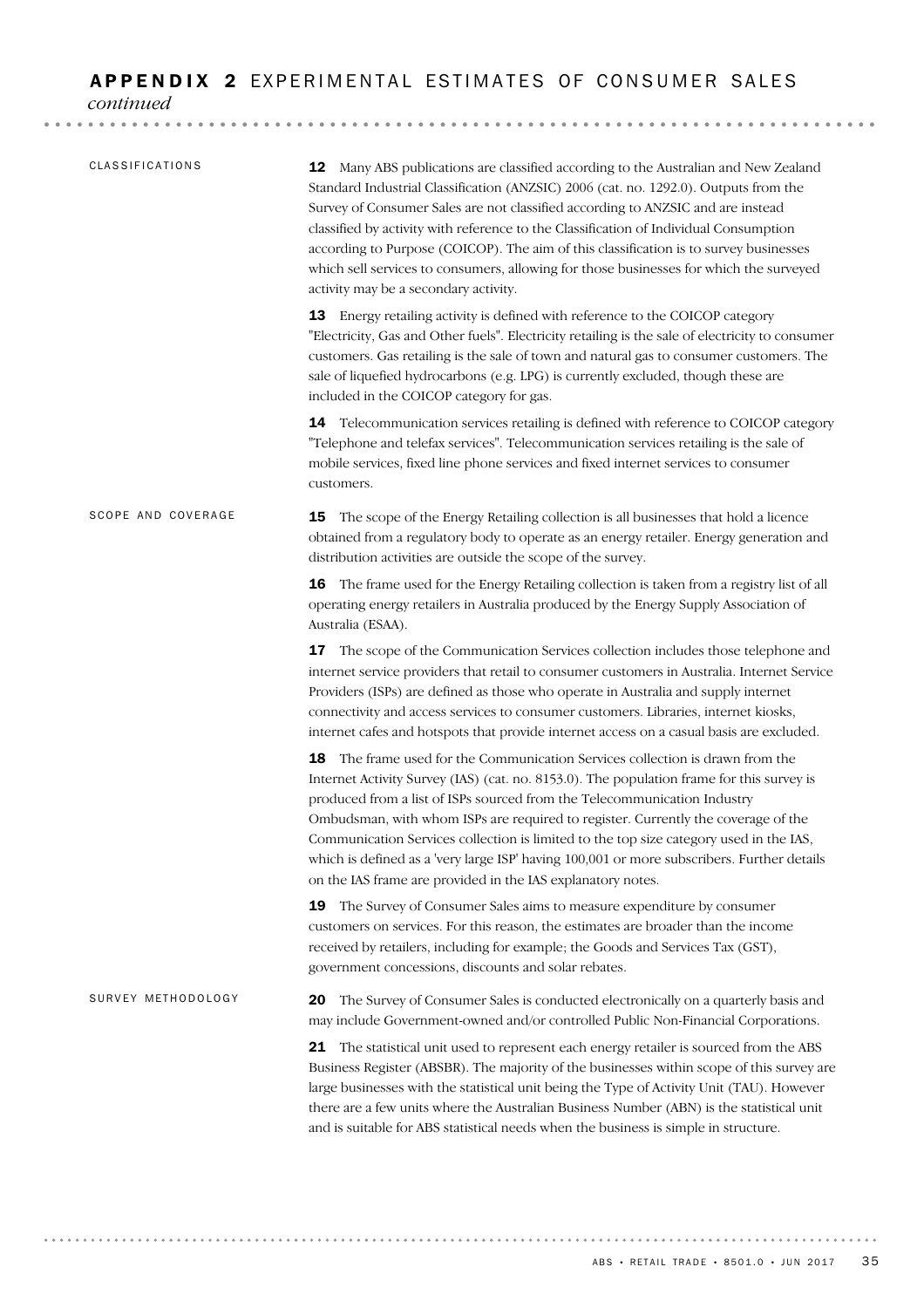### APPENDIX 2 EXPERIMENTAL ESTIMATES OF CONSUMER SALES

*continued*

| SURVEY METHODOLOGY<br>continued                                | 22 Service providers are asked to provide consumer sales data on an accrual basis.<br>Where a selected unit does not respond in a given survey period, a value is estimated. If<br>data are subsequently provided, the estimated value is replaced with the reported data.<br>Aggregates are calculated from all the data by summing the individual unit level data.<br>Data are edited at both individual unit level and aggregate level.                                                                                                              |
|----------------------------------------------------------------|---------------------------------------------------------------------------------------------------------------------------------------------------------------------------------------------------------------------------------------------------------------------------------------------------------------------------------------------------------------------------------------------------------------------------------------------------------------------------------------------------------------------------------------------------------|
|                                                                | 23 The Survey of Consumer Sales - Energy Retailing is based on a complete<br>enumeration of businesses that have been identified as holding a licence to retail<br>electricity and/or gas to consumer customers.                                                                                                                                                                                                                                                                                                                                        |
|                                                                | <b>24</b> The Survey of Consumer Sales - Communication Services is based on a sampled<br>enumeration of businesses that have been identified as active ISPs.                                                                                                                                                                                                                                                                                                                                                                                            |
| REVISIONS                                                      | The survey frame and sample are updated annually to ensure that the sample<br>25<br>remains representative of the target population.                                                                                                                                                                                                                                                                                                                                                                                                                    |
| SEASONALLY ADJUSTED AND<br>TREND ESTIMATES                     | <b>26</b> Original estimates only are available, with a view to publish seasonally adjusted and<br>trend estimates in the future.                                                                                                                                                                                                                                                                                                                                                                                                                       |
| COMPARABILITY WITH<br>NATIONAL ACCOUNTS AND<br>OTHER ESTIMATES | 27 The Survey of Consumer Sales has collected data to provide new indicators of<br>household expenditure for categories currently outside the scope of Retail Trade. The<br>experimental estimates presented in this publication will differ from corresponding<br>HFCE statistics as published in Australian National Accounts: National Income,<br>Expenditure and Product (cat. no. 5206.0). More detail on the compilation of HFCE is<br>available from Australian System of National Accounts: Concepts, Sources and Methods<br>(cat. no. 5216.0). |
|                                                                | 28 The Communication Services estimates presented in this publication are estimates<br>derived from revenue data obtained from major telecommunication service providers<br>only and include telephone and internet services only. The aggregate excludes Postal<br>Services and the sale of equipment.                                                                                                                                                                                                                                                 |
|                                                                | 29 The experimental estimates are not comparable to the value of energy sales<br>published in the Business Indicators, Australia (cat. no. 5676.0) and Australian Industry<br>(cat. no. 8155.0) because the estimates within these publications are classified according<br>to ANZSIC and do not exclude sales to business customers and government customers.                                                                                                                                                                                          |
| GENERAL<br>ACKNOWLEDGEMENT                                     | 30 ABS publications draw extensively on information provided freely by individuals,<br>businesses, governments and other organisations. Their continued cooperation is very<br>much appreciated; without it, the wide range of statistics published by the ABS would<br>not be available. Information received by the ABS is treated in strict confidence as<br>required by the Census and Statistics Act 1905.                                                                                                                                         |
|                                                                | <b>31</b> As well as the statistics included in this and related publications, the ARS have other                                                                                                                                                                                                                                                                                                                                                                                                                                                       |

31 As well as the statistics included in this and related publications, the ABS have other relevant data available. Enquiries should be made to the National Information and Referral Service on 1300 135 070.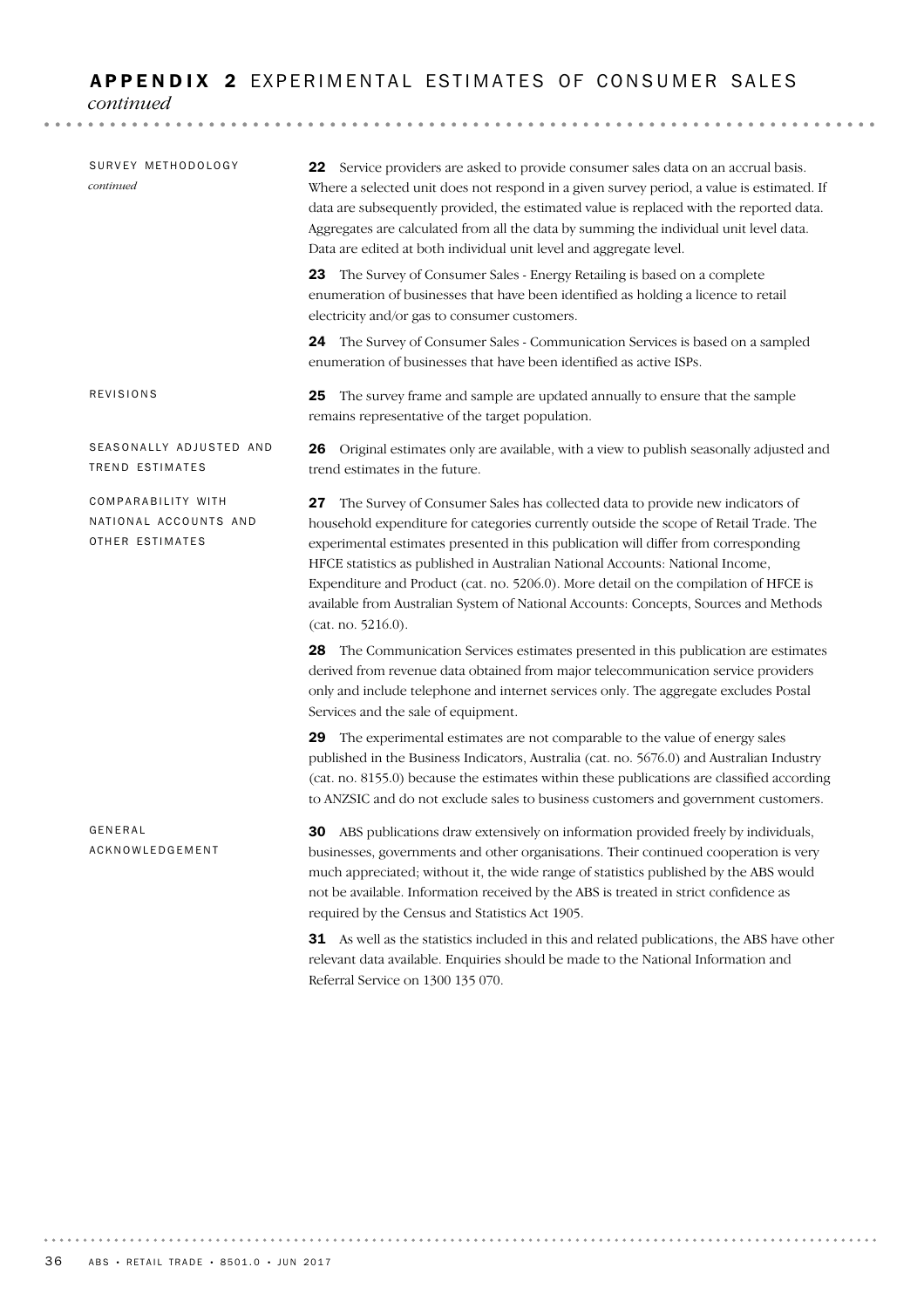EFFECT OF NEW SEASONALLY ADJUSTED ESTIMATES ON TREND ESTIMATES

. . . . . . . . . .

1 As original estimates become available each month, the estimates of the seasonal pattern and trend series are updated to include the most up to date information. This means that most seasonally adjusted and trend estimates are likely to be revised when the next month's data become available. To assist readers of this publication in analysing retail trends, the 'what-if' chart presents the approximate effect that two possible future scenarios would have on the current and previous trend movement estimates of total retail turnover for Australia. Note that the 'what-if' graph gives an idea of possible trend revisions based on future seasonally adjusted estimates and does not account for revised seasonally adjusted estimates based on additional original data. ABS research shows that approximately 75% of the total revision to the trend estimate at the current end of the series is due to the use of different asymmetric moving averages when a new data point becomes available. For more information see the trend estimates section of the Explanatory Notes. The two future scenarios considered are based on the 25th and 75th percentiles of seasonally adjusted movements calculated from the historical series. The two scenarios are as follows:

Scenario 1. Next month's seasonally adjusted estimate of retail turnover rises 0.667%. Scenario 2. Next month's seasonally adjusted estimate of retail turnover rises 0.009%.